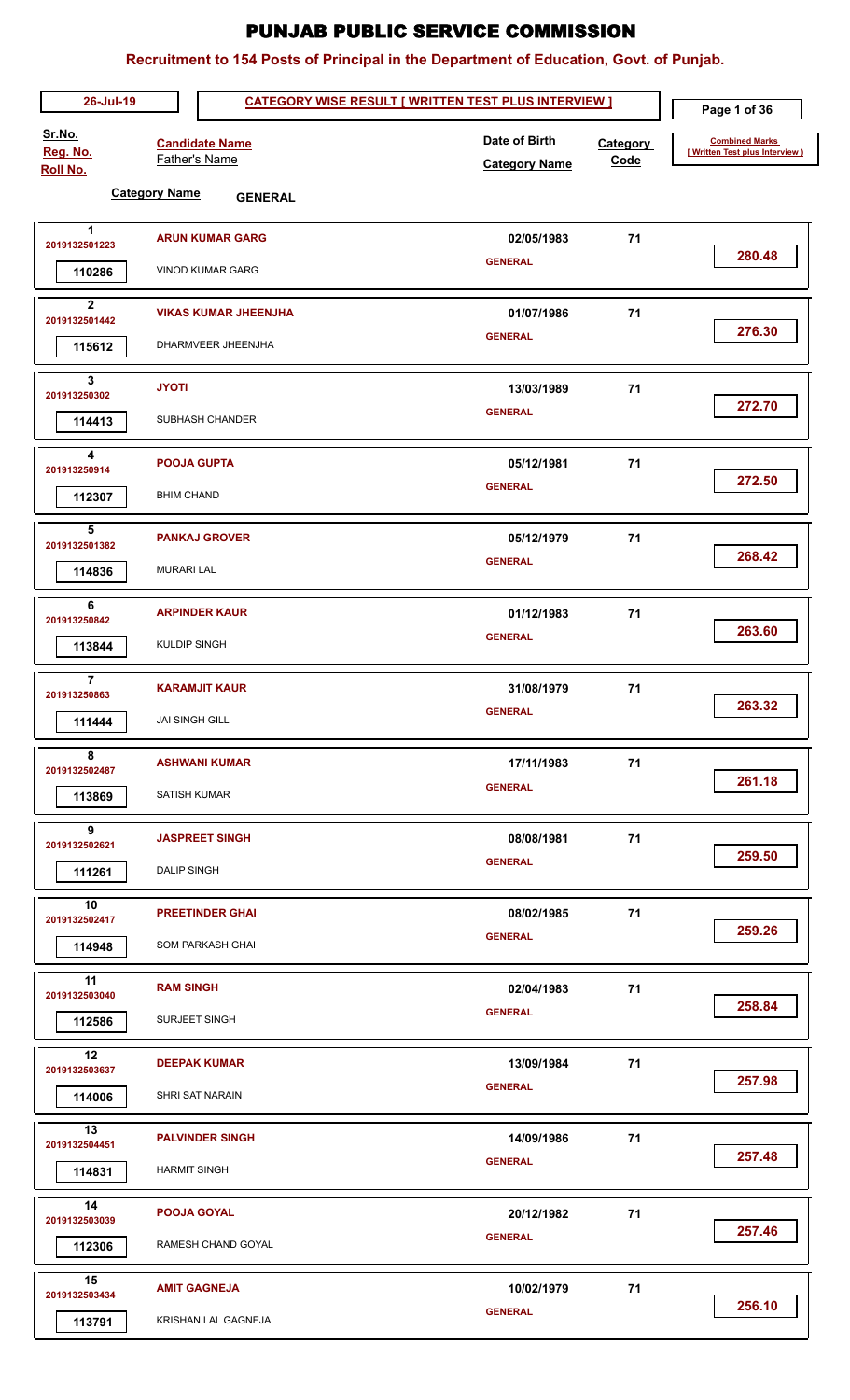| 26-Jul-19                      |                                        | <b>CATEGORY WISE RESULT [ WRITTEN TEST PLUS INTERVIEW ]</b> |  |                                       |                         | Page 2 of 36                                            |
|--------------------------------|----------------------------------------|-------------------------------------------------------------|--|---------------------------------------|-------------------------|---------------------------------------------------------|
| Sr.No.<br>Reg. No.<br>Roll No. |                                        | <b>Candidate Name</b><br>Father's Name                      |  | Date of Birth<br><b>Category Name</b> | <b>Category</b><br>Code | <b>Combined Marks</b><br>[Written Test plus Interview ) |
| 16<br>2019132504678<br>115341  | <b>JAGDEV SINGH</b>                    | <b>SATNAM SINGH</b>                                         |  | 20/06/1987<br><b>GENERAL</b>          | 71                      | 255.76                                                  |
| 17<br>2019132503296<br>110576  | <b>DEEP MALA</b><br><b>SOM PARKASH</b> |                                                             |  | 14/11/1982<br><b>GENERAL</b>          | 71                      | 255.54                                                  |
| 18<br>201913250331<br>114361   | <b>GOBIND SINGH</b>                    | <b>JASPREET KAUR</b>                                        |  | 29/06/1982<br><b>GENERAL</b>          | 71                      | 255.30                                                  |
| 19<br>201913250174<br>112946   |                                        | <b>SANJEEV TANDON</b><br>PREM KUMAR TANDON                  |  | 14/12/1980<br><b>GENERAL</b>          | 71                      | 255.20                                                  |
| 20<br>2019132506032<br>111422  | <b>DILBAG SINGH</b>                    | <b>KANWARJEET SINGH</b>                                     |  | 05/07/1982<br><b>GENERAL</b>          | 71                      | 254.80                                                  |
| 21<br>2019132501665<br>112522  |                                        | <b>RAJNISH KUMAR</b><br><b>MAHAVIR PARSHAD</b>              |  | 17/05/1983<br><b>GENERAL</b>          | 71                      | 254.24                                                  |
| 22<br>2019132502778<br>114756  | <b>BALDEV SINGH</b>                    | <b>NAVJOT KAUR</b>                                          |  | 28/04/1985<br><b>GENERAL</b>          | 71                      | 254.24                                                  |
| 23<br>2019132505324<br>112570  | RAM PAL                                | <b>RAKESH KUMAR</b>                                         |  | 22/11/1979<br><b>GENERAL</b>          | 71                      | 254.10                                                  |
| 24<br>2019132501264<br>114011  |                                        | <b>DEEPAK THUKRAL</b><br>RAMESH THUKRAL                     |  | 09/07/1981<br><b>GENERAL</b>          | 71                      | 253.64                                                  |
| 25<br>2019132503019<br>113361  |                                        | <b>SUNIL KUMAR</b><br><b>HARJEET KUMAR</b>                  |  | 17/09/1980<br><b>GENERAL</b>          | 71                      | 252.70                                                  |
| 26<br>201913250366<br>114140   |                                        | <b>GURMEET SINGH</b><br><b>MAGHER SINGH</b>                 |  | 03/03/1983<br><b>GENERAL</b>          | 71                      | 252.70                                                  |
| 27<br>2019132502269<br>114561  |                                        | <b>LOVISH CHAWLA</b><br>VIDYA SAGAR CHAWLA                  |  | 20/10/1982<br><b>GENERAL</b>          | 71                      | 252.46                                                  |
| 28<br>201913250123<br>115380   | <b>ARJUN SINGH</b>                     | <b>SHASHI KUMAR</b>                                         |  | 01/12/1978<br><b>GENERAL</b>          | 71                      | 251.76                                                  |
| 29<br>2019132502932<br>111329  | <b>JAGMAIL SINGH</b>                   | <b>JATINDER SINGH</b>                                       |  | 20/09/1989<br><b>GENERAL</b>          | 71                      | 251.63                                                  |
| 30<br>2019132504536<br>111449  |                                        | <b>KARAN SINGH DHALIWAL</b><br>DEVINDER PAL SINGH           |  | 31/01/1978<br><b>GENERAL</b>          | 71                      | 251.30                                                  |
| 31<br>2019132501<br>113761     |                                        | <b>AMANDEEP SINGH SEKHON</b><br>SOHAN SINGH SEKHON          |  | 27/05/1980<br><b>GENERAL</b>          | 71                      | 250.20                                                  |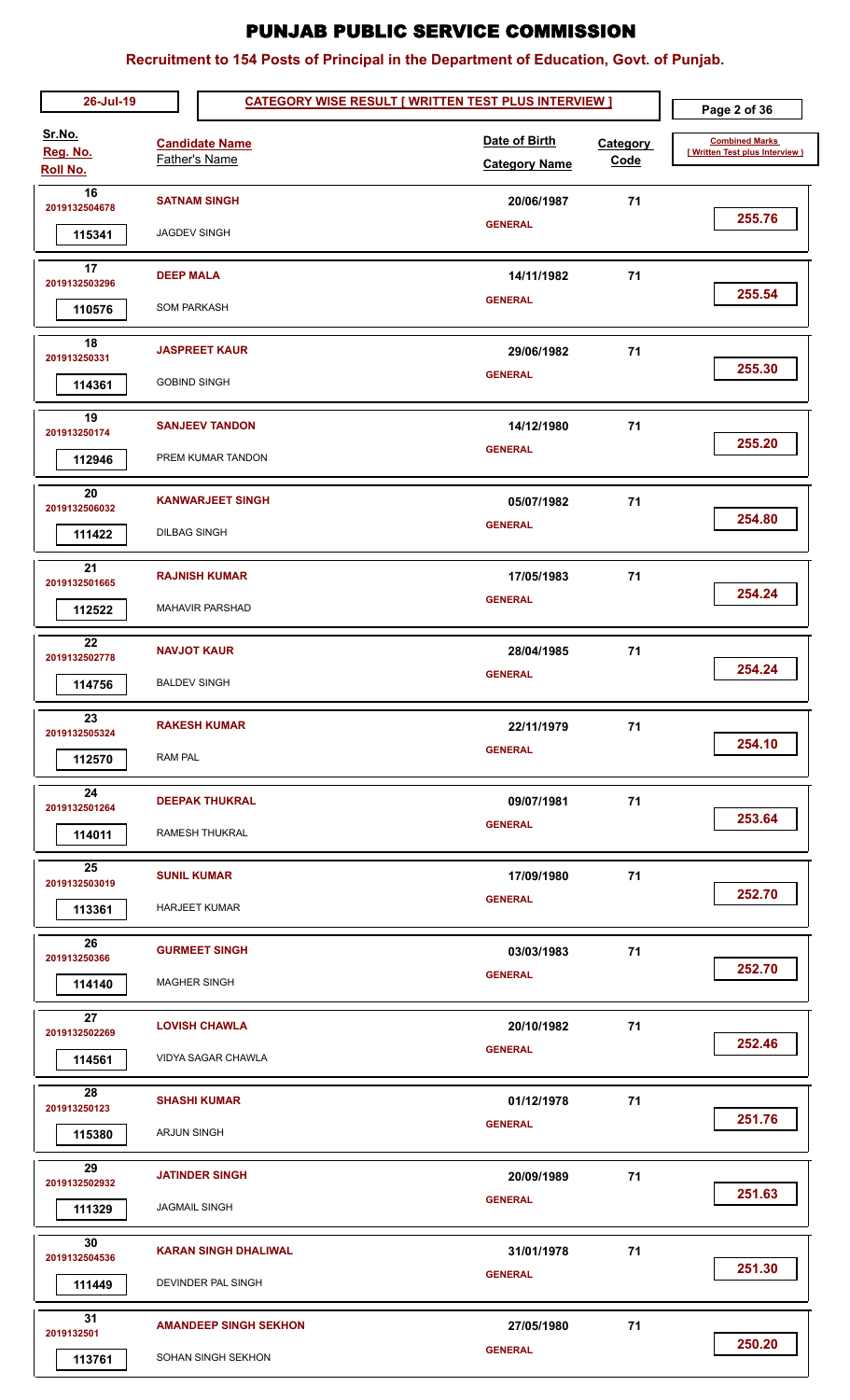| 26-Jul-19                      |                                        | <b>CATEGORY WISE RESULT [ WRITTEN TEST PLUS INTERVIEW ]</b>   |  |                                       |                  | Page 3 of 36                                             |
|--------------------------------|----------------------------------------|---------------------------------------------------------------|--|---------------------------------------|------------------|----------------------------------------------------------|
| Sr.No.<br>Reg. No.<br>Roll No. |                                        | <b>Candidate Name</b><br>Father's Name                        |  | Date of Birth<br><b>Category Name</b> | Category<br>Code | <b>Combined Marks</b><br>[ Written Test plus Interview ] |
| 32<br>201913250274<br>111126   | <b>GURNAM SINGH</b>                    | <b>INDERJIT SINGH</b>                                         |  | 20/03/1983<br><b>GENERAL</b>          | 71               | 250.10                                                   |
| 33<br>201913250185<br>115242   |                                        | <b>RUPINDERJIT DHALIWAL</b><br>NIRANJAN SINGH SANDHU          |  | 20/09/1975<br><b>GENERAL</b>          | 71               | 250.04                                                   |
| 34<br>2019132502527<br>114273  | <b>RANJIT SINGH</b>                    | <b>HARPREET SINGH</b>                                         |  | 23/10/1977<br><b>GENERAL</b>          | 71               | 249.80                                                   |
| 35<br>20191325030<br>110098    | <b>HARPAL SINGH</b>                    | <b>AMANDEEP SINGH</b>                                         |  | 18/10/1983<br><b>GENERAL</b>          | 71               | 249.44                                                   |
| 36<br>2019132503660<br>115199  | <b>RITU BALA</b>                       | SUKHDEV PAUL VERMA                                            |  | 09/02/1986<br><b>GENERAL</b>          | 71               | 248.68                                                   |
| 37<br>2019132502980<br>111005  |                                        | <b>HARNEET SINGH BHATIA</b><br>KULJEET SINGH BHATIA           |  | 19/02/1984<br><b>GENERAL</b>          | 71               | 247.70                                                   |
| 38<br>2019132503403<br>114000  | <b>DALEEP KUMAR</b>                    | <b>DEEPAK KUMAR</b>                                           |  | 23/06/1987<br><b>GENERAL</b>          | 71               | 247.50                                                   |
| 39<br>2019132502146<br>113969  |                                        | <b>CHARANJEET KAUR</b><br><b>GURSEWAK SINGH</b>               |  | 01/05/1983<br><b>GENERAL</b>          | 71               | 247.40                                                   |
| 40<br>201913250896<br>115203   | <b>RITU RANI</b><br><b>MADAN LAL</b>   |                                                               |  | 03/04/1984<br><b>GENERAL</b>          | 71               | 247.22                                                   |
| 41<br>2019132504490<br>114281  |                                        | <b>HARVINDER SINGH</b><br>PARAM JIT SINGH                     |  | 04/09/1987<br><b>GENERAL</b>          | 71               | 247.20                                                   |
| 42<br>2019132502771<br>114001  | DEV RAJ                                | <b>DEEPAK KUMAR</b>                                           |  | 22/01/1979<br><b>GENERAL</b>          | 71               | 246.82                                                   |
| 43<br>2019132501875<br>114865  | <b>SOHAN SINGH</b>                     | <b>PARDEEP SINGH</b>                                          |  | 03/03/1987<br><b>GENERAL</b>          | 71               | 246.36                                                   |
| 44<br>2019132501899<br>114291  | <b>INDERJEET</b><br><b>MANOHAR LAL</b> |                                                               |  | 18/12/1983<br><b>GENERAL</b>          | 71               | 246.13                                                   |
| 45<br>2019132503506<br>115505  | <b>SUMIT</b><br>OM PRAKASH             |                                                               |  | 01/11/1986<br><b>GENERAL</b>          | 71               | 245.70                                                   |
| 46<br>2019132502597<br>115588  |                                        | <b>VARINDER PAL SINGH SIDHU</b><br><b>KARNAIL SINGH SIDHU</b> |  | 20/03/1981<br><b>GENERAL</b>          | 71               | 245.60                                                   |
| 47<br>2019132504128<br>111825  |                                        | <b>MANPREET SINGH</b><br><b>BALWANT SINGH</b>                 |  | 24/08/1984<br><b>GENERAL</b>          | 71               | 245.52                                                   |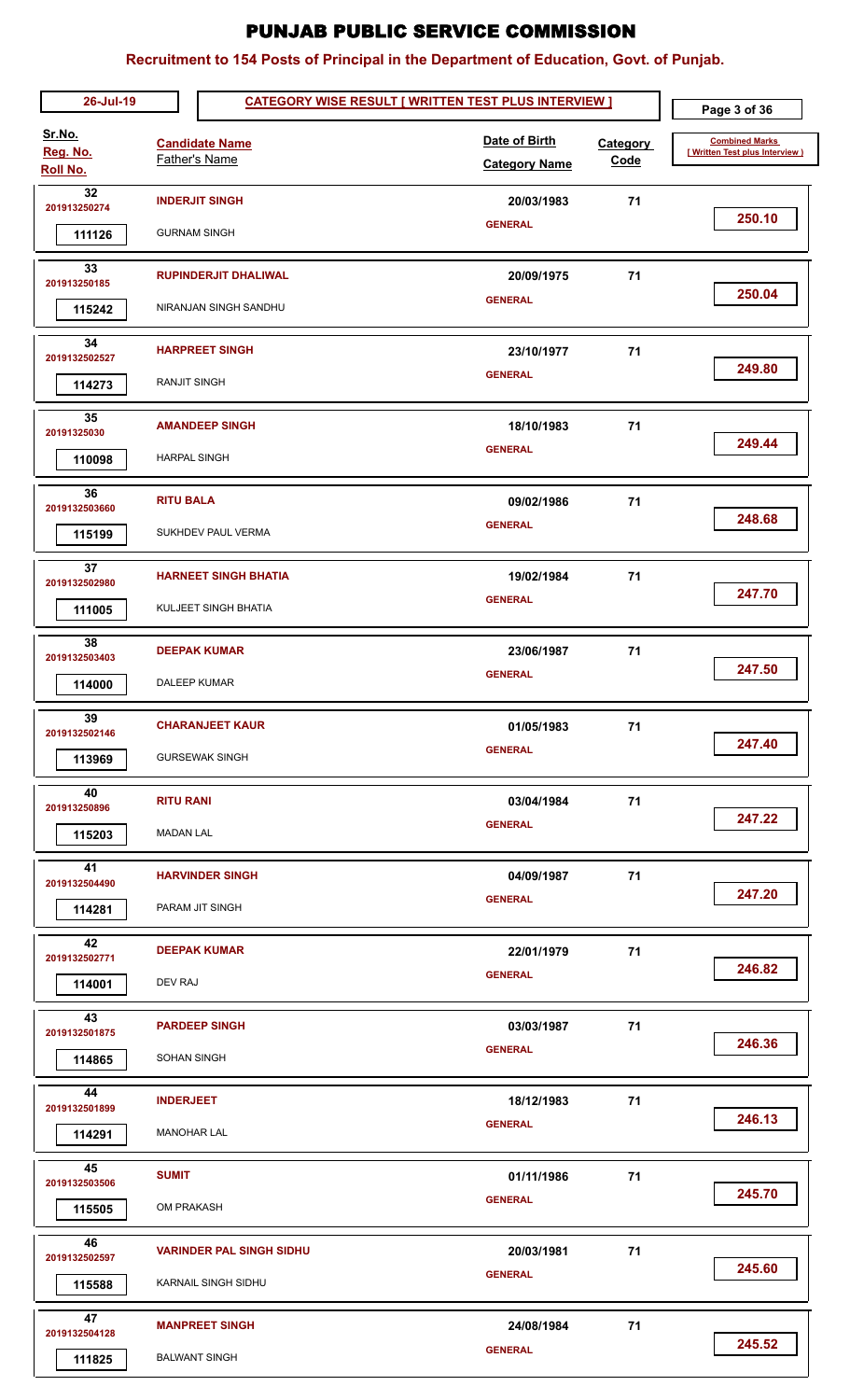| 26-Jul-19                      |                                     |                                                     | <b>CATEGORY WISE RESULT [ WRITTEN TEST PLUS INTERVIEW ]</b> |                                |                                                         |  |
|--------------------------------|-------------------------------------|-----------------------------------------------------|-------------------------------------------------------------|--------------------------------|---------------------------------------------------------|--|
| Sr.No.<br>Reg. No.<br>Roll No. |                                     | <b>Candidate Name</b><br><b>Father's Name</b>       | Date of Birth<br><b>Category Name</b>                       | <b>Category</b><br><b>Code</b> | <b>Combined Marks</b><br>[Written Test plus Interview ) |  |
| 48<br>2019132501017<br>114478  |                                     | <b>KHUSHDEEP GOYAL</b><br>RAMESH KUMAR GOYAL        | 15/09/1982<br><b>GENERAL</b>                                | 71                             | 244.90                                                  |  |
| 49<br>2019132501002<br>114452  | PRITPAL SINGH                       | <b>KANWALPREET KAUR SIDHU</b>                       | 14/11/1979<br><b>GENERAL</b>                                | 71                             | 244.74                                                  |  |
| 50<br>201913250676<br>114232   |                                     | <b>HARJIT KAUR GILL</b><br><b>BALDEV SINGH GILL</b> | 28/03/1982<br><b>GENERAL</b>                                | 71                             | 244.67                                                  |  |
| 51<br>2019132501770<br>110596  | <b>MALKIT SINGH</b>                 | <b>DEEPAK SINGH</b>                                 | 08/10/1975<br><b>GENERAL</b>                                | 71                             | 244.48                                                  |  |
| 52<br>2019132504888<br>114861  |                                     | <b>PARDEEP KUMAR</b><br>SATPAL SHARMA               | 20/04/1987<br><b>GENERAL</b>                                | 71                             | 244.44                                                  |  |
| 53<br>2019132501433<br>115079  |                                     | <b>RAKESH KUMAR BABBAR</b><br><b>JAGDISH CHAND</b>  | 15/09/1978<br><b>GENERAL</b>                                | 71                             | 244.16                                                  |  |
| 54<br>201913250182<br>110095   |                                     | <b>AMANDEEP SINGH</b><br><b>GURNAIB SINGH</b>       | 07/07/1983<br><b>GENERAL</b>                                | 71                             | 243.98                                                  |  |
| 55<br>2019132503523<br>115051  | <b>RAJNI RANI</b><br>LIYAKAT RAI    |                                                     | 28/10/1987<br><b>GENERAL</b>                                | 71                             | 243.90                                                  |  |
| 56<br>2019132501451<br>112219  | <b>SARUP SINGH</b>                  | <b>PARMAL SINGH</b>                                 | 01/07/1982<br><b>GENERAL</b>                                | 71                             | 243.20                                                  |  |
| 57<br>2019132504147<br>113599  | <b>VINCY JINDAL</b>                 | <b>BALWINDER KUMAR</b>                              | 10/01/1981<br><b>GENERAL</b>                                | 71                             | 243.00                                                  |  |
| 58<br>2019132503392<br>114321  | <b>JAGGA SINGH</b>                  | <b>KRISHAN SINGH</b>                                | 24/03/1980<br><b>GENERAL</b>                                | 71                             | 242.83                                                  |  |
| 59<br>2019132502729<br>114400  |                                     | <b>JITVESH KUMAR</b><br>SUBHASH CHAND               | 23/05/1984<br><b>GENERAL</b>                                | 71                             | 242.80                                                  |  |
| 60<br>2019132502198<br>110795  | <b>BALBIR SINGH</b>                 | <b>GURMEET SINGH</b>                                | 21/04/1979<br><b>GENERAL</b>                                | 71                             | 242.60                                                  |  |
| 61<br>2019132501907<br>115449  | DAYA RAM NAIN                       | <b>SUBHASH CHANDER NAIN</b>                         | 15/07/1975<br><b>GENERAL</b>                                | 71                             | 242.50                                                  |  |
| 62<br>2019132502306<br>110494  | <b>BUTA SINGH</b>                   | <b>GURDIAL SINGH</b>                                | 02/05/1980<br><b>GENERAL</b>                                | 71                             | 242.48                                                  |  |
| 63<br>2019132501530<br>112397  | <b>RACHNA</b><br><b>LALIT KUMAR</b> |                                                     | 23/12/1982<br><b>GENERAL</b>                                | 71                             | 242.48                                                  |  |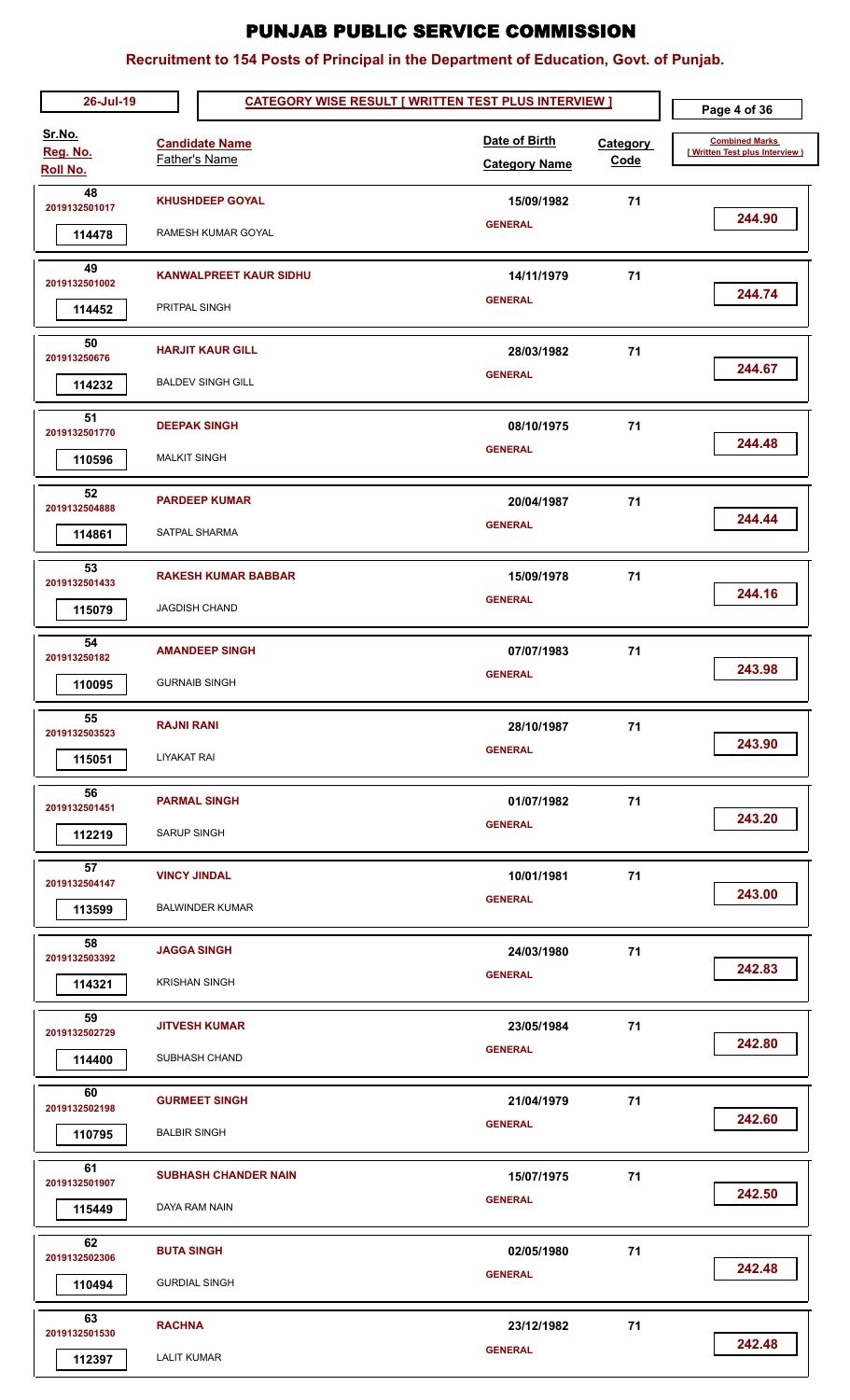| 26-Jul-19                             | <b>CATEGORY WISE RESULT [ WRITTEN TEST PLUS INTERVIEW ]</b> |                                                      |  |                                       |                         | Page 5 of 36                                            |
|---------------------------------------|-------------------------------------------------------------|------------------------------------------------------|--|---------------------------------------|-------------------------|---------------------------------------------------------|
| Sr.No.<br>Reg. No.<br><b>Roll No.</b> |                                                             | <b>Candidate Name</b><br>Father's Name               |  | Date of Birth<br><b>Category Name</b> | <b>Category</b><br>Code | <b>Combined Marks</b><br>[Written Test plus Interview ] |
| 64<br>2019132501167<br>111569         | <b>NAIB SINGH</b>                                           | <b>KULWINDER SINGH</b>                               |  | 25/05/1981<br><b>GENERAL</b>          | 71                      | 242.06                                                  |
| 65<br>2019132502459<br>113998         | <b>ASHOK BANSAL</b>                                         | <b>DEEPAK BANSAL</b>                                 |  | 19/10/1984<br><b>GENERAL</b>          | 71                      | 241.70                                                  |
| 66<br>2019132502460<br>114508         | <b>JAGDEV SINGH</b>                                         | <b>KULDEEP SINGH</b>                                 |  | 10/07/1983<br><b>GENERAL</b>          | 71                      | 241.66                                                  |
| 67<br>20191325074<br>110685           | SATISH KUMAR                                                | <b>GAUTAM KHURANA</b>                                |  | 09/05/1987<br><b>GENERAL</b>          | 71                      | 241.60                                                  |
| 68<br>2019132505026<br>112270         | PREM SINGH                                                  | <b>PARVINDER KAUR</b>                                |  | 16/09/1986<br><b>GENERAL</b>          | 71                      | 241.10                                                  |
| 69<br>201913250304<br>115206          |                                                             | <b>ROBINA CHOPRA</b><br>CHANDER SHEKHAR CHOPRA       |  | 24/05/1987<br><b>GENERAL</b>          | 71                      | 240.86                                                  |
| 70<br>201913250248<br>114911          | <b>PHOOLWATI</b><br><b>JAGDISH</b>                          |                                                      |  | 25/05/1983<br><b>GENERAL</b>          | 71                      | 240.84                                                  |
| 71<br>2019132501418<br>113121         |                                                             | <b>SHAVINDER JIT SINGH</b><br><b>HARJINDER SINGH</b> |  | 27/05/1980<br><b>GENERAL</b>          | 71                      | 240.50                                                  |
| 72<br>2019132501428<br>114578         | <b>TARSEM SINGH</b>                                         | <b>MANBIR SINGH</b>                                  |  | 06/01/1987<br><b>GENERAL</b>          | 71                      | 240.38                                                  |
| 73<br>201913250903<br>111588          | <b>MITHU SINGH</b>                                          | <b>LAKHVIR SINGH</b>                                 |  | 28/02/1979<br><b>GENERAL</b>          | 71                      | 240.30                                                  |
| 74<br>2019132501007<br>115614         | <b>VIKAS PAL</b>                                            | SURINDER KUMAR                                       |  | 04/04/1983<br><b>GENERAL</b>          | 71                      | 240.30                                                  |
| 75<br>2019132501735<br>113551         | <b>LABH SINGH</b>                                           | <b>VEERPAL KAUR</b>                                  |  | 30/04/1979<br><b>GENERAL</b>          | 71                      | 240.20                                                  |
| 76<br>201913250138<br>113993          | <b>TARLOK SINGH</b>                                         | <b>DAVINDER SINGH</b>                                |  | 15/04/1979<br><b>GENERAL</b>          | 71                      | 240.04                                                  |
| 77<br>201913250591<br>114282          |                                                             | <b>HEENU BANSAL</b><br>RAKESH KUMAR BANSAL           |  | 11/08/1988<br><b>GENERAL</b>          | 71                      | 239.50                                                  |
| 78<br>2019132501098<br>115054         | <b>RAJNI SINGLA</b>                                         | RAMESH KUMAR SINGLA                                  |  | 15/07/1986<br><b>GENERAL</b>          | 71                      | 239.38                                                  |
| 79<br>2019132504429<br>115192         | <b>SHAKTI KUMAR</b>                                         | <b>RISHI MANCHANDA</b>                               |  | 29/01/1982<br><b>GENERAL</b>          | 71                      | 238.64                                                  |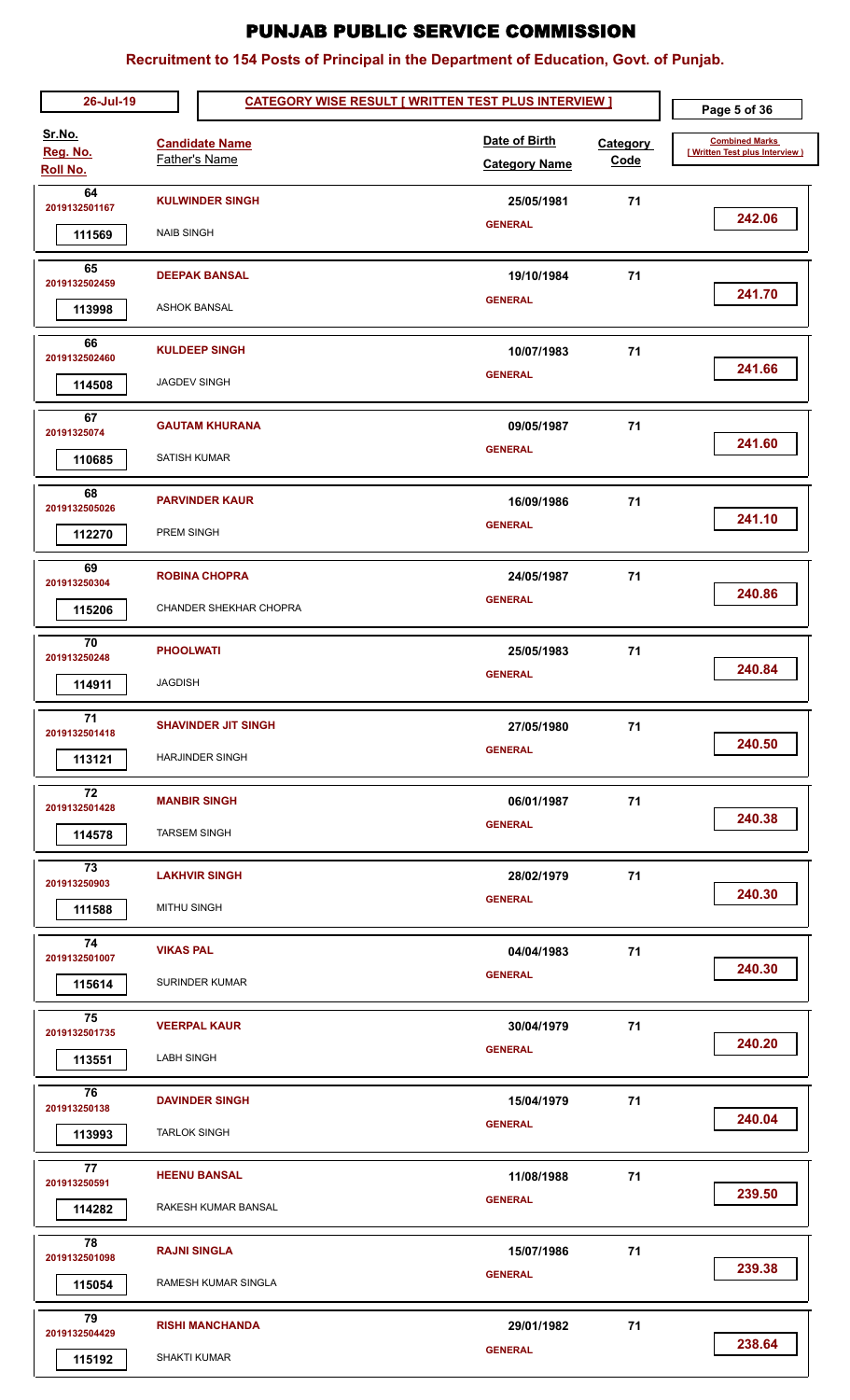| 26-Jul-19                      |                                               |                                                  | <b>CATEGORY WISE RESULT [ WRITTEN TEST PLUS INTERVIEW ]</b> |                         |                                                         |  |
|--------------------------------|-----------------------------------------------|--------------------------------------------------|-------------------------------------------------------------|-------------------------|---------------------------------------------------------|--|
| Sr.No.<br>Reg. No.<br>Roll No. | <b>Candidate Name</b><br><b>Father's Name</b> |                                                  | Date of Birth<br><b>Category Name</b>                       | <b>Category</b><br>Code | <b>Combined Marks</b><br>[Written Test plus Interview ] |  |
| 80<br>2019132501216            |                                               | <b>DHIRAJ KUMAR</b>                              | 09/09/1981<br><b>GENERAL</b>                                | 71                      | 238.44                                                  |  |
| 114035                         |                                               | SURINDER KUMAR                                   |                                                             |                         |                                                         |  |
| 81<br>2019132503295<br>114487  | <b>KIRAN GUPTA</b>                            | JAI GOPAL GUPTA                                  | 07/02/1977<br><b>GENERAL</b>                                | 71                      | 238.12                                                  |  |
| 82<br>201913250483<br>114266   |                                               | <b>HARPREET SINGH</b><br><b>JASWANT SINGH</b>    | 08/03/1979<br><b>GENERAL</b>                                | 71                      | 238.10                                                  |  |
| 83<br>2019132502544<br>111234  |                                               | <b>JASKARAN SINGH</b><br><b>BALJINDER SINGH</b>  | 26/10/1982<br><b>GENERAL</b>                                | 71                      | 238.10                                                  |  |
| 84<br>2019132502336<br>113292  | <b>JAGPAL SINGH</b>                           | <b>SUKHPREET KULLAR</b>                          | 27/05/1979<br><b>GENERAL</b>                                | 71                      | 237.80                                                  |  |
| 85<br>20191325049<br>113015    | SADHU SINGH                                   | <b>SATBIR SINGH RAI</b>                          | 03/08/1985<br><b>GENERAL</b>                                | 71                      | 237.70                                                  |  |
| 86<br>2019132504510<br>112156  |                                               | <b>PANKAJ KUMAR</b><br>DARSHAN KUMAR             | 15/07/1975<br><b>GENERAL</b>                                | 71                      | 237.58                                                  |  |
| 87<br>2019132505510<br>118280  | <b>AJAIB SINGH</b>                            | <b>PARVINDER KAUR</b>                            | 10/04/1985<br><b>GENERAL</b>                                | 71                      | 237.06                                                  |  |
| 88<br>2019132503667<br>115778  | <b>JARNAIL SINGH</b>                          | <b>MANDEEP SINGH</b>                             | 25/06/1983<br><b>GENERAL</b>                                | 71                      | 236.70                                                  |  |
| 89<br>2019132503299<br>114026  |                                               | <b>DEVENDER SINGH CHOUHAN</b><br>SURENDER SINGH  | 13/11/1986<br><b>GENERAL</b>                                | 71                      | 236.60                                                  |  |
| 90<br>2019132502334<br>114053  |                                               | <b>DIVJOT KAUR SANDHU</b><br>TEJINDER SINGH MANN | 24/12/1981<br><b>GENERAL</b>                                | 71                      | 236.24                                                  |  |
| 91<br>20191325054<br>114085    | <b>GEETU RANI</b><br><b>HARI RAM</b>          |                                                  | 09/07/1988<br><b>GENERAL</b>                                | 71                      | 236.22                                                  |  |
| 92<br>201913250133<br>110100   | <b>NATHA SINGH</b>                            | <b>AMANDEEP SINGH</b>                            | 06/02/1977<br><b>GENERAL</b>                                | 71                      | 236.10                                                  |  |
| 93<br>2019132501856<br>114259  |                                               | <b>HARPREET KAUR</b><br>MALKIAT SINGH GREWAL     | 12/02/1979<br><b>GENERAL</b>                                | 71                      | 235.97                                                  |  |
| 94<br>2019132505714<br>111622  | <b>AVTAR SINGH</b>                            | <b>LOVEPREET SINGH</b>                           | 05/08/1986<br><b>GENERAL</b>                                | 71                      | 235.80                                                  |  |
| 95<br>2019132505532<br>112536  |                                               | <b>RAJWANT KAUR</b><br>KHUSHAL SINGH             | 19/12/1983<br><b>GENERAL</b>                                | 71                      | 235.78                                                  |  |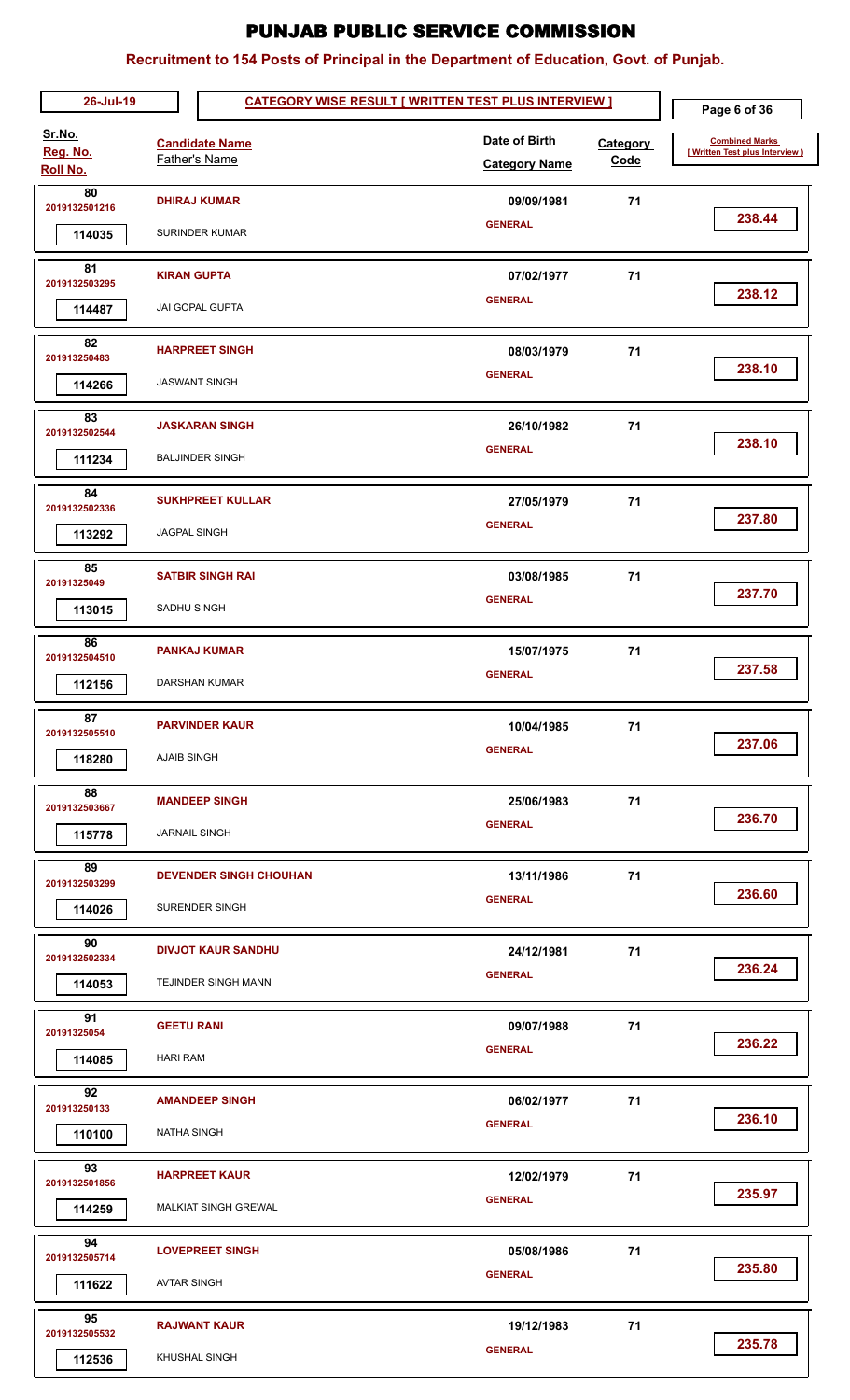| 26-Jul-19                      |                                          |                                                    | <b>CATEGORY WISE RESULT [ WRITTEN TEST PLUS INTERVIEW ]</b> |                                       | Page 7 of 36            |                                                         |
|--------------------------------|------------------------------------------|----------------------------------------------------|-------------------------------------------------------------|---------------------------------------|-------------------------|---------------------------------------------------------|
| Sr.No.<br>Reg. No.<br>Roll No. |                                          | <b>Candidate Name</b><br>Father's Name             |                                                             | Date of Birth<br><b>Category Name</b> | Category<br><b>Code</b> | <b>Combined Marks</b><br>[Written Test plus Interview ) |
| 96<br>2019132503009<br>114074  |                                          | <b>GAGANDEEP SINGH</b><br><b>JASWINDER SINGH</b>   |                                                             | 11/10/1986<br><b>GENERAL</b>          | 71                      | 235.60                                                  |
| 97<br>2019132503385<br>114617  | MOHINDER PAL                             | <b>MANISH CHHABRA</b>                              |                                                             | 23/03/1985<br><b>GENERAL</b>          | 71                      | 235.40                                                  |
| 98<br>2019132502688<br>115401  | <b>SATISH KUMAR</b>                      | <b>SHIVANI GOYAL</b>                               |                                                             | 09/10/1985<br><b>GENERAL</b>          | 71                      | 235.36                                                  |
| 99<br>2019132501219<br>114858  | <b>KAUR CHAND</b>                        | <b>PARDEEP KUMAR</b>                               |                                                             | 30/06/1981<br><b>GENERAL</b>          | 71                      | 235.14                                                  |
| 100<br>2019132502899<br>112822 | <b>RUCHI</b>                             | <b>KEWAL KRISHAN</b>                               |                                                             | 15/06/1977<br><b>GENERAL</b>          | 71                      | 234.80                                                  |
| 101<br>2019132502839<br>113661 | <b>AJAY KUMAR</b><br><b>KASHMIRI LAL</b> |                                                    |                                                             | 02/11/1977<br><b>GENERAL</b>          | 71                      | 234.80                                                  |
| 102<br>2019132502379<br>115191 | PAWAN KUMAR                              | <b>RISHAV GARGAS</b>                               |                                                             | 11/09/1987<br><b>GENERAL</b>          | 71                      | 234.52                                                  |
| 103<br>2019132504865<br>114267 | <b>JEET SINGH</b>                        | <b>HARPREET SINGH</b>                              |                                                             | 04/10/1983<br><b>GENERAL</b>          | 71                      | 234.43                                                  |
| 104<br>2019132503119<br>113129 |                                          | <b>SHEETAL KATARIA</b><br>RAJINDER KUMAR           |                                                             | 19/03/1978<br><b>GENERAL</b>          | 71                      | 234.30                                                  |
| 105<br>2019132505915<br>112262 |                                          | <b>PARVEEN KUMAR</b><br><b>TARSEM CHAND</b>        |                                                             | 16/02/1984<br><b>GENERAL</b>          | 71                      | 233.94                                                  |
| 106<br>2019132507476<br>115654 | PRITAM SINGH                             | <b>HARPAL SINGH</b>                                |                                                             | 03/10/1982<br><b>GENERAL</b>          | 71                      | 233.80                                                  |
| 107<br>2019132502189<br>113266 | SHISH SINGH                              | <b>SUKHDEV SINGH</b>                               |                                                             | 17/06/1984<br><b>GENERAL</b>          | 71                      | 233.34                                                  |
| 108<br>201913250882<br>113702  | <b>ADITI</b><br><b>ASHOK KUMAR</b>       |                                                    |                                                             | 22/10/1985<br><b>GENERAL</b>          | 71                      | 232.98                                                  |
| 109<br>2019132501807<br>115622 | <b>VINAY KUMAR</b>                       | <b>TARSEM CHAND</b>                                |                                                             | 17/10/1981<br><b>GENERAL</b>          | 71                      | 232.90                                                  |
| 110<br>2019132505904<br>112785 |                                          | <b>RIPU DAMAN SHARMA</b><br>SAVTANTAR KUMAR SHARMA |                                                             | 27/11/1976<br><b>GENERAL</b>          | 71                      | 232.86                                                  |
| 111<br>2019132502199<br>110581 |                                          | <b>DEEPAK GUPTA</b><br>RAMESH KUMAR GUPTA          |                                                             | 25/05/1980<br><b>GENERAL</b>          | 71                      | 232.80                                                  |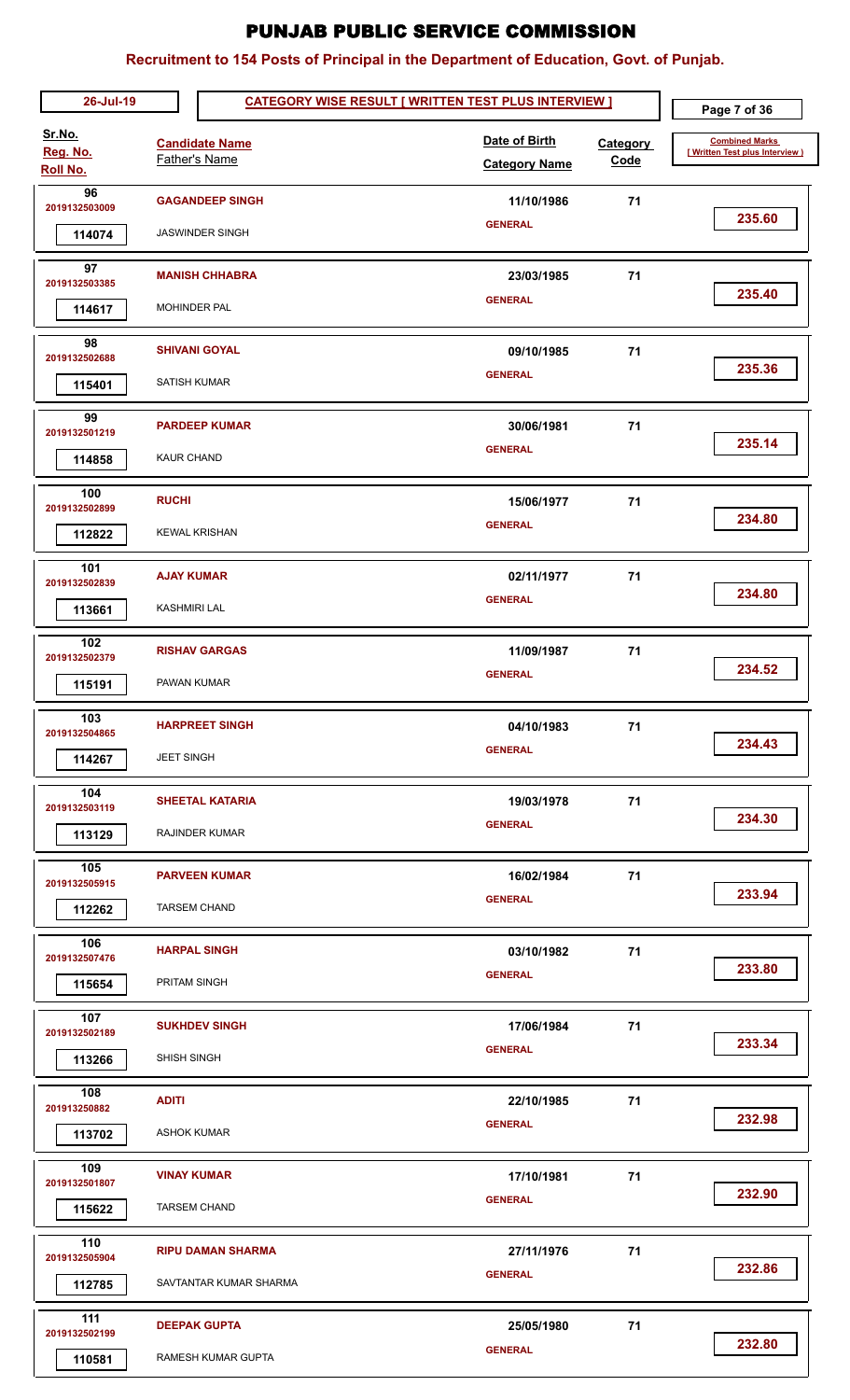| 26-Jul-19                      | <b>CATEGORY WISE RESULT [ WRITTEN TEST PLUS INTERVIEW ]</b> |                                                     |  |                                       |                  | Page 8 of 36                                            |
|--------------------------------|-------------------------------------------------------------|-----------------------------------------------------|--|---------------------------------------|------------------|---------------------------------------------------------|
| Sr.No.<br>Reg. No.<br>Roll No. |                                                             | <b>Candidate Name</b><br>Father's Name              |  | Date of Birth<br><b>Category Name</b> | Category<br>Code | <b>Combined Marks</b><br>[Written Test plus Interview ] |
| 112<br>201913250672<br>115628  |                                                             | <b>VIPAN KUMAR GARG</b><br><b>NAND LAL GARG</b>     |  | 29/06/1987<br><b>GENERAL</b>          | 71               | 232.50                                                  |
| 113<br>2019132504316<br>114448 | <b>DALBIR SINGH</b>                                         | <b>KANWALJIT KAUR</b>                               |  | 12/09/1982<br><b>GENERAL</b>          | 71               | 232.20                                                  |
| 114<br>2019132502794<br>113825 |                                                             | <b>ANNU PATHANIA</b><br>YASHPAL SINGH               |  | 24/10/1984<br><b>GENERAL</b>          | 71               | 232.10                                                  |
| 115<br>201913250206<br>114759  |                                                             | <b>NAKIRAN SHARMA</b><br>SUKHDARSHAN SHARMA         |  | 17/11/1985<br><b>GENERAL</b>          | 71               | 232.06                                                  |
| 116<br>2019132506309<br>115410 | <b>JASBIR SINGH</b>                                         | <b>SIMARJOT SINGH</b>                               |  | 11/03/1985<br><b>GENERAL</b>          | 71               | 231.70                                                  |
| 117<br>201913250650<br>111461  |                                                             | <b>KASHMIR SINGH</b><br><b>BACHITAR SINGH</b>       |  | 15/09/1980<br><b>GENERAL</b>          | 71               | 231.64                                                  |
| 118<br>2019132504982<br>115610 | <b>MADAN LAL</b>                                            | <b>VIKAS GROVER</b>                                 |  | 15/10/1984<br><b>GENERAL</b>          | 71               | 231.60                                                  |
| 119<br>2019132501088<br>114801 | <b>NEETU</b><br><b>JAGDISH</b>                              |                                                     |  | 10/01/1983<br><b>GENERAL</b>          | 71               | 231.58                                                  |
| 120<br>2019132501991<br>114106 |                                                             | <b>GURDARSHAN SINGH</b><br><b>INDERJIT SINGH</b>    |  | 22/06/1979<br><b>GENERAL</b>          | 71               | 231.50                                                  |
| 121<br>201913250393<br>115096  |                                                             | <b>RAMANDEEP KAPIL</b><br>KULDEEP CHAND             |  | 16/04/1984<br><b>GENERAL</b>          | 71               | 231.32                                                  |
| 122<br>2019132502768<br>114401 | <b>AMAR NATH</b>                                            | <b>JIWAN KUMAR</b>                                  |  | 27/07/1983<br><b>GENERAL</b>          | 71               | 231.30                                                  |
| 123<br>2019132503154<br>112636 |                                                             | <b>RAMINDERJEET KAUR</b><br><b>JOGA SINGH SAINI</b> |  | 12/04/1978<br><b>GENERAL</b>          | 71               | 231.26                                                  |
| 124<br>20191325020<br>114520   |                                                             | <b>KULVEER SINGH</b><br>SURINDER PAL SINGH          |  | 05/03/1987<br><b>GENERAL</b>          | 71               | 231.16                                                  |
| 125<br>2019132502335<br>114310 | <b>JACKY</b>                                                | <b>DUNGER KUMAR</b>                                 |  | 12/06/1986<br><b>GENERAL</b>          | 71               | 230.90                                                  |
| 126<br>201913250557<br>113253  |                                                             | <b>SUKHDEEP KAUR</b><br>PUSHPINDER SINGH            |  | 25/10/1986<br><b>GENERAL</b>          | 71               | 230.72                                                  |
| 127<br>2019132504298<br>115384 | <b>SHEENU</b>                                               | SURINDER KUMAR                                      |  | 22/11/1984<br><b>GENERAL</b>          | 71               | 230.62                                                  |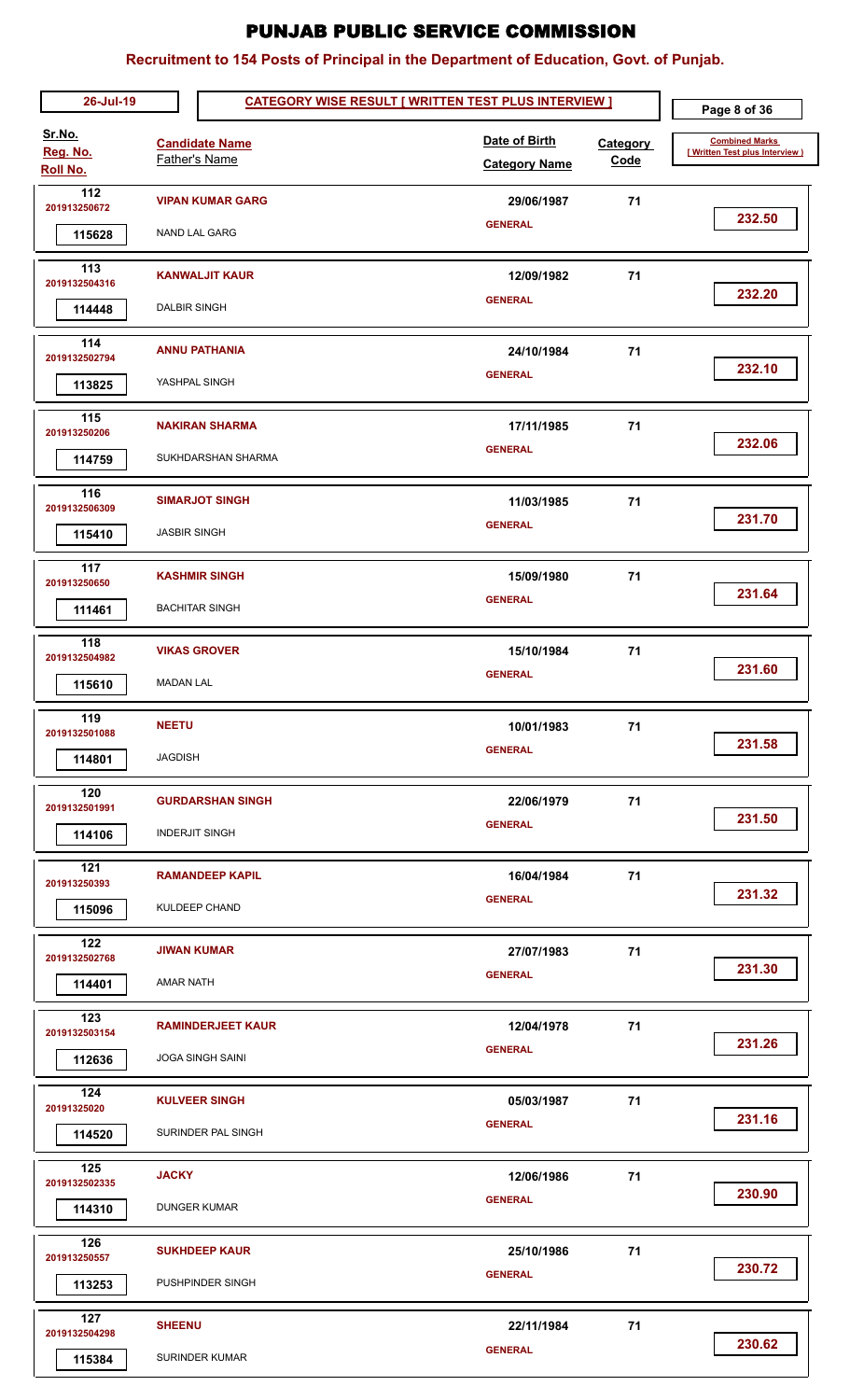| 26-Jul-19                                   |                                       | <b>CATEGORY WISE RESULT [ WRITTEN TEST PLUS INTERVIEW ]</b> |  |                                       |                  | Page 9 of 36                                             |
|---------------------------------------------|---------------------------------------|-------------------------------------------------------------|--|---------------------------------------|------------------|----------------------------------------------------------|
| Sr.No.<br>Reg. No.<br>Roll No.              |                                       | <b>Candidate Name</b><br>Father's Name                      |  | Date of Birth<br><b>Category Name</b> | Category<br>Code | <b>Combined Marks</b><br>[ Written Test plus Interview ] |
| 128<br>201913250731<br>115283               |                                       | <b>SANDEEP SINGH</b><br><b>HARDEEP SINGH</b>                |  | 13/09/1984<br><b>GENERAL</b>          | 71               | 230.42                                                   |
| 129<br>2019132501251<br>115506              |                                       | <b>SUMIT BANSAL</b><br>SUBASH CHAND BANSAL                  |  | 28/06/1985<br><b>GENERAL</b>          | 71               | 230.20                                                   |
| 130<br>2019132501422<br>110156              | <b>AMIT JUNEJA</b>                    | KHARAIT LAL JUNEJA                                          |  | 25/05/1981<br><b>GENERAL</b>          | 71               | 230.16                                                   |
| 131<br>2019132501079<br>110048              | <b>AMANDEEP</b><br><b>RAMJI DAS</b>   |                                                             |  | 20/06/1987<br><b>GENERAL</b>          | 71               | 230.10                                                   |
| 132<br>2019132503823<br>114290              |                                       | <b>INDERBIR KAUR</b><br><b>BHAGATINDER SINGH</b>            |  | 12/09/1989<br><b>GENERAL</b>          | 71               | 230.00                                                   |
| 133<br>201913250768<br>110154               | <b>AMIT GARG</b><br><b>TARSEM LAL</b> |                                                             |  | 28/10/1978<br><b>GENERAL</b>          | 71               | 229.90                                                   |
| 134<br>2019132504220<br>114839              |                                       | <b>PANKAJ KUMAR</b><br>RAGHUBIR SINGH                       |  | 25/04/1981<br><b>GENERAL</b>          | 71               | 229.88                                                   |
| $\overline{135}$<br>2019132503696<br>111198 |                                       | <b>JAGPREET SINGH SANDHU</b><br><b>NAROTAM SINGH</b>        |  | 13/08/1985<br><b>GENERAL</b>          | 71               | 229.70                                                   |
| 136<br>2019132501175<br>114770              | <b>SAT PAL</b>                        | <b>NAVNEET KUMAR</b>                                        |  | 03/10/1984<br><b>GENERAL</b>          | 71               | 229.46                                                   |
| 137<br>2019132501922<br>115288              |                                       | <b>SANDEEP SOOD</b><br>OM PARKASH SOOD                      |  | 14/02/1984<br><b>GENERAL</b>          | 71               | 229.40                                                   |
| 138<br>2019132504312<br>113120              |                                       | <b>SHAVETA RANI</b><br>DARSHAN LAL MAINI                    |  | 07/10/1976<br><b>GENERAL</b>          | 71               | 229.34                                                   |
| 139<br>2019132501033<br>114015              | <b>DEEPIKA</b>                        | <b>JATINDER VEER</b>                                        |  | 24/12/1982<br><b>GENERAL</b>          | 71               | 229.30                                                   |
| 140<br>201913250623<br>114107               | <b>BIKKAR SINGH</b>                   | <b>GURDAS SINGH</b>                                         |  | 09/04/1983<br><b>GENERAL</b>          | 71               | 229.10                                                   |
| 141<br>2019132503982<br>113908              | PURAN SINGH                           | <b>BALRAJ SINGH</b>                                         |  | 02/02/1987<br><b>GENERAL</b>          | 71               | 229.00                                                   |
| 142<br>2019132503079<br>115590              | <b>VIJAY KUMAR</b>                    | <b>VARUN KHURANA</b>                                        |  | 21/05/1982<br><b>GENERAL</b>          | 71               | 228.80                                                   |
| 143<br>2019132501802<br>113953              | PARMJIT SINGH                         | <b>BIRINDER SINGH</b>                                       |  | 20/03/1985<br><b>GENERAL</b>          | 71               | 228.70                                                   |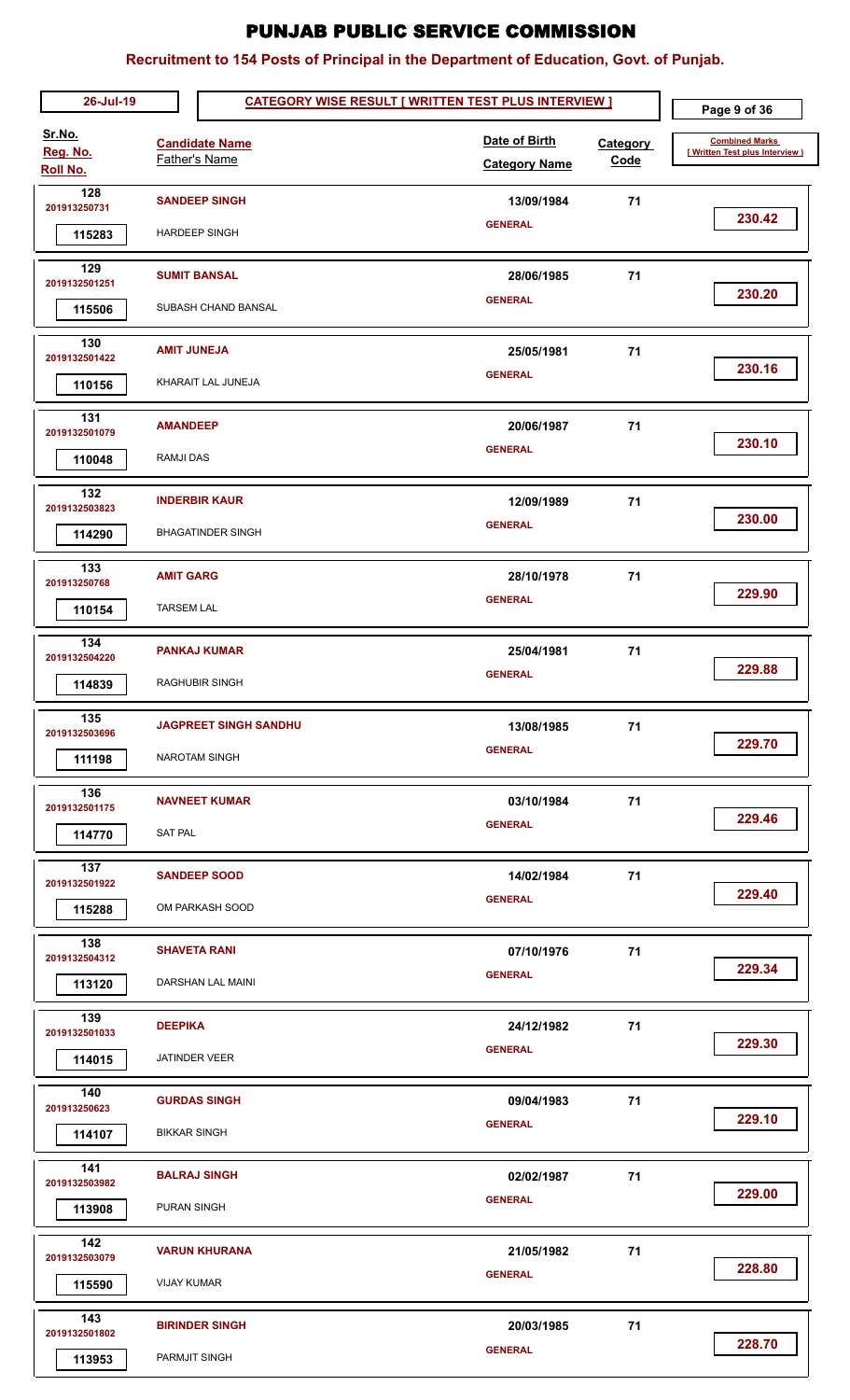| 26-Jul-19                                  |                                          |                                                   | <b>CATEGORY WISE RESULT [ WRITTEN TEST PLUS INTERVIEW ]</b> |                         |                                                         |  |
|--------------------------------------------|------------------------------------------|---------------------------------------------------|-------------------------------------------------------------|-------------------------|---------------------------------------------------------|--|
| Sr.No.<br>Reg. No.<br>Roll No.             |                                          | <b>Candidate Name</b><br>Father's Name            | Date of Birth<br><b>Category Name</b>                       | <b>Category</b><br>Code | <b>Combined Marks</b><br>[Written Test plus Interview ] |  |
| 144<br>2019132502122<br>113293             |                                          | <b>SUKHRAJ BHULLAR</b><br>PAL SINGH BHULLAR       | 18/11/1982<br><b>GENERAL</b>                                | 71                      | 228.60                                                  |  |
| 145<br>2019132503147<br>115459             |                                          | <b>SUKHDEEP SINGH</b><br><b>HARBANS SINGH</b>     | 12/06/1982<br><b>GENERAL</b>                                | 71                      | 228.24                                                  |  |
| 146<br>2019132503539<br>113873             | <b>ATUL KUMAR</b><br><b>NAND LAL</b>     |                                                   | 18/11/1982<br><b>GENERAL</b>                                | 71                      | 228.00                                                  |  |
| 147<br>2019132502629<br>114930             | <b>POONAM</b><br><b>SURAJ KUMAR</b>      |                                                   | 15/01/1988<br><b>GENERAL</b>                                | 71                      | 227.82                                                  |  |
| 148<br>2019132503061<br>111482             | <b>KIRAN</b><br><b>JINDER PAL</b>        |                                                   | 29/03/1982<br><b>GENERAL</b>                                | 71                      | 227.74                                                  |  |
| 149<br>2019132504646<br>110315             | <b>ASHWANI</b><br><b>JAGDISH RAI</b>     |                                                   | 06/10/1983<br><b>GENERAL</b>                                | 71                      | 227.74                                                  |  |
| 150<br>2019132505623<br>110199             |                                          | <b>ANAMIKA BANSAL</b><br><b>BIHARI LAL BANSAL</b> | 13/12/1975<br><b>GENERAL</b>                                | 71                      | 227.58                                                  |  |
| $\overline{151}$<br>201913250110<br>113793 | <b>AMIT KUMAR</b><br>RAJ KUMAR           |                                                   | 04/05/1981<br><b>GENERAL</b>                                | 71                      | 227.50                                                  |  |
| 152<br>2019132504990<br>111913             | <b>JYOTI RAM</b>                         | <b>MUKESH KUMAR</b>                               | 14/03/1982<br><b>GENERAL</b>                                | 71                      | 227.48                                                  |  |
| 153<br>2019132505224<br>114404             | <b>JARNAIL SINGH</b>                     | <b>JOBINDER SINGH</b>                             | 25/07/1979<br><b>GENERAL</b>                                | 71                      | 227.30                                                  |  |
| 154<br>201913250559<br>113716              |                                          | <b>AKASHDEEP AGGARWAL</b><br>RAVINDER KUMAR       | 15/08/1980<br><b>GENERAL</b>                                | 71                      | 227.12                                                  |  |
| 155<br>2019132504651<br>113646             |                                          | <b>YADWINDER SINGH</b><br><b>KULWANT SINGH</b>    | 09/09/1983<br><b>GENERAL</b>                                | 71                      | 227.10                                                  |  |
| 156<br>2019132502316<br>114559             |                                          | <b>LOVELEEN KAUR</b><br><b>TRILOCHAN SINGH</b>    | 01/09/1983<br><b>GENERAL</b>                                | 71                      | 226.32                                                  |  |
| 157<br>2019132501766<br>114277             | ARJAN SINGH                              | <b>HARSIMRANJEET KAUR</b>                         | 21/03/1978<br><b>GENERAL</b>                                | 71                      | 226.27                                                  |  |
| 158<br>201913250601<br>114923              | <b>POOJA RANI</b>                        | SATPAUL BANSAL                                    | 30/11/1986<br><b>GENERAL</b>                                | 71                      | 226.08                                                  |  |
| 159<br>2019132501238<br>110006             | <b>ACHINT RAJ</b><br><b>VAISHNU DASS</b> |                                                   | 08/07/1975<br><b>GENERAL</b>                                | 71                      | 225.88                                                  |  |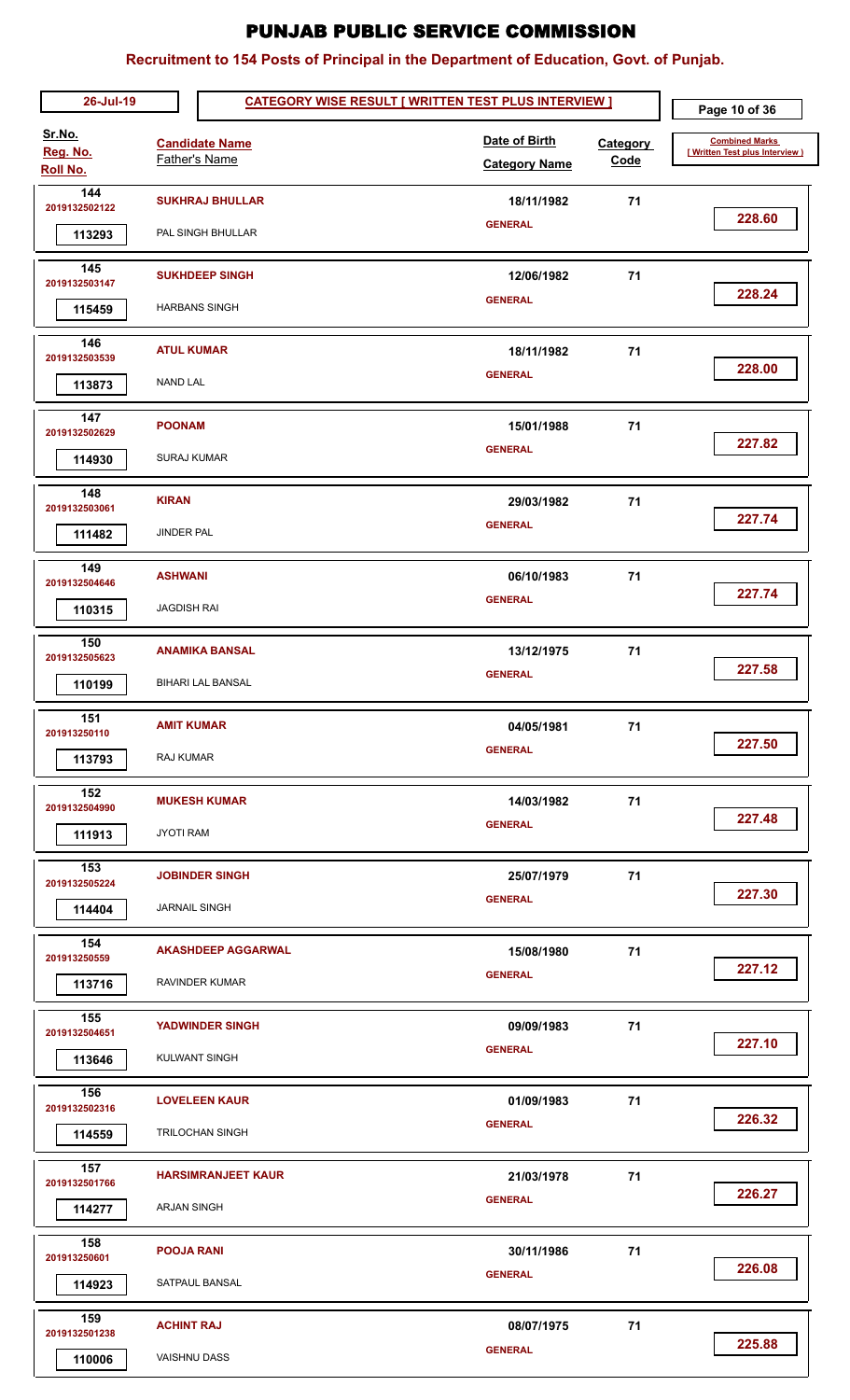| 26-Jul-19               |                     | <b>CATEGORY WISE RESULT [ WRITTEN TEST PLUS INTERVIEW ]</b> |  |                                       |                         | Page 11 of 36                                           |
|-------------------------|---------------------|-------------------------------------------------------------|--|---------------------------------------|-------------------------|---------------------------------------------------------|
| Sr.No.<br>Reg. No.      |                     | <b>Candidate Name</b><br>Father's Name                      |  | Date of Birth<br><b>Category Name</b> | <b>Category</b><br>Code | <b>Combined Marks</b><br>[Written Test plus Interview ] |
| Roll No.                |                     |                                                             |  |                                       |                         |                                                         |
| 160<br>2019132504283    |                     | <b>ARPIT LUTHRA</b>                                         |  | 13/07/1987<br><b>GENERAL</b>          | 71                      | 225.80                                                  |
| 113845                  |                     | SANJEEV KUMAR                                               |  |                                       |                         |                                                         |
| 161                     | <b>SONIA RANI</b>   |                                                             |  | 01/05/1983                            | 71                      |                                                         |
| 201913250347            |                     |                                                             |  | <b>GENERAL</b>                        |                         | 225.70                                                  |
| 113208                  |                     | RAVINDER KUMAR                                              |  |                                       |                         |                                                         |
| 162                     | <b>ANISHA</b>       |                                                             |  | 17/06/1983                            | 71                      |                                                         |
| 2019132501288<br>113813 | <b>HARI KRISHAN</b> |                                                             |  | <b>GENERAL</b>                        |                         | 225.70                                                  |
|                         |                     |                                                             |  |                                       |                         |                                                         |
| 163<br>2019132503442    |                     | <b>KULWINDER SINGH</b>                                      |  | 16/06/1981                            | 71                      |                                                         |
| 114532                  | <b>BALDEV SINGH</b> |                                                             |  | <b>GENERAL</b>                        |                         | 225.44                                                  |
| 164                     |                     | <b>VAISHALI CHOWDHARY</b>                                   |  | 23/04/1982                            | 71                      |                                                         |
| 2019132503689           |                     |                                                             |  | <b>GENERAL</b>                        |                         | 225.10                                                  |
| 113506                  |                     | CHINMOY CHOWDHARY                                           |  |                                       |                         |                                                         |
| 165                     |                     | <b>SUMEET GUPTA</b>                                         |  | 23/09/1976                            | 71                      |                                                         |
| 2019132501130           |                     |                                                             |  | <b>GENERAL</b>                        |                         | 225.00                                                  |
| 113349                  |                     | SURINDER KUMAR GUPTA                                        |  |                                       |                         |                                                         |
| 166<br>2019132503590    |                     | <b>JASVINDER SINGH</b>                                      |  | 30/09/1984                            | 71                      |                                                         |
| 111270                  |                     | <b>BALVINDER SINGH</b>                                      |  | <b>GENERAL</b>                        |                         | 224.90                                                  |
| 167                     |                     |                                                             |  |                                       |                         |                                                         |
| 2019132502009           | <b>ANJALI</b>       |                                                             |  | 08/10/1983                            | 71                      |                                                         |
| 110226                  | <b>SAT PAL</b>      |                                                             |  | <b>GENERAL</b>                        |                         | 224.64                                                  |
| 168                     |                     | <b>LOVELEEN RANI</b>                                        |  | 15/05/1988                            | 71                      |                                                         |
| 2019132502465           |                     |                                                             |  | <b>GENERAL</b>                        |                         | 224.64                                                  |
| 114560                  | PREM KUMAR          |                                                             |  |                                       |                         |                                                         |
| 169                     |                     | <b>GURPREET SINGH</b>                                       |  | 10/07/1977                            | 71                      |                                                         |
| 2019132506554           |                     |                                                             |  | <b>GENERAL</b>                        |                         | 224.40                                                  |
| 110847                  | <b>AJMER SINGH</b>  |                                                             |  |                                       |                         |                                                         |
| 170                     | <b>GINNI BALA</b>   |                                                             |  | 08/04/1983                            | 71                      |                                                         |
| 2019132505457           |                     |                                                             |  | <b>GENERAL</b>                        |                         | 224.30                                                  |
| 114087                  | <b>ASHOK KUMAR</b>  |                                                             |  |                                       |                         |                                                         |
| 171<br>201913250955     | <b>RUCHIKA</b>      |                                                             |  | 16/06/1979                            | 71                      |                                                         |
| 115219                  |                     | <b>BISHAMBER DASS MURADIA</b>                               |  | <b>GENERAL</b>                        |                         | 224.20                                                  |
|                         |                     |                                                             |  |                                       |                         |                                                         |
| 172<br>201913250621     |                     | <b>AMANDEEP KAUR</b>                                        |  | 15/12/1987                            | 71                      |                                                         |
| 113745                  |                     | SIKANDER SINGH                                              |  | <b>GENERAL</b>                        |                         | 224.10                                                  |
| 173                     |                     |                                                             |  |                                       |                         |                                                         |
| 2019132503698           | <b>NEETU</b>        |                                                             |  | 09/06/1983                            | 71                      | 224.02                                                  |
| 114803                  | PREM KUMAR          |                                                             |  | <b>GENERAL</b>                        |                         |                                                         |
| 174<br>201913250848     |                     | <b>SATINDERPAL SINGH</b>                                    |  | 03/10/1984                            | 71                      |                                                         |
| 115683                  |                     | <b>JAGMOHAN SINGH</b>                                       |  | <b>GENERAL</b>                        |                         | 224.00                                                  |
| 175                     |                     |                                                             |  |                                       |                         |                                                         |
| 201913250671            |                     | <b>RITIKA THAKUR</b>                                        |  | 11/09/1987                            | 71                      |                                                         |
| 115194                  |                     | <b>KULWANT SINGH</b>                                        |  | <b>GENERAL</b>                        |                         | 224.00                                                  |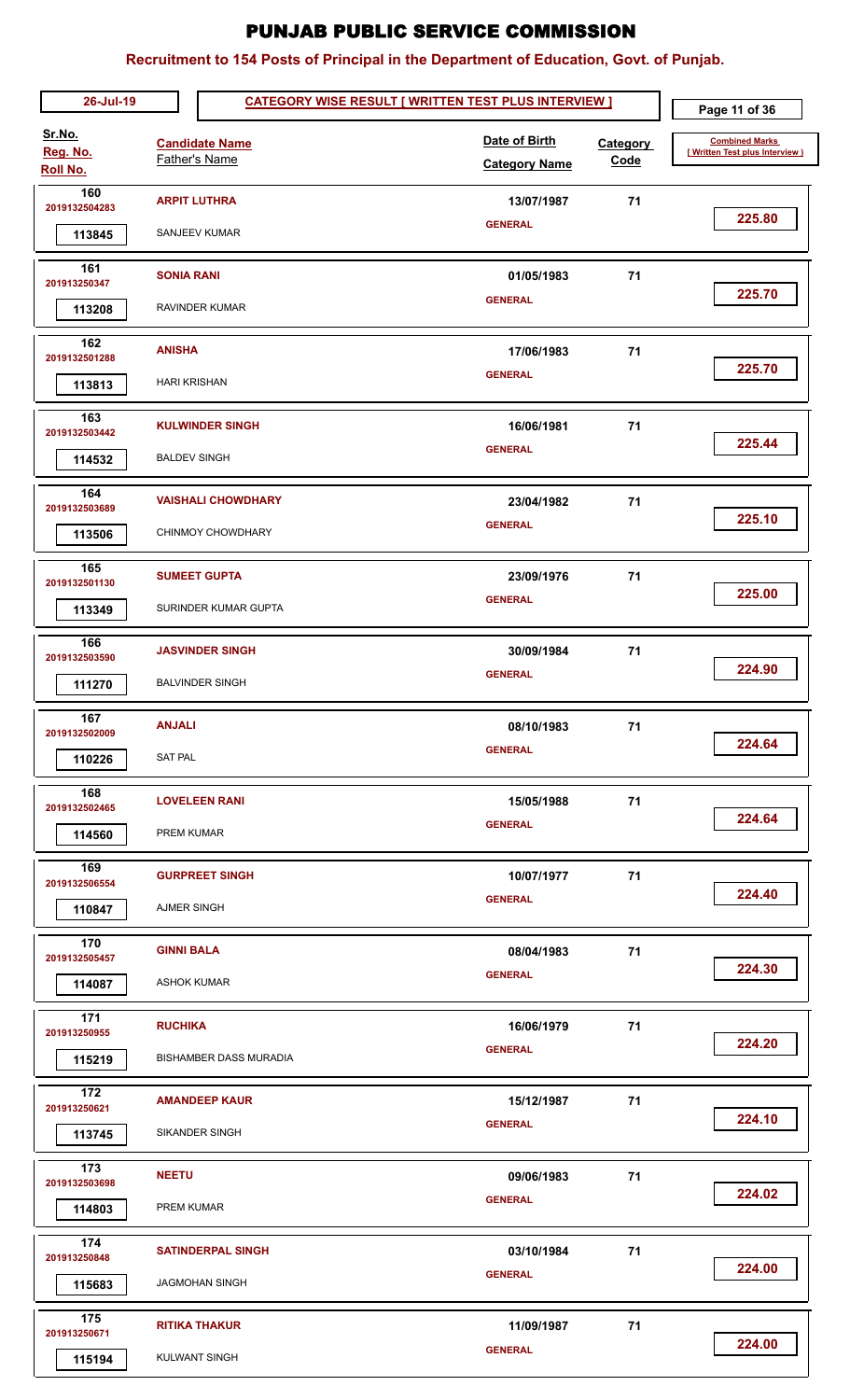| 26-Jul-19                      |                     | <b>CATEGORY WISE RESULT [ WRITTEN TEST PLUS INTERVIEW ]</b> |                                       | Page 12 of 36           |                                                         |
|--------------------------------|---------------------|-------------------------------------------------------------|---------------------------------------|-------------------------|---------------------------------------------------------|
| Sr.No.<br>Reg. No.<br>Roll No. |                     | <b>Candidate Name</b><br><b>Father's Name</b>               | Date of Birth<br><b>Category Name</b> | <b>Category</b><br>Code | <b>Combined Marks</b><br>[Written Test plus Interview ) |
| 176                            |                     | <b>RAMANDEEP SHARDA</b>                                     | 07/05/1985                            | 71                      |                                                         |
| 2019132501874                  |                     |                                                             | <b>GENERAL</b>                        |                         | 223.84                                                  |
| 115105                         |                     | PARSHOTAM KUMAR                                             |                                       |                         |                                                         |
| 177<br>2019132504785           |                     | <b>AVNEESH KUMAR</b>                                        | 26/10/1978                            | 71                      |                                                         |
| 113877                         | <b>BODH RAJ</b>     |                                                             | <b>GENERAL</b>                        |                         | 223.70                                                  |
|                                |                     |                                                             |                                       |                         |                                                         |
| 178<br>201913250767            |                     | <b>BHUSHAN KUMAR</b>                                        | 15/07/1981                            | 71                      | 223.50                                                  |
| 113944                         | <b>JIWAN LAL</b>    |                                                             | <b>GENERAL</b>                        |                         |                                                         |
| 179                            |                     | <b>GOURAV GUMBER</b>                                        | 25/06/1982                            | 71                      |                                                         |
| 2019132502758                  |                     |                                                             | <b>GENERAL</b>                        |                         | 223.34                                                  |
| 110699                         |                     | SUBHASH CHANDER GUMBER                                      |                                       |                         |                                                         |
| 180<br>2019132501466           |                     | <b>KHUSHDEEP KAUR</b>                                       | 21/05/1982                            | 71                      |                                                         |
| 111476                         | <b>JEET SINGH</b>   |                                                             | <b>GENERAL</b>                        |                         | 223.00                                                  |
|                                |                     |                                                             |                                       |                         |                                                         |
| 181<br>201913250479            | <b>TARSEM LAL</b>   |                                                             | 22/10/1979                            | 71                      |                                                         |
| 115560                         | <b>VALATI RAM</b>   |                                                             | <b>GENERAL</b>                        |                         | 222.50                                                  |
| 182                            |                     | <b>NAMITA SHUKLA</b>                                        | 21/09/1987                            | 71                      |                                                         |
| 2019132501393                  |                     |                                                             | <b>GENERAL</b>                        |                         | 222.38                                                  |
| 114719                         | V K SHUKLA          |                                                             |                                       |                         |                                                         |
| 183<br>2019132505028           | <b>SHAILJA</b>      |                                                             | 27/10/1983                            | 71                      |                                                         |
| 115363                         | ROSHAN LAL          |                                                             | <b>GENERAL</b>                        |                         | 222.30                                                  |
| 184                            |                     |                                                             |                                       |                         |                                                         |
| 2019132502268                  |                     | <b>MANPREET KAUR</b>                                        | 28/09/1982<br><b>GENERAL</b>          | 71                      | 221.80                                                  |
| 114647                         | <b>BALBIR SINGH</b> |                                                             |                                       |                         |                                                         |
| 185<br>2019132502372           |                     | <b>PARVINDER KAUR</b>                                       | 10/02/1975                            | 71                      |                                                         |
| 114894                         | <b>LABH SINGH</b>   |                                                             | <b>GENERAL</b>                        |                         | 221.74                                                  |
| 186                            |                     |                                                             |                                       |                         |                                                         |
| 2019132501124                  | <b>ACME</b>         |                                                             | 16/08/1976<br><b>GENERAL</b>          | 71                      | 221.50                                                  |
| 110007                         |                     | SURESH KUMAR JAIN                                           |                                       |                         |                                                         |
| 187<br>2019132503337           |                     | <b>SHIV KARAN MONGA</b>                                     | 24/04/1987                            | 71                      |                                                         |
| 113145                         |                     | PREM KUMAR MONGA                                            | <b>GENERAL</b>                        |                         | 221.46                                                  |
| 188                            |                     |                                                             |                                       |                         |                                                         |
| 2019132503518                  | <b>DEEPTI BALA</b>  |                                                             | 23/08/1986<br><b>GENERAL</b>          | 71                      | 221.40                                                  |
| 114024                         | <b>SITA RAM</b>     |                                                             |                                       |                         |                                                         |
| 189<br>2019132503921           |                     | <b>NAVNEET SINGH</b>                                        | 02/01/1975                            | 71                      |                                                         |
| 114772                         | <b>AJIT SINGH</b>   |                                                             | <b>GENERAL</b>                        |                         | 221.20                                                  |
| 190<br>2019132503233           |                     | <b>KARAMJIT SINGH</b>                                       | 29/08/1976                            | 71                      |                                                         |
| 111448                         |                     | SUKHMANDER SINGH                                            | <b>GENERAL</b>                        |                         | 221.00                                                  |
| 191                            |                     | <b>GAGANDEEP KAUR</b>                                       |                                       | 71                      |                                                         |
| 2019132503919                  |                     |                                                             | 02/07/1987<br><b>GENERAL</b>          |                         | 221.00                                                  |
| 114067                         |                     | <b>KULWANT SINGH</b>                                        |                                       |                         |                                                         |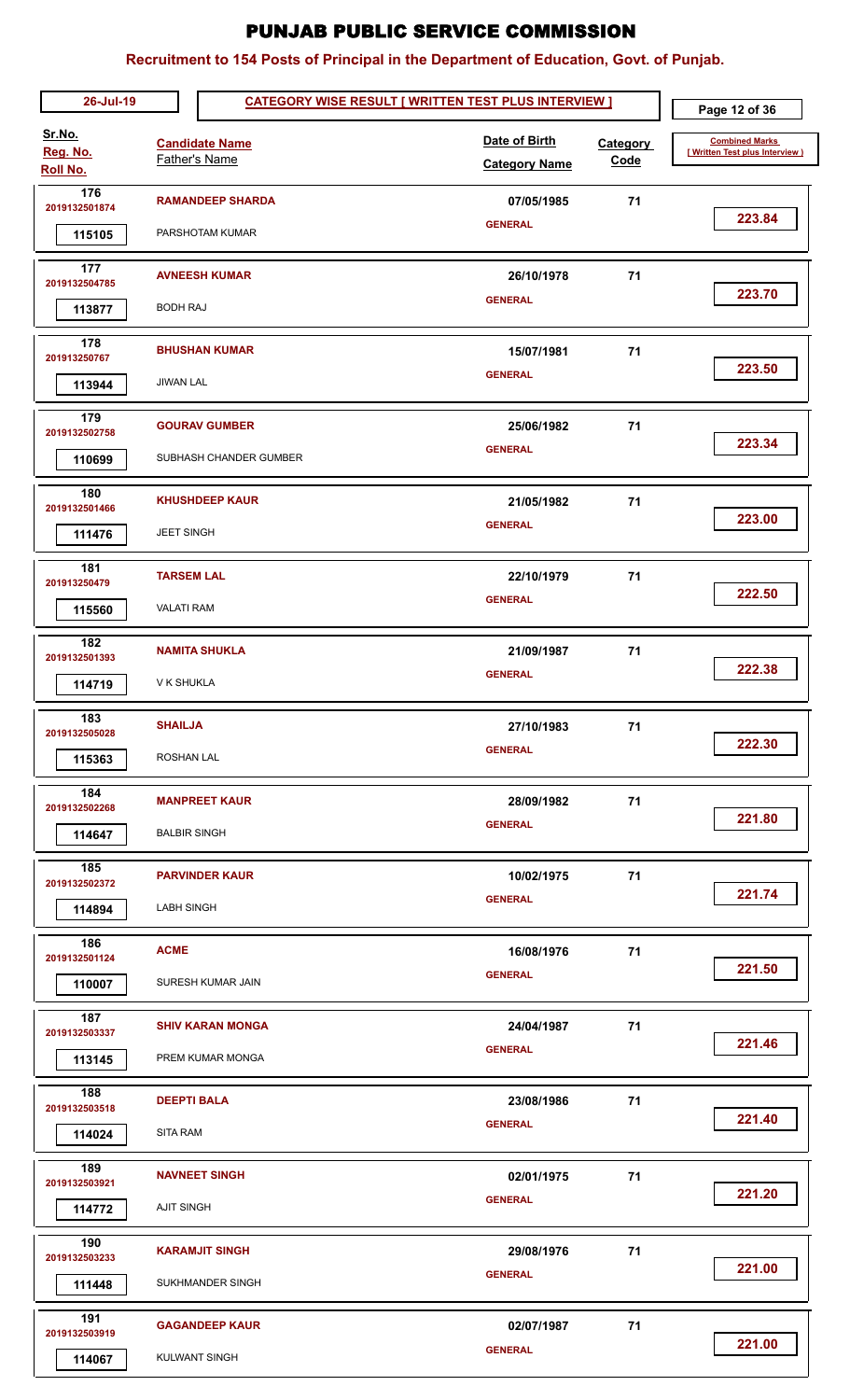| 26-Jul-19                             |                                        |                                                                 | <b>CATEGORY WISE RESULT [ WRITTEN TEST PLUS INTERVIEW ]</b> |                         | Page 13 of 36                                           |
|---------------------------------------|----------------------------------------|-----------------------------------------------------------------|-------------------------------------------------------------|-------------------------|---------------------------------------------------------|
| Sr.No.<br>Reg. No.<br><b>Roll No.</b> |                                        | <b>Candidate Name</b><br><b>Father's Name</b>                   | Date of Birth<br><b>Category Name</b>                       | Category<br><b>Code</b> | <b>Combined Marks</b><br>[Written Test plus Interview ) |
| 192<br>2019132503945<br>115312        |                                        | <b>SARABJIT KAUR</b><br>MAHESHINDER SINGH                       | 03/03/1985<br><b>GENERAL</b>                                | 71                      | 220.80                                                  |
| 193<br>2019132503112<br>113110        |                                        | <b>SHARANJIT KAUR</b><br><b>SUKHDEV SINGH</b>                   | 12/04/1978<br><b>GENERAL</b>                                | 71                      | 220.78                                                  |
| 194<br>201913250975<br>110028         |                                        | <b>AJITPAL SINGH AULAKH</b><br><b>GURDIAL SINGH</b>             | 30/12/1978<br><b>GENERAL</b>                                | 71                      | 220.38                                                  |
| 195<br>2019132505023<br>110987        | <b>MAAN SINGH</b>                      | <b>HARMANDEEP SINGH</b>                                         | 27/04/1981<br><b>GENERAL</b>                                | 71                      | 220.10                                                  |
| 196<br>201913250699<br>115382         | <b>SHEENAM</b><br><b>VIJAY KUMAR</b>   |                                                                 | 06/01/1987<br><b>GENERAL</b>                                | 71                      | 220.10                                                  |
| 197<br>2019132502358<br>113735        | <b>JASBIR SINGH</b>                    | <b>AMANDEEP KAUR</b>                                            | 03/09/1979<br><b>GENERAL</b>                                | 71                      | 220.06                                                  |
| 198<br>2019132502500<br>114637        | <b>MANJU BALA</b><br><b>BHAJAN LAL</b> |                                                                 | 08/09/1986<br><b>GENERAL</b>                                | 71                      | 218.40                                                  |
| 199<br>2019132505305<br>112558        | <b>GIAN CHAND</b>                      | <b>RAKESH KUMAR</b>                                             | 26/11/1982<br><b>GENERAL</b>                                | 71                      | 218.24                                                  |
| 200<br>2019132505246<br>115053        |                                        | <b>RAJNI SHARMA</b><br>VIJAY KUMAR SHARMA                       | 17/06/1986<br><b>GENERAL</b>                                | 71                      | 218.14                                                  |
| 201<br>2019132504134<br>111789        | <b>ISH PAL DOGRA</b>                   | <b>MANOJ DOGRA</b>                                              | 11/12/1974<br><b>GENERAL</b>                                | 71                      | 218.06                                                  |
| 202<br>2019132502425<br>112377        | A L SHARMA                             | <b>PUJA SHARMA</b>                                              | 30/12/1980<br><b>GENERAL</b>                                | 71                      | 217.96                                                  |
| 203<br>201913250667<br>112596         |                                        | <b>RAMAN KUMAR CHAUDHARY</b><br><b>GURBAKSH SINGH CHAUDHARY</b> | 03/03/1980<br><b>GENERAL</b>                                | 71                      | 217.92                                                  |
| 204<br>2019132501478<br>111322        | ANGREZ SINGH                           | <b>JATINDER PAL SINGH</b>                                       | 04/01/1986<br><b>GENERAL</b>                                | 71                      | 217.90                                                  |
| 205<br>2019132502332<br>114519        |                                        | <b>KULVEER SINGH</b><br><b>KULWANT SINGH</b>                    | 27/08/1981<br><b>GENERAL</b>                                | 71                      | 217.84                                                  |
| 206<br>2019132501537<br>114455        | <b>KAPIL KUMAR</b>                     | <b>SURESH KUMAR</b>                                             | 02/11/1977<br><b>GENERAL</b>                                | 71                      | 217.74                                                  |
| 207<br>201913250839<br>113863         | <b>ASHOK GARG</b>                      | <b>HUKAM CHAND GARG</b>                                         | 20/02/1984<br><b>GENERAL</b>                                | 71                      | 217.30                                                  |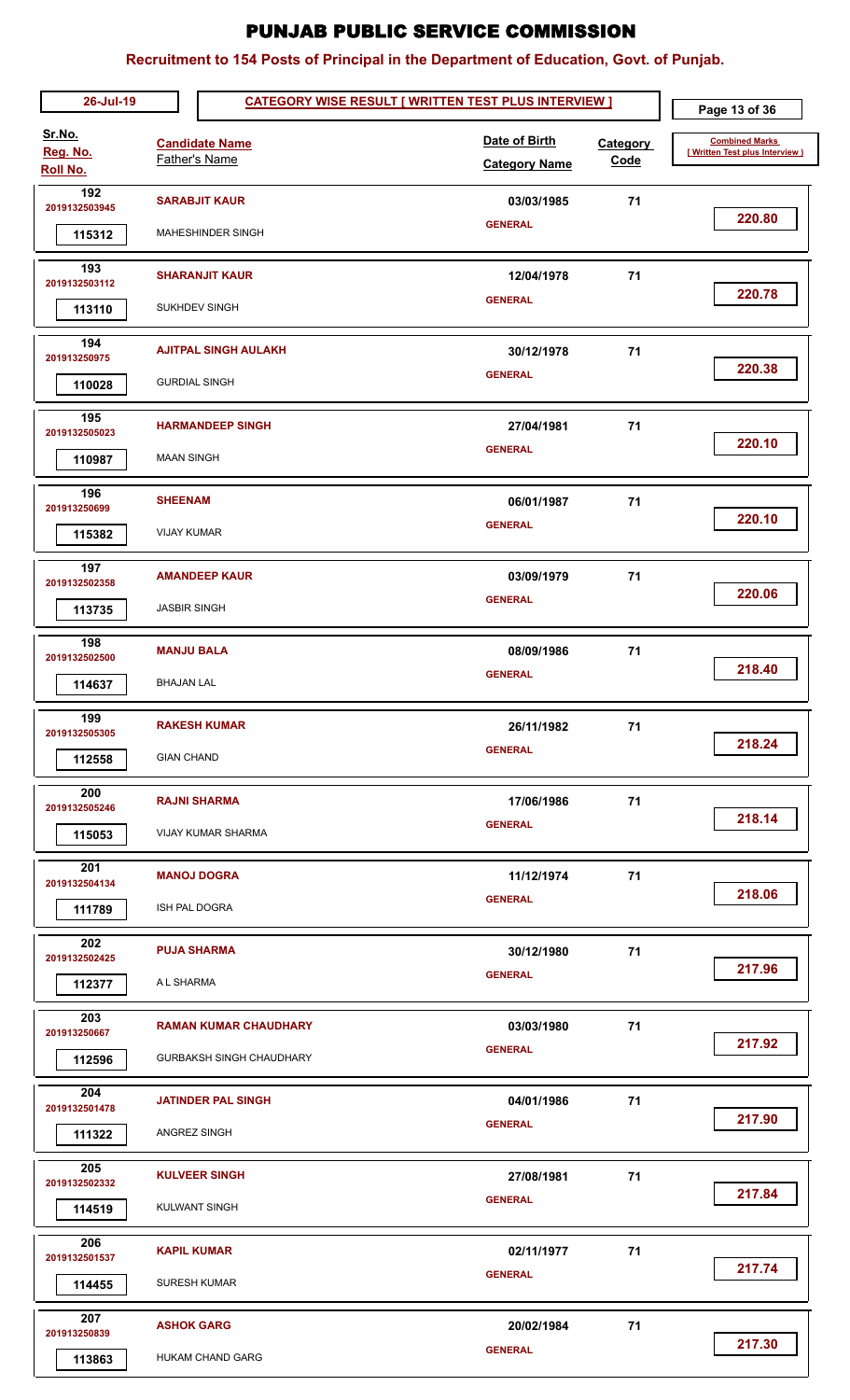| 26-Jul-19                             |                                          |                                                 | <b>CATEGORY WISE RESULT [ WRITTEN TEST PLUS INTERVIEW ]</b> |                  | Page 14 of 36                                           |
|---------------------------------------|------------------------------------------|-------------------------------------------------|-------------------------------------------------------------|------------------|---------------------------------------------------------|
| Sr.No.<br>Reg. No.<br><b>Roll No.</b> | <b>Father's Name</b>                     | <b>Candidate Name</b>                           | Date of Birth<br><b>Category Name</b>                       | Category<br>Code | <b>Combined Marks</b><br>[Written Test plus Interview ] |
| 208<br>2019132505230<br>114249        | <b>HARMIT KAUR</b><br><b>NIHAL SINGH</b> |                                                 | 09/10/1984<br><b>GENERAL</b>                                | 71               | 217.23                                                  |
| 209<br>2019132501934<br>111442        | <b>DHARM SINGH</b>                       | <b>KARAMJIT KAUR</b>                            | 12/03/1981<br><b>GENERAL</b>                                | 71               | 217.10                                                  |
| 210<br>2019132501075<br>110237        | <b>ANJU BALA</b><br><b>VIJAY KUMAR</b>   |                                                 | 02/07/1989<br><b>GENERAL</b>                                | 71               | 217.00                                                  |
| 211<br>2019132505277<br>111845        | <b>MEENAKSHI</b><br><b>BHAGWAN DASS</b>  |                                                 | 19/11/1983<br><b>GENERAL</b>                                | 71               | 216.48                                                  |
| 212<br>2019132503976<br>115352        | <b>SAVINA RANI</b><br>PAWAN KUMAR        |                                                 | 24/10/1984<br><b>GENERAL</b>                                | 71               | 216.46                                                  |
| 213<br>2019132503219<br>114629        | <b>KULWANT SINGH</b>                     | <b>MANJINDER SINGH</b>                          | 24/11/1986<br><b>GENERAL</b>                                | 71               | 216.38                                                  |
| 214<br>2019132503309<br>112295        | <b>MOOL CHAND</b>                        | <b>PAWAN TANEJA</b>                             | 08/06/1977<br><b>GENERAL</b>                                | 71               | 216.14                                                  |
| 215<br>2019132503021<br>113576        | <b>VIKAS KUMAR</b>                       | <b>GANGA PARSHAD GUPTA</b>                      | 21/07/1974<br><b>GENERAL</b>                                | 71               | 216.10                                                  |
| 216<br>2019132501693<br>112566        | POKHAR DUTT                              | <b>RAKESH KUMAR</b>                             | 12/12/1979<br><b>GENERAL</b>                                | 71               | 216.08                                                  |
| 217<br>2019132501187<br>114912        |                                          | <b>PINKI VASHISHT</b><br>PARDEEP KUMAR VASHISHT | 28/08/1984<br><b>GENERAL</b>                                | 71               | 216.00                                                  |
| 218<br>2019132505141<br>114084        | SATPAL CHAGTI                            | <b>GEETU CHAGTI</b>                             | 13/03/1982<br><b>GENERAL</b>                                | 71               | 215.92                                                  |
| 219<br>2019132504437<br>115091        | <b>RAMA KUMARI</b>                       | RAM ASRA SHARMA                                 | 06/01/1985<br><b>GENERAL</b>                                | 71               | 215.90                                                  |
| 220<br>2019132502422<br>115813        | <b>PARVEEN RANI</b>                      | SANTOSH KUMAR                                   | 23/03/1986<br><b>GENERAL</b>                                | 71               | 215.88                                                  |
| 221<br>2019132502492<br>113590        | <b>VIKRAMJIT</b><br>SATISH KUMAR         |                                                 | 10/01/1979<br><b>GENERAL</b>                                | 71               | 215.80                                                  |
| 222<br>2019132501977<br>114806        | <b>NEETU GUPTA</b>                       | RAJINDER PRASHAD                                | 07/10/1987<br><b>GENERAL</b>                                | 71               | 215.52                                                  |
| 223<br>201913250521<br>115550         | <b>SWATI JINDAL</b>                      | <b>DARSHAN KUMAR</b>                            | 17/05/1983<br><b>GENERAL</b>                                | 71               | 215.50                                                  |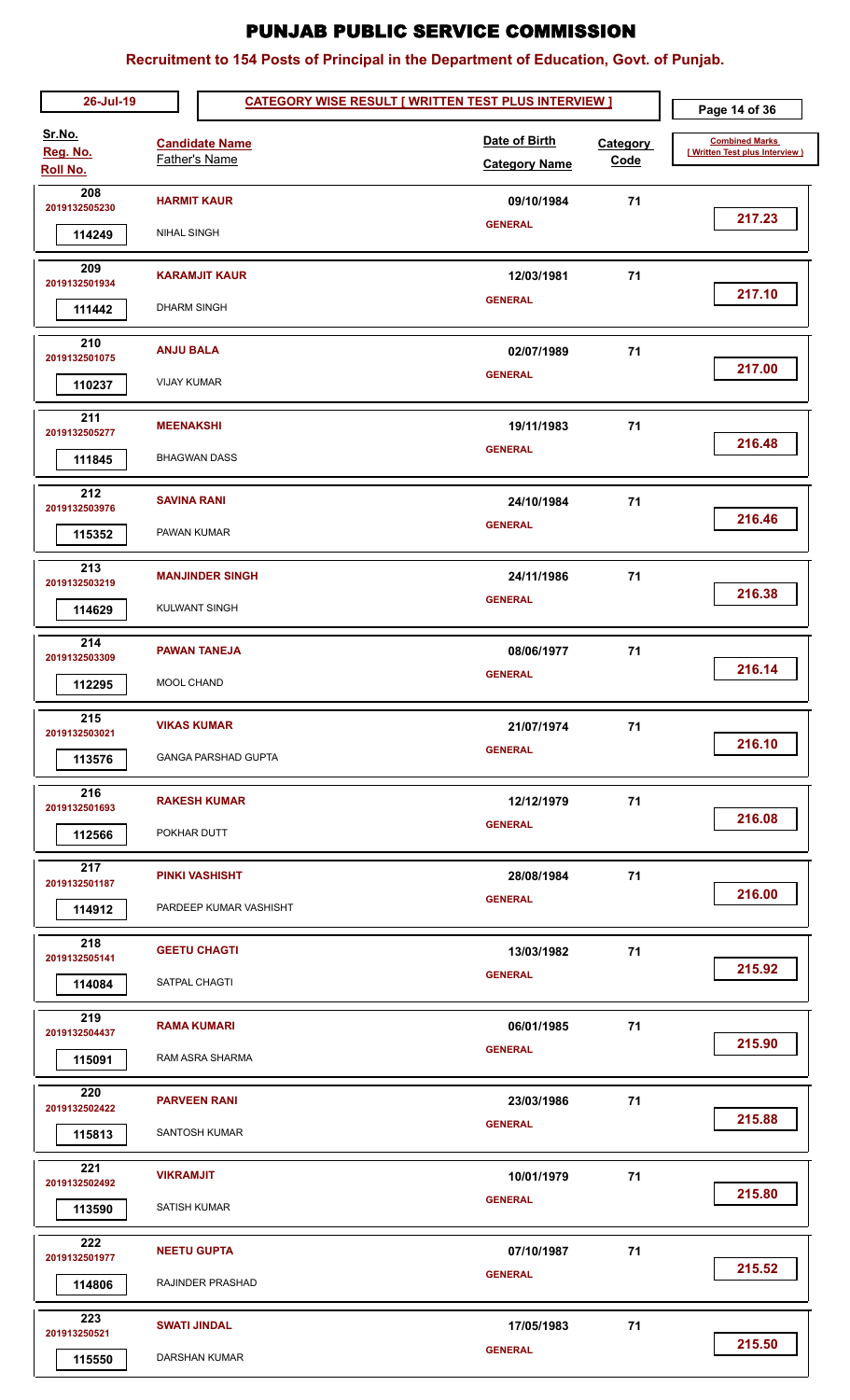| 26-Jul-19                      |                                         |                                                     | <b>CATEGORY WISE RESULT [ WRITTEN TEST PLUS INTERVIEW ]</b> |                                       |                  | Page 15 of 36                                           |
|--------------------------------|-----------------------------------------|-----------------------------------------------------|-------------------------------------------------------------|---------------------------------------|------------------|---------------------------------------------------------|
| Sr.No.<br>Reg. No.<br>Roll No. |                                         | <b>Candidate Name</b><br>Father's Name              |                                                             | Date of Birth<br><b>Category Name</b> | Category<br>Code | <b>Combined Marks</b><br>[Written Test plus Interview ] |
| 224<br>2019132502295<br>113996 | <b>DAYA RANI</b>                        | ROSHAN LAL KATARIA                                  |                                                             | 05/10/1985<br><b>GENERAL</b>          | 71               | 215.36                                                  |
| 225<br>2019132501171<br>112507 | <b>RAJNI</b>                            | <b>VARINDER KUMAR</b>                               |                                                             | 11/09/1980<br><b>GENERAL</b>          | 71               | 215.34                                                  |
| 226<br>2019132501047<br>114661 |                                         | <b>MANPREET SINGH</b><br><b>BAKSHISH SINGH</b>      |                                                             | 12/02/1981<br><b>GENERAL</b>          | 71               | 215.34                                                  |
| 227<br>2019132505659<br>113135 |                                         | <b>SHERBAJ SINGH</b><br><b>VARINDER SINGH</b>       |                                                             | 23/11/1983<br><b>GENERAL</b>          | 71               | 215.00                                                  |
| 228<br>2019132501532<br>113708 | <b>AJAY KUMAR</b><br><b>NANAK CHAND</b> |                                                     |                                                             | 29/05/1977<br><b>GENERAL</b>          | 71               | 214.20                                                  |
| 229<br>2019132502822<br>113979 |                                         | <b>CHINTAN SHARMA</b><br>ROMESH CHANDER             |                                                             | 30/10/1977<br><b>GENERAL</b>          | 71               | 214.20                                                  |
| 230<br>2019132502429<br>113574 | <b>VIKAS GUPTA</b><br><b>KIDAR NATH</b> |                                                     |                                                             | 05/04/1980<br><b>GENERAL</b>          | 71               | 213.40                                                  |
| 231<br>2019132503408<br>114525 |                                         | <b>KULWANT SINGH</b><br><b>SUKHDEV SINGH</b>        |                                                             | 04/01/1977<br><b>GENERAL</b>          | 71               | 213.30                                                  |
| 232<br>2019132501289<br>111635 |                                         | <b>MAHABIR BANSAL</b><br><b>SAT PAL BANSAL</b>      |                                                             | 07/04/1979<br><b>GENERAL</b>          | 71               | 213.20                                                  |
| 233<br>2019132502808<br>114421 | <b>JYOTI SETIA</b>                      | NIRMAL KUMAR SETIA                                  |                                                             | 01/01/1984<br><b>GENERAL</b>          | 71               | 212.70                                                  |
| 234<br>2019132505513<br>113963 | <b>HEM RAJ</b>                          | <b>CHANCHAL SARITA</b>                              |                                                             | 03/08/1976<br><b>GENERAL</b>          | 71               | 212.54                                                  |
| 235<br>2019132502609<br>114245 |                                         | <b>HARMESH KATARIA</b><br><b>ISHAR DASS KATARIA</b> |                                                             | 06/02/1982<br><b>GENERAL</b>          | 71               | 212.27                                                  |
| 236<br>2019132501419<br>115332 | <b>KRISHAN LAL</b>                      | <b>SATINDER BATRA</b>                               |                                                             | 13/10/1983<br><b>GENERAL</b>          | 71               | 212.20                                                  |
| 237<br>2019132505841<br>113939 |                                         | <b>BHAWESH GOYAL</b><br><b>ONKAR NATH GOYAL</b>     |                                                             | 30/09/1987<br><b>GENERAL</b>          | 71               | 211.90                                                  |
| 238<br>2019132503202<br>110299 |                                         | <b>ASHISH JUNEJA</b><br>VINOD KUMAR JUNEJA          |                                                             | 17/04/1979<br><b>GENERAL</b>          | 71               | 211.80                                                  |
| 239<br>20191325053<br>114987   | <b>RAJ KUMAR</b><br>RAM VARAN           |                                                     |                                                             | 06/03/1978<br><b>GENERAL</b>          | 71               | 211.50                                                  |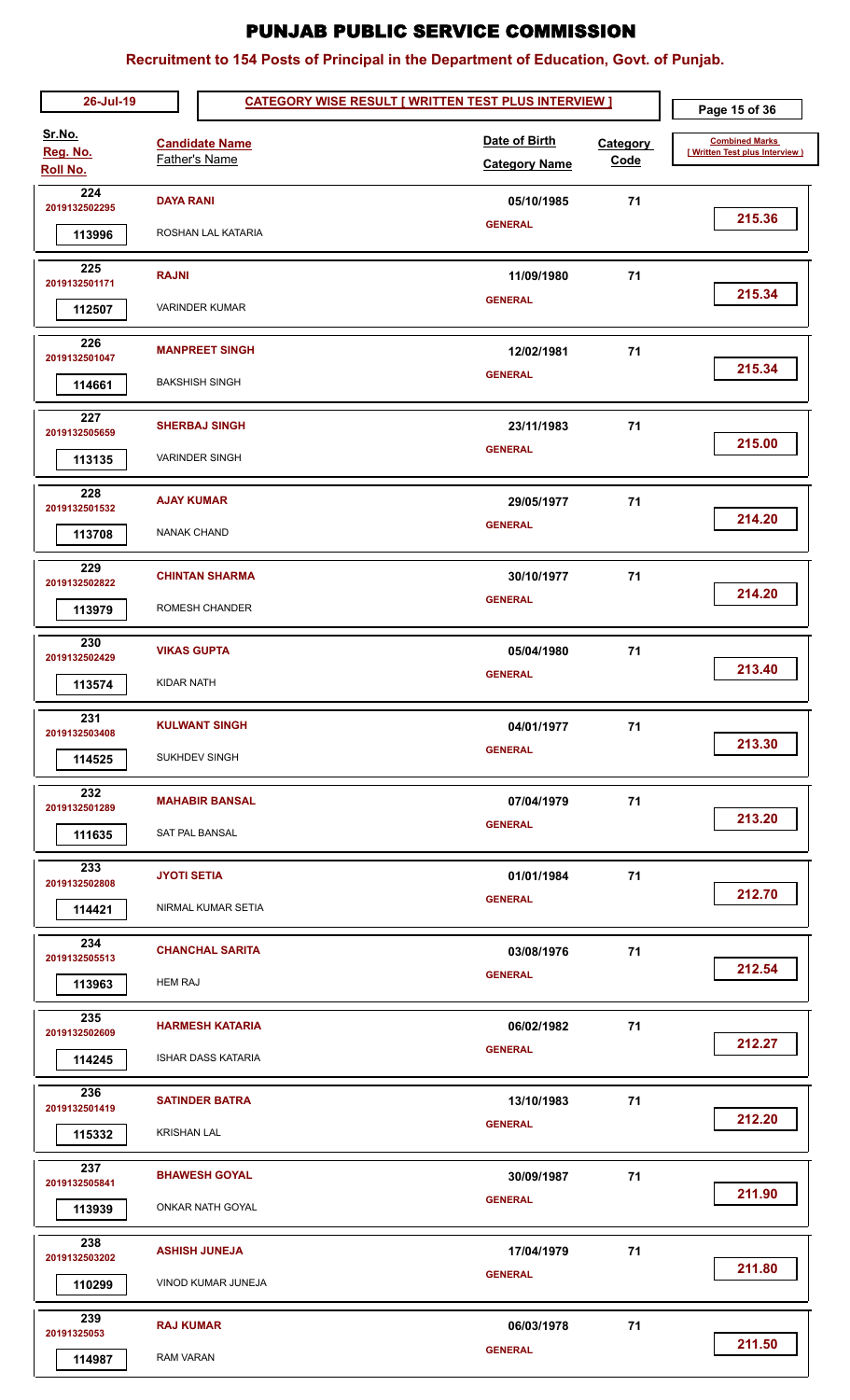| 26-Jul-19                      | <b>CATEGORY WISE RESULT [ WRITTEN TEST PLUS INTERVIEW ]</b> |                                       |                  | Page 16 of 36                                            |
|--------------------------------|-------------------------------------------------------------|---------------------------------------|------------------|----------------------------------------------------------|
| Sr.No.<br>Reg. No.<br>Roll No. | <b>Candidate Name</b><br>Father's Name                      | Date of Birth<br><b>Category Name</b> | Category<br>Code | <b>Combined Marks</b><br>[ Written Test plus Interview ) |
| 240<br>2019132502021<br>113943 | <b>BHUPINDER SINGH SIDHU</b><br><b>HARDEV SINGH</b>         | 02/11/1974<br><b>GENERAL</b>          | 71               | 211.10                                                   |
| 241<br>2019132505034           | <b>JEOTI BATRA</b>                                          | 20/08/1987                            | 71               |                                                          |
| 114397                         | <b>SATPAL BATRA</b>                                         | <b>GENERAL</b>                        |                  | 211.10                                                   |
| 242<br>2019132501798           | <b>MADHU</b>                                                | 26/01/1980                            | 71               |                                                          |
| 114563                         | <b>JAGDISH PRASAD</b>                                       | <b>GENERAL</b>                        |                  | 211.02                                                   |
| 243<br>2019132501436           | <b>SIMMI RANI</b>                                           | 02/12/1986                            | 71               |                                                          |
| 115412                         | RAJ KUMAR                                                   | <b>GENERAL</b>                        |                  | 211.00                                                   |
| 244<br>2019132502931           | <b>ROHIT GARG</b>                                           | 04/11/1983                            | 71               |                                                          |
| 115208                         | PARDEEP KUMAR                                               | <b>GENERAL</b>                        |                  | 209.90                                                   |
| 245<br>201913250932            | <b>NEERU GOYAL</b>                                          | 14/02/1985                            | 71               |                                                          |
| 112070                         | PAWAN KUMAR                                                 | <b>GENERAL</b>                        |                  | 208.86                                                   |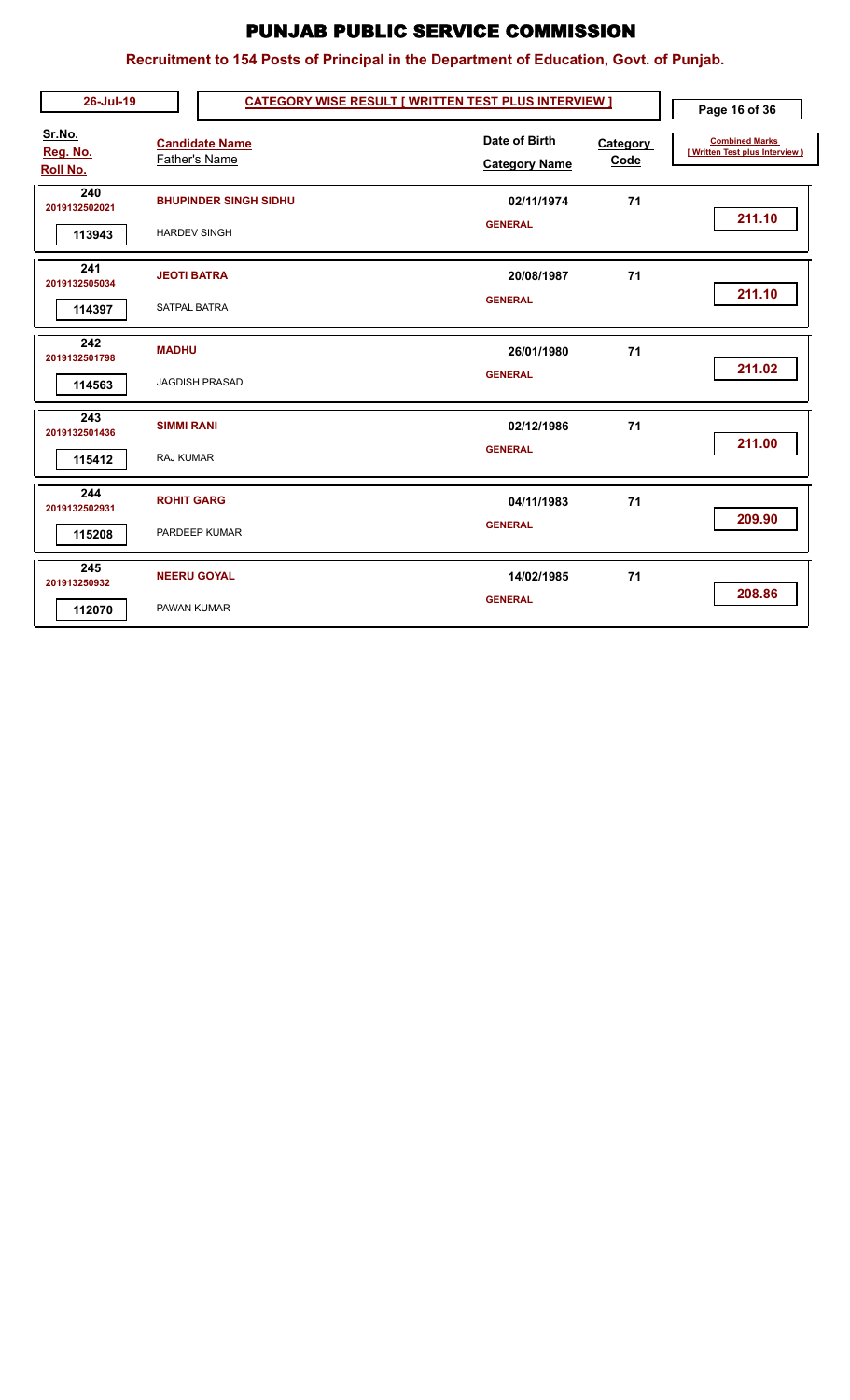| 26-Jul-19                             |                      |                                        |                            | <b>CATEGORY WISE RESULT [ WRITTEN TEST PLUS INTERVIEW ]</b> |                  | Page 17 of 36                                           |
|---------------------------------------|----------------------|----------------------------------------|----------------------------|-------------------------------------------------------------|------------------|---------------------------------------------------------|
| Sr.No.<br>Reg. No.<br><b>Roll No.</b> |                      | <b>Candidate Name</b><br>Father's Name |                            | Date of Birth<br><b>Category Name</b>                       | Category<br>Code | <b>Combined Marks</b><br>[Written Test plus Interview ) |
|                                       | <b>Category Name</b> |                                        | <b>ESM, PUNJAB</b>         |                                                             |                  |                                                         |
| 246<br>2019132502183                  | <b>MANI RAM</b>      |                                        |                            | 06/06/1965                                                  | 72               |                                                         |
| 111712                                | <b>BHAG CHAND</b>    |                                        |                            | <b>ESM, PUNJAB</b>                                          |                  | 215.80                                                  |
| 247<br>201913250921                   |                      | <b>ASHOK THAKUR</b>                    |                            | 02/08/1965                                                  | 72               |                                                         |
| 110308                                |                      | KISHAN CHAND THAKUR                    |                            | <b>ESM, PUNJAB</b>                                          |                  | 206.10                                                  |
| 248<br>20191325040                    |                      | <b>KULWINDER SINGH</b>                 |                            | 01/04/1980                                                  | 72               |                                                         |
| 115662                                | <b>BALBIR SINGH</b>  |                                        |                            | <b>ESM, PUNJAB</b>                                          |                  | 197.80                                                  |
| 249<br>2019132502840                  |                      | <b>AKASHDEEP SINGH</b>                 |                            | 05/01/1968                                                  | 72               |                                                         |
| 110033                                |                      | <b>SH KARAM SINGH</b>                  |                            | <b>ESM, PUNJAB</b>                                          |                  | 186.10                                                  |
| 250<br>2019132501020                  | <b>NASIB SINGH</b>   |                                        |                            | 10/01/1970                                                  | 72               |                                                         |
| 114739                                | PREM SINGH           |                                        |                            | <b>ESM, PUNJAB</b>                                          |                  | 181.84                                                  |
| 251<br>201913250175                   |                      | <b>KULDEEP SINGH</b>                   |                            | 13/01/1979                                                  | 72               |                                                         |
| 111533                                | <b>JAGRAJ SINGH</b>  |                                        |                            | <b>ESM, PUNJAB</b>                                          |                  | 179.70                                                  |
| 252<br>2019132501059                  |                      |                                        | <b>GURBINDER PAL SINGH</b> | 12/01/1970                                                  | 72               |                                                         |
| 110713                                |                      | <b>KASHMIR SINGH</b>                   |                            | <b>ESM, PUNJAB</b>                                          |                  | 177.50                                                  |
| 253<br>201913250997                   |                      | <b>PAWAN KUMAR</b>                     |                            | 01/05/1969                                                  | 72               |                                                         |
| 112286                                | <b>DALJIT SINGH</b>  |                                        |                            | <b>ESM, PUNJAB</b>                                          |                  | 176.70                                                  |
| 254<br>2019132504296                  |                      | <b>TRILOCHAN SINGH</b>                 |                            | 08/05/1963                                                  | 72               |                                                         |
| 113484                                | <b>HARNAM SINGH</b>  |                                        |                            | <b>ESM, PUNJAB</b>                                          |                  | 173.72                                                  |
| 255<br>2019132501494                  | <b>AVTAR SINGH</b>   |                                        |                            | 22/07/1967                                                  | 72               |                                                         |
| 110337                                | <b>GULZAR SINGH</b>  |                                        |                            | <b>ESM, PUNJAB</b>                                          |                  | 173.30                                                  |
| 256<br>201913250102                   |                      | <b>JAGTAR SINGH</b>                    |                            | 04/04/1972                                                  | 72               |                                                         |
| 111208                                | <b>DIWAN CHAND</b>   |                                        |                            | <b>ESM, PUNJAB</b>                                          |                  | 170.30                                                  |
| 257<br>2019132507105                  |                      | <b>RESHAM SINGH</b>                    |                            | 01/05/1968                                                  | 72               |                                                         |
| 112777                                |                      | SH KARNAIL SINGH                       |                            | <b>ESM, PUNJAB</b>                                          |                  | 169.78                                                  |
| 258<br>2019132504225                  |                      | <b>DHARAMPAL YADAV</b>                 |                            | 27/10/1965                                                  | 72               | 154.90                                                  |
| 110623                                |                      | KANAHYA LAL YADAV                      |                            | <b>ESM, PUNJAB</b>                                          |                  |                                                         |
| 259<br>201913250173                   |                      | <b>JASPAL SINGH</b>                    |                            | 14/02/1965                                                  | 72               | 153.10                                                  |
| 113673                                | <b>LAL CHAND</b>     |                                        |                            | <b>ESM, PUNJAB</b>                                          |                  |                                                         |
| 260<br>2019132502640                  |                      | <b>AMARDIP SINGH</b>                   |                            | 20/03/1967                                                  | 72               |                                                         |
| 110130                                | <b>NATHA SINGH</b>   |                                        |                            | <b>ESM, PUNJAB</b>                                          |                  | 145.00                                                  |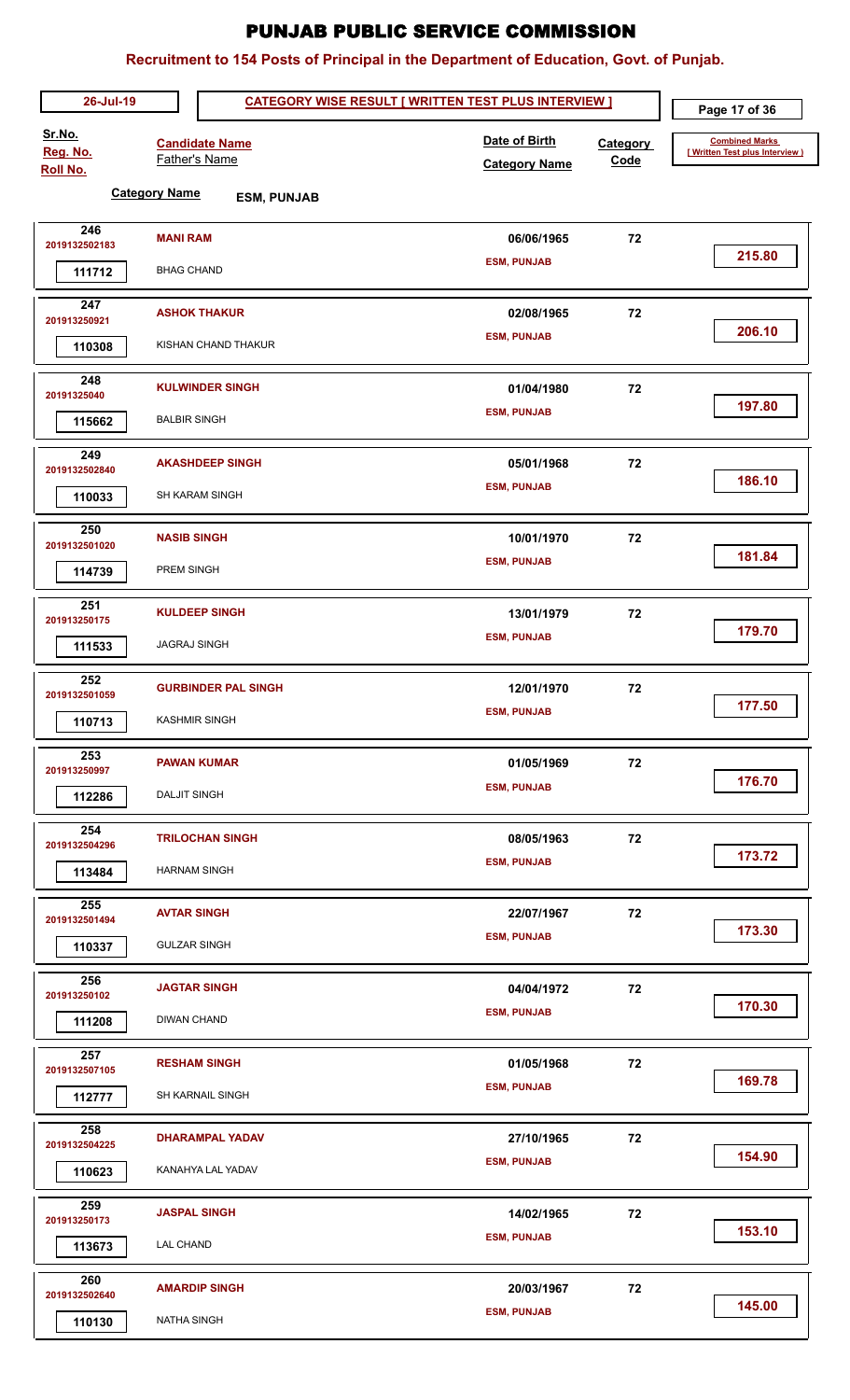| 26-Jul-19                             |                    |                                                         | <b>CATEGORY WISE RESULT [ WRITTEN TEST PLUS INTERVIEW ]</b> |                         | Page 18 of 36                                            |
|---------------------------------------|--------------------|---------------------------------------------------------|-------------------------------------------------------------|-------------------------|----------------------------------------------------------|
| Sr.No.<br>Reg. No.<br><b>Roll No.</b> |                    | <b>Candidate Name</b><br>Father's Name                  | Date of Birth<br><b>Category Name</b>                       | <b>Category</b><br>Code | <b>Combined Marks</b><br>[ Written Test plus Interview ) |
| 261<br>2019132502938<br>112395        |                    | <b>RACHHPAL SINGH</b><br><b>UPKAR DARSHAN SINGH</b>     | 04/03/1968<br><b>ESM, PUNJAB</b>                            | 72                      | 137.54                                                   |
| 262<br>2019132502684<br>110710        | <b>MAL SINGH</b>   | <b>GURBAX SINGH</b>                                     | 29/12/1982<br><b>ESM, PUNJAB</b>                            | 72                      | 137.40                                                   |
| 263<br>2019132503166<br>110323        |                    | <b>ASHWANI KUMAR RAINA</b><br><b>JAI RAM DASS RAINA</b> | 16/07/1963<br><b>ESM, PUNJAB</b>                            | 72                      | 129.40                                                   |
| 264<br>2019132501011<br>114750        | <b>HUKAM CHAND</b> | <b>NAVEEN KUMAR</b>                                     | 04/06/1967<br><b>ESM, PUNJAB</b>                            | 72                      | 125.54                                                   |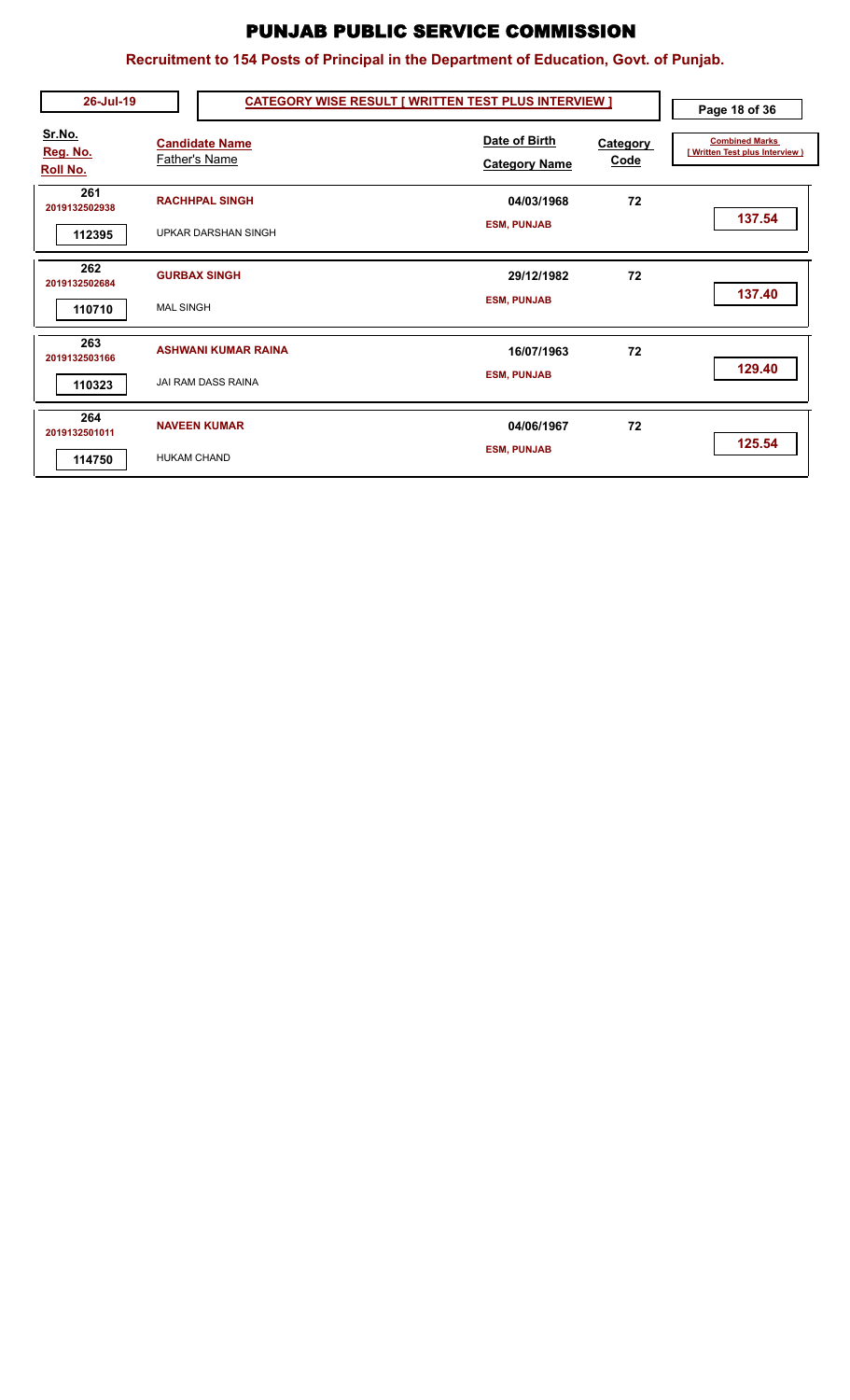| 26-Jul-19                      | <b>CATEGORY WISE RESULT [ WRITTEN TEST PLUS INTERVIEW ]</b>     |                                                                  | Page 19 of 36                                            |
|--------------------------------|-----------------------------------------------------------------|------------------------------------------------------------------|----------------------------------------------------------|
| Sr.No.<br>Reg. No.<br>Roll No. | <b>Candidate Name</b><br><b>Father's Name</b>                   | Date of Birth<br>Category<br><b>Code</b><br><b>Category Name</b> | <b>Combined Marks</b><br>[ Written Test plus Interview ) |
|                                | <b>Category Name</b><br><b>WARDS OF FREEDOM FIGHTER, PUNJAB</b> |                                                                  |                                                          |
| 265<br>2019132501569           | <b>DILPREET SINGH</b>                                           | 12/12/1989<br>74                                                 |                                                          |
| 110634                         | KULDEEP SINGH                                                   | <b>WARDS OF FREEDOM FIGHTER,</b><br><b>PUNJAB</b>                | 241.02                                                   |
| 266<br>2019132503378           | <b>SANDEEP SINGH</b>                                            | 74<br>07/02/1985                                                 |                                                          |
| 115282                         | <b>AVTAR SINGH</b>                                              | <b>WARDS OF FREEDOM FIGHTER,</b><br><b>PUNJAB</b>                | 223.86                                                   |
| 267<br>2019132501594           | <b>NAVDEEP KAUR</b>                                             | 74<br>26/08/1979                                                 |                                                          |
| 111998                         | <b>BALDEV SINGH</b>                                             | <b>WARDS OF FREEDOM FIGHTER,</b><br><b>PUNJAB</b>                | 222.82                                                   |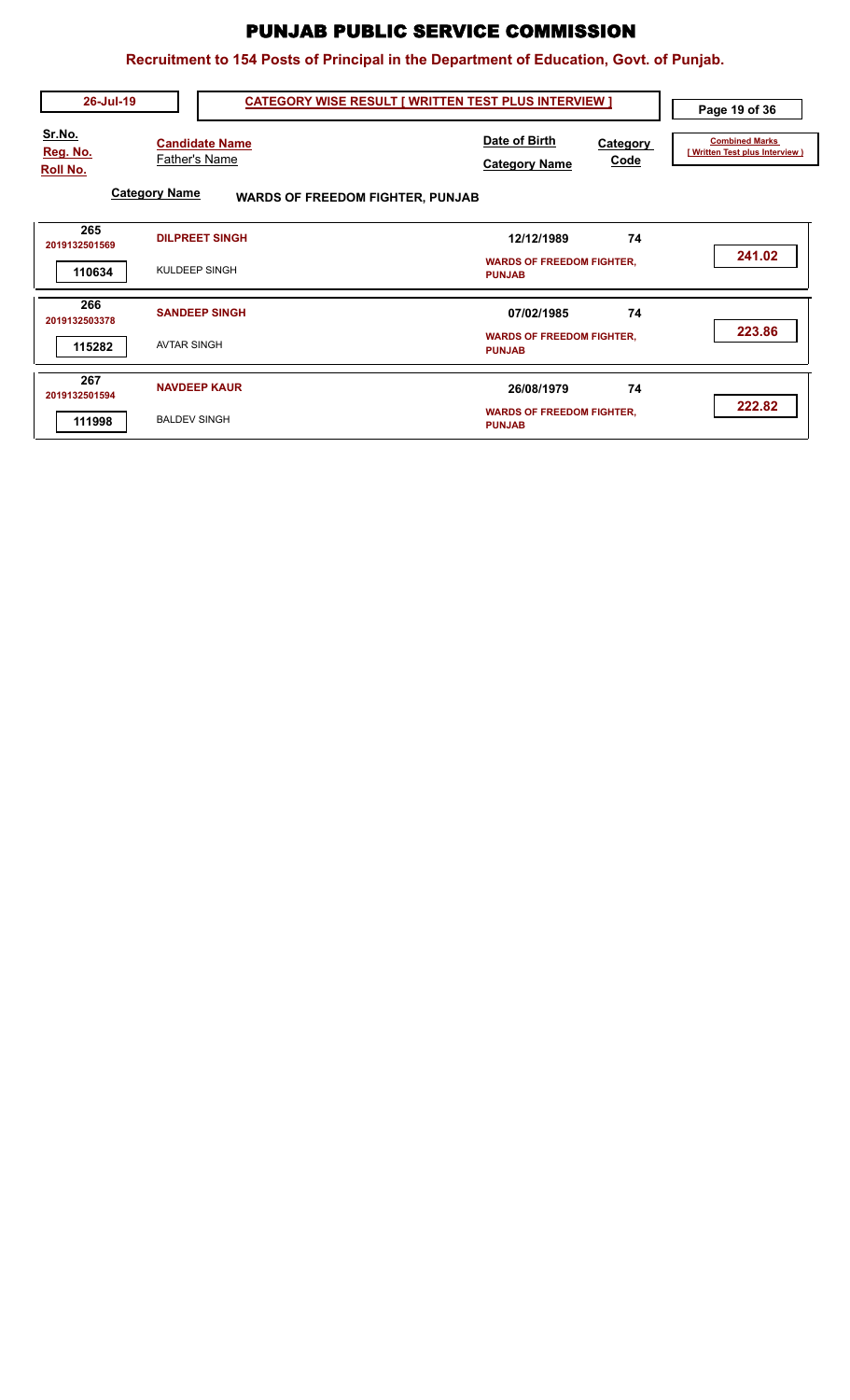| 26-Jul-19                      | <b>CATEGORY WISE RESULT [ WRITTEN TEST PLUS INTERVIEW ]</b> |                                                           | Page 20 of 36                                            |
|--------------------------------|-------------------------------------------------------------|-----------------------------------------------------------|----------------------------------------------------------|
| Sr.No.<br>Reg. No.<br>Roll No. | <b>Candidate Name</b><br><b>Father's Name</b>               | Date of Birth<br>Category<br>Code<br><b>Category Name</b> | <b>Combined Marks</b><br>[ Written Test plus Interview ) |
|                                | <b>Category Name</b><br><b>SPORTS PERSON, PUNJAB</b>        |                                                           |                                                          |
| 268<br>2019132507393           | <b>AMRITPAL SINGH</b>                                       | 75<br>17/02/1987                                          |                                                          |
| 113804                         | KULDEEP SINGH                                               | <b>SPORTS PERSON, PUNJAB</b>                              | 213.90                                                   |
| 269<br>2019132501908           | <b>NEELAMJEET KAUR</b>                                      | 75<br>09/06/1982                                          |                                                          |
| 112046                         | <b>GURPREET SINGH</b>                                       | <b>SPORTS PERSON, PUNJAB</b>                              | 170.70                                                   |
| 270<br>2019132502676           | <b>MUNISH SHARMA</b>                                        | 13/08/1980<br>75                                          |                                                          |
| 111934                         | <b>HAZARI LAL SHARMA</b>                                    | <b>SPORTS PERSON, PUNJAB</b>                              | 166.62                                                   |
| 271<br>2019132505146           | <b>GURPREET SINGH</b>                                       | 75<br>31/07/1978                                          |                                                          |
| 110855                         | <b>GURVINDER SINGH</b>                                      | <b>SPORTS PERSON, PUNJAB</b>                              | 148.60                                                   |
| 272<br>2019132504413           | <b>HARINDER SINGH</b>                                       | 75<br>11/11/1987                                          |                                                          |
| 110951                         | <b>UJJAGAR SINGH</b>                                        | <b>SPORTS PERSON, PUNJAB</b>                              | 139.44                                                   |
| 273<br>2019132504587           | <b>KARAMJEET KAUR</b>                                       | 75<br>27/04/1984                                          |                                                          |
| 111435                         | <b>RAMDHAN</b>                                              | <b>SPORTS PERSON, PUNJAB</b>                              | 117.74                                                   |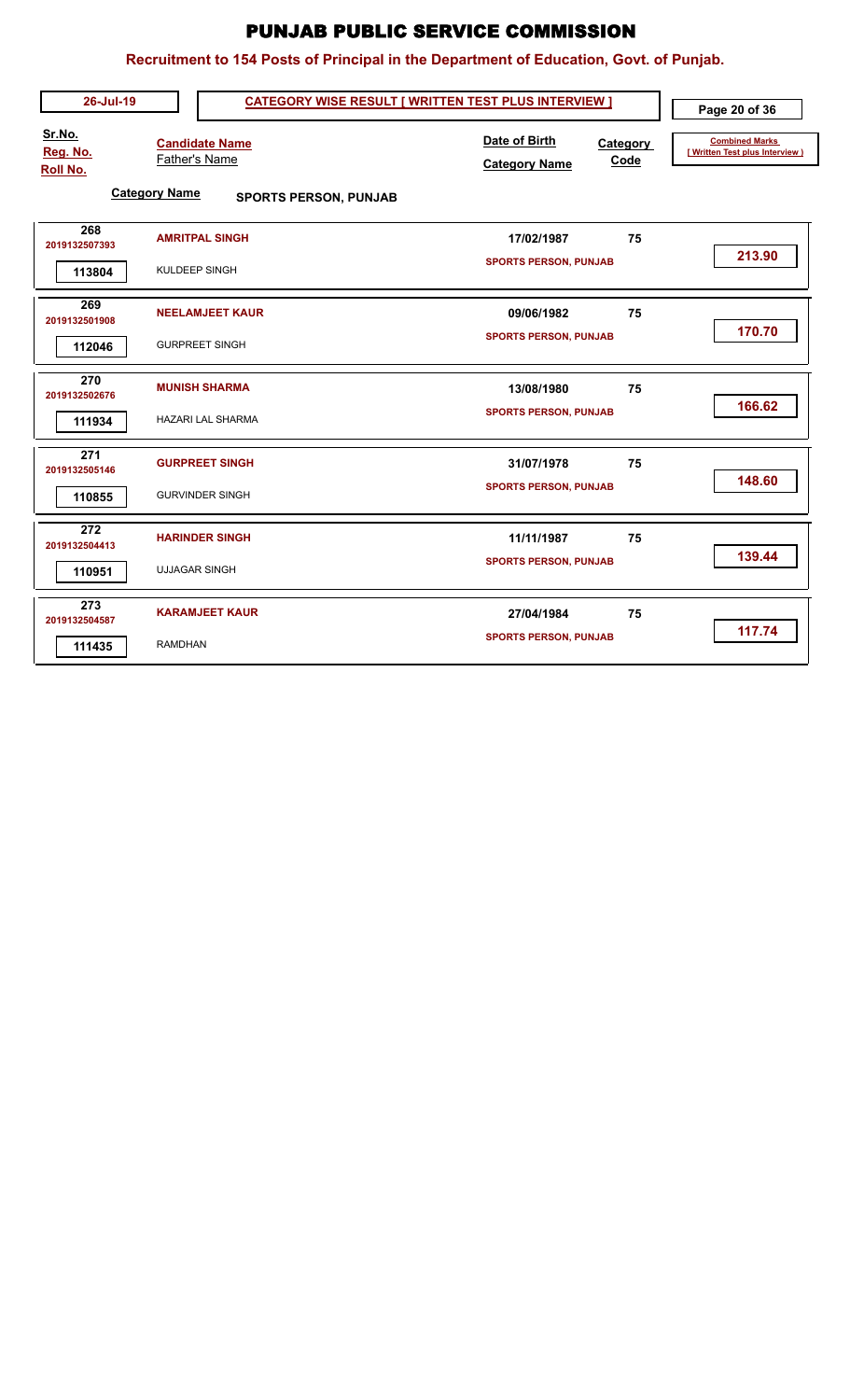|                                       |                                                                | Recruitment to 154 Posts of Principal in the Department of Education, Govt. of Punjab.                       |                                                          |
|---------------------------------------|----------------------------------------------------------------|--------------------------------------------------------------------------------------------------------------|----------------------------------------------------------|
| 26-Jul-19                             |                                                                | <b>CATEGORY WISE RESULT [ WRITTEN TEST PLUS INTERVIEW ]</b>                                                  | Page 21 of 36                                            |
| Sr.No.<br>Reg. No.<br><b>Roll No.</b> | <b>Candidate Name</b><br>Father's Name<br><b>Category Name</b> | Date of Birth<br>Category<br>Code<br><b>Category Name</b><br>HEARING IMPAIRED PHYSICALLY HANDICAPPED, PUNJAB | <b>Combined Marks</b><br>[ Written Test plus Interview ) |
| 274<br>2019132502990<br>115859        | <b>VARINDER KAUR</b><br><b>TEJA SINGH</b>                      | 76<br>17/10/1986<br><b>HEARING IMPAIRED PHYSICALLY</b><br><b>HANDICAPPED, PUNJAB</b>                         | 197.66                                                   |
| 275<br>2019132504558<br>115836        | <b>SATISH KUMAR</b><br><b>JAI CHAND</b>                        | 76<br>11/02/1978<br><b>HEARING IMPAIRED PHYSICALLY</b><br><b>HANDICAPPED, PUNJAB</b>                         | 196.44                                                   |
| 276<br>2019132503216<br>115693        | <b>ANU GARG</b><br><b>SATPAL GARG</b>                          | 76<br>04/11/1983<br><b>HEARING IMPAIRED PHYSICALLY</b><br><b>HANDICAPPED, PUNJAB</b>                         | 194.88                                                   |
| 277<br>2019132503080<br>115863        | <b>VICKY SINGLA</b><br><b>JAGDISH SINGLA</b>                   | 02/12/1979<br>76<br><b>HEARING IMPAIRED PHYSICALLY</b><br><b>HANDICAPPED, PUNJAB</b>                         | 172.66                                                   |
| 278<br>2019132504014<br>115798        | <b>NEEL KAMAL</b><br>RAMESH CHANDER                            | 76<br>08/03/1980<br><b>HEARING IMPAIRED PHYSICALLY</b><br><b>HANDICAPPED, PUNJAB</b>                         | 149.40                                                   |
| 279<br>2019132502420<br>115794        | <b>MUKESH KUMAR</b><br><b>SANTOSH KUMAR</b>                    | 76<br>20/11/1988<br><b>HEARING IMPAIRED PHYSICALLY</b><br><b>HANDICAPPED, PUNJAB</b>                         | 135.86                                                   |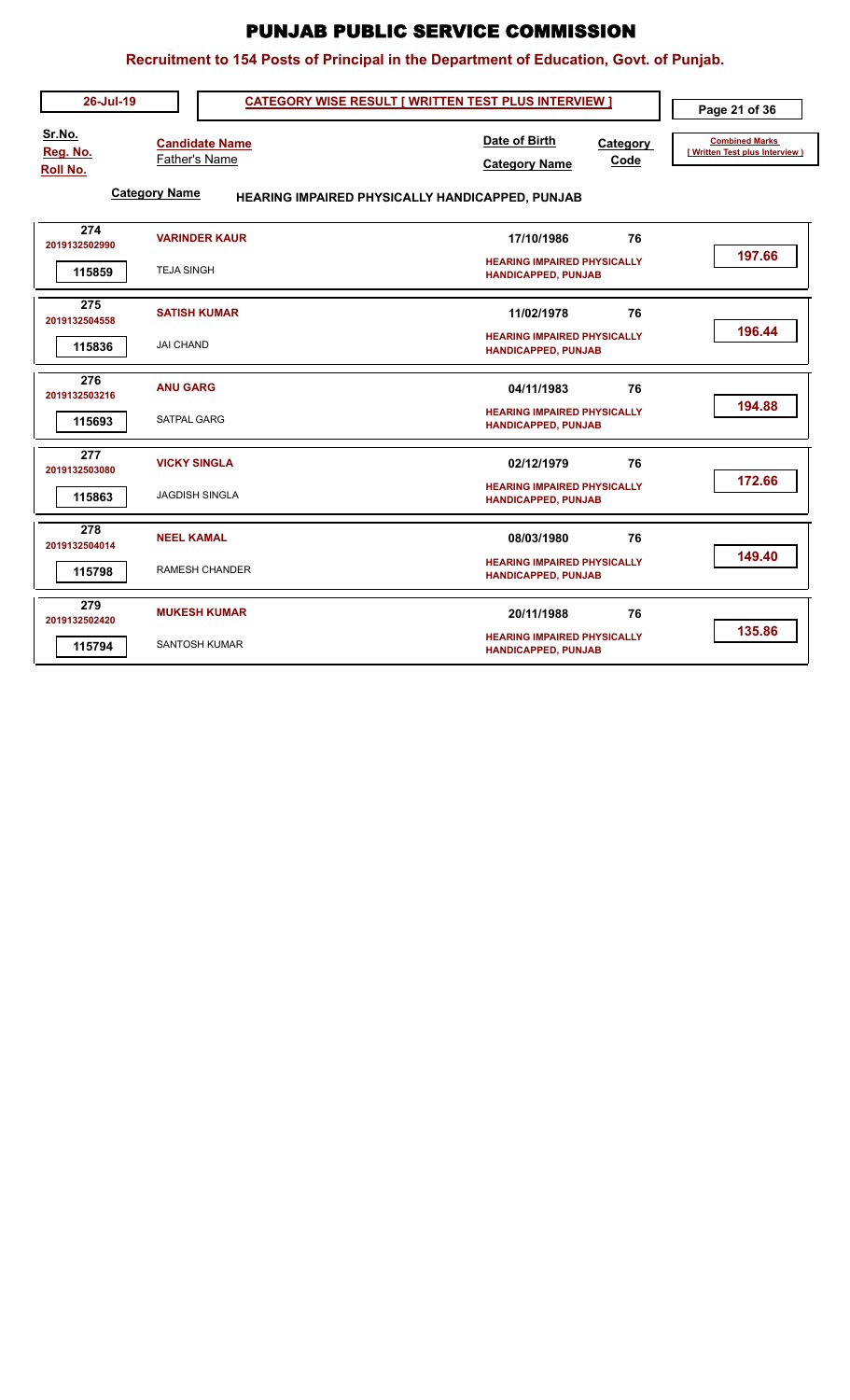| 26-Jul-19                                           | <b>CATEGORY WISE RESULT [ WRITTEN TEST PLUS INTERVIEW ]</b>                                                            |                                                                                    | Page 22 of 36                                           |
|-----------------------------------------------------|------------------------------------------------------------------------------------------------------------------------|------------------------------------------------------------------------------------|---------------------------------------------------------|
| <u>Sr.No.</u><br><u>Reg. No.</u><br><b>Roll No.</b> | <b>Candidate Name</b><br><b>Father's Name</b><br><b>Category Name</b><br>ORTHOPEDICALLY PHYSICALLY HANDICAPPED, PUNJAB | Date of Birth<br>Category<br>Code<br><b>Category Name</b>                          | <b>Combined Marks</b><br>[Written Test plus Interview ) |
| 280<br>2019132501676<br>115881                      | <b>JATINDER KUMAR BANSAL</b><br><b>MEGH RAJ BANSAL</b>                                                                 | 76<br>03/11/1980<br><b>ORTHOPEDICALLY PHYSICALLY</b><br><b>HANDICAPPED, PUNJAB</b> | 242.98                                                  |
| 281<br>2019132502421<br>115886                      | <b>MONIKA RANI</b><br><b>ASHOK KUMAR</b>                                                                               | 76<br>09/07/1986<br><b>ORTHOPEDICALLY PHYSICALLY</b><br><b>HANDICAPPED, PUNJAB</b> | 242.12                                                  |
| 282<br>2019132502744<br>115848                      | <b>SUKHDEEP SINGH</b><br><b>BALVIR SINGH</b>                                                                           | 76<br>03/12/1984<br><b>ORTHOPEDICALLY PHYSICALLY</b><br><b>HANDICAPPED, PUNJAB</b> | 237.56                                                  |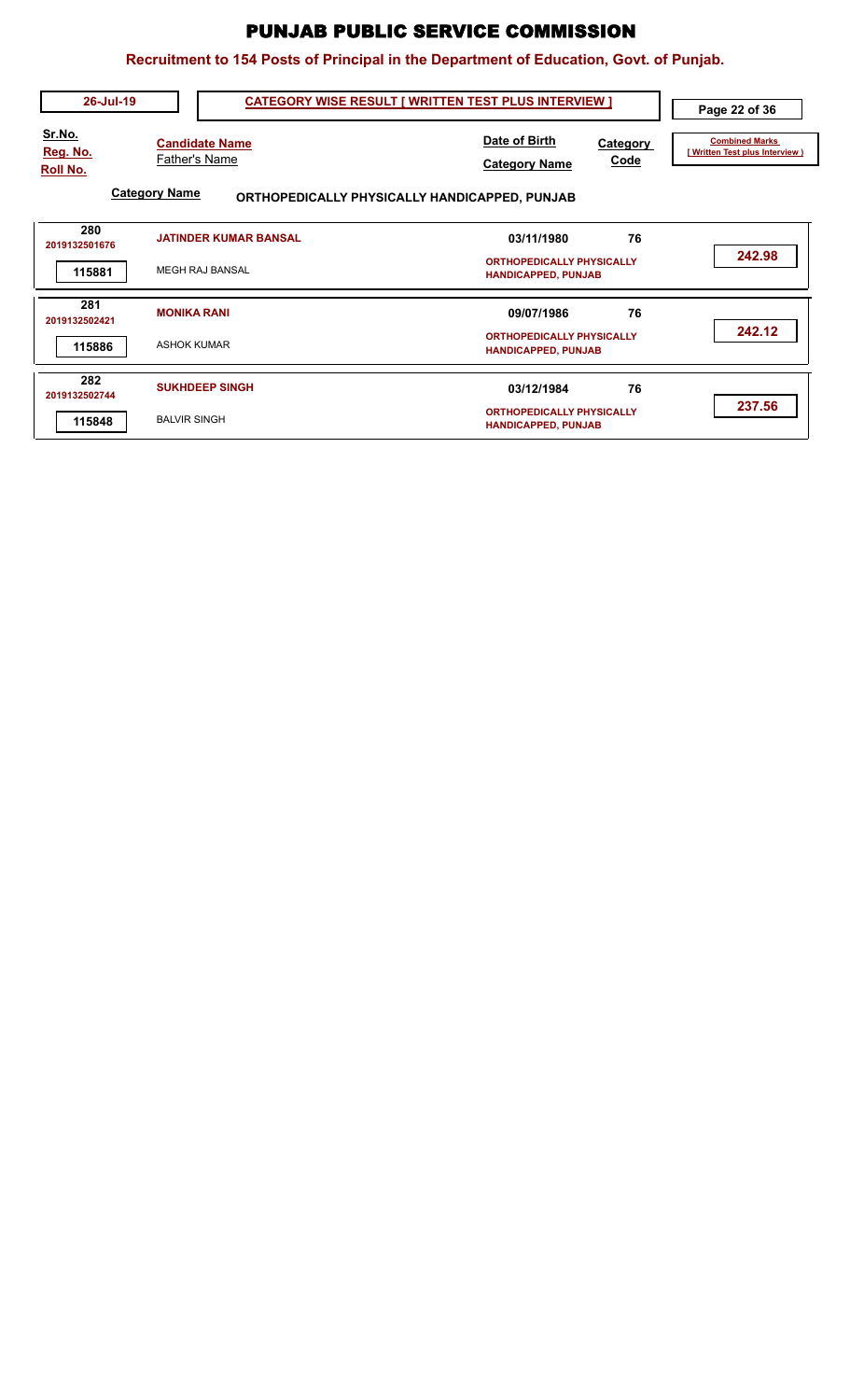| 26-Jul-19                             | <b>CATEGORY WISE RESULT [ WRITTEN TEST PLUS INTERVIEW ]</b>              |                                                                   | Page 23 of 36                                            |
|---------------------------------------|--------------------------------------------------------------------------|-------------------------------------------------------------------|----------------------------------------------------------|
| Sr.No.<br>Reg. No.<br><b>Roll No.</b> | <b>Candidate Name</b><br>Father's Name                                   | Date of Birth<br>Category<br>Code<br><b>Category Name</b>         | <b>Combined Marks</b><br>[ Written Test plus Interview ) |
|                                       | <b>Category Name</b><br>VISUALLY IMPAIRED PHYSICALLY HANDICAPPED, PUNJAB |                                                                   |                                                          |
| 283<br>2019132501161                  | <b>ANU MONGA</b>                                                         | 26/08/1983<br>76                                                  |                                                          |
| 115906                                | <b>SHASHI KANT</b>                                                       | <b>VISUALLY IMPAIRED PHYSICALLY</b><br><b>HANDICAPPED, PUNJAB</b> | 225.74                                                   |
| 284<br>2019132501925                  | <b>AVTAR SINGH</b>                                                       | 11/09/1986<br>76                                                  |                                                          |
| 115871                                | SUKHWINDER SINGH                                                         | <b>VISUALLY IMPAIRED PHYSICALLY</b><br><b>HANDICAPPED, PUNJAB</b> | 223.78                                                   |
| 285<br>2019132504027                  | <b>RAVNEET KAUR</b>                                                      | 76<br>17/08/1985                                                  |                                                          |
| 115898                                | <b>MUKHTIAR SINGH</b>                                                    | <b>VISUALLY IMPAIRED PHYSICALLY</b><br><b>HANDICAPPED, PUNJAB</b> | 220.68                                                   |
| 286<br>2019132502065                  | <b>ROBIN GUPTA</b>                                                       | 76<br>14/03/1988                                                  |                                                          |
| 115912                                | <b>JASVIR KUMAR</b>                                                      | <b>VISUALLY IMPAIRED PHYSICALLY</b><br><b>HANDICAPPED, PUNJAB</b> | 220.62                                                   |
| 287<br>2019132501056                  | <b>VIVIEK MONGA</b>                                                      | 22/11/1984<br>76                                                  |                                                          |
| 115916                                | SHASHI KANT                                                              | <b>VISUALLY IMPAIRED PHYSICALLY</b><br><b>HANDICAPPED, PUNJAB</b> | 210.44                                                   |
| 288<br>2019132501736                  | <b>POONAMJIT KAUR</b>                                                    | 24/10/1981<br>76                                                  |                                                          |
| 115893                                | <b>BIKKER SINGH</b>                                                      | <b>VISUALLY IMPAIRED PHYSICALLY</b><br>HANDICAPPED, PUNJAB        | 209.92                                                   |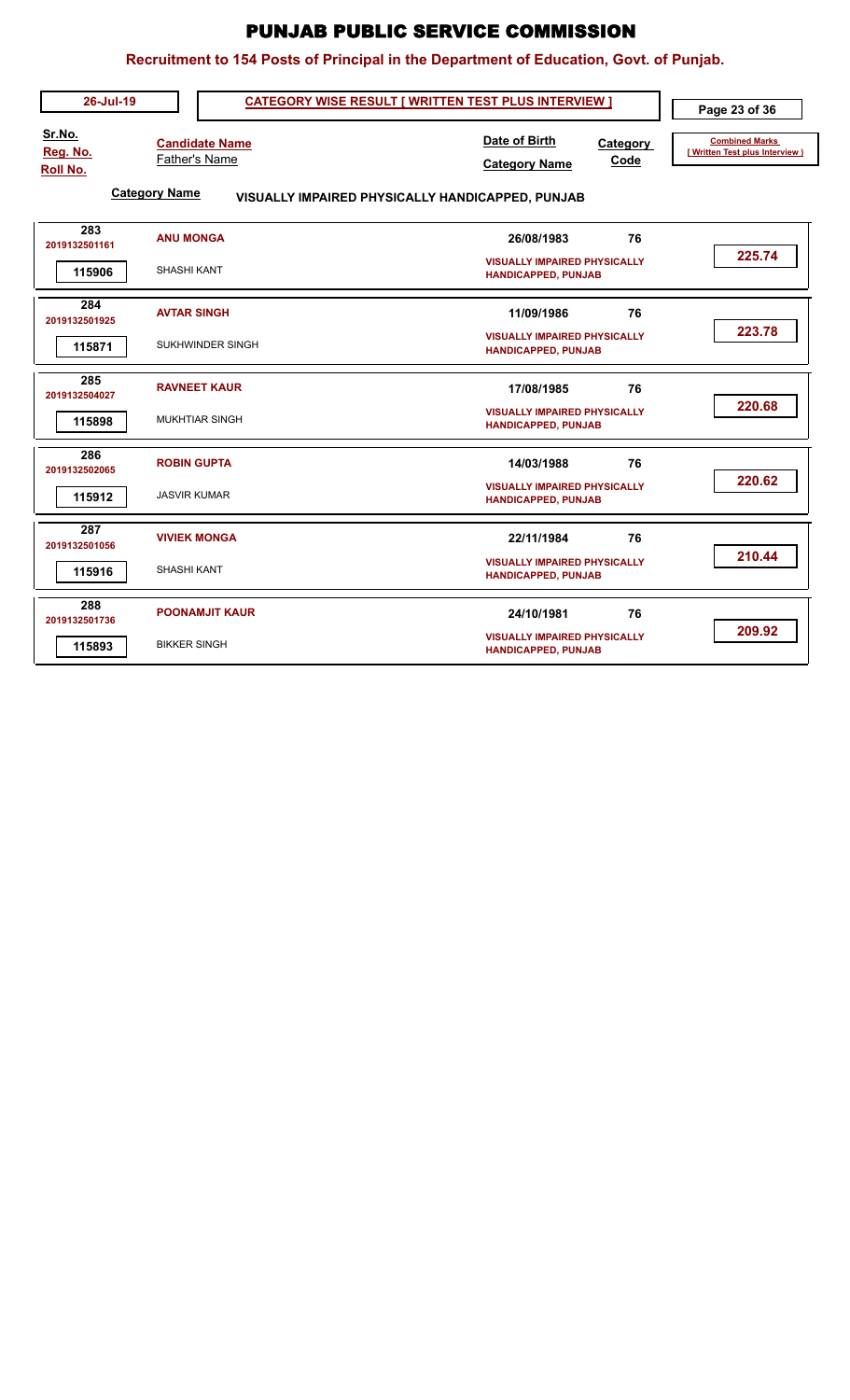| 26-Jul-19               |                                               | <b>CATEGORY WISE RESULT [ WRITTEN TEST PLUS INTERVIEW ]</b> |                  | Page 24 of 36                                            |
|-------------------------|-----------------------------------------------|-------------------------------------------------------------|------------------|----------------------------------------------------------|
| Sr.No.<br>Reg. No.      | <b>Candidate Name</b><br><b>Father's Name</b> | Date of Birth<br><b>Category Name</b>                       | Category<br>Code | <b>Combined Marks</b><br>[ Written Test plus Interview ) |
| <b>Roll No.</b>         | <b>Category Name</b>                          |                                                             |                  |                                                          |
|                         | <b>SC OTHERS, PUNJAB</b>                      |                                                             |                  |                                                          |
| 289<br>201913250336     | <b>SUNIL MEHRAL</b>                           | 16/01/1986                                                  | 77               |                                                          |
| 113376                  | SUDERSHAN MEHRAL                              | <b>SC OTHERS, PUNJAB</b>                                    |                  | 233.10                                                   |
| 290<br>2019132501106    | <b>VARUN KUMAR</b>                            | 24/07/1985                                                  | 77               |                                                          |
| 115673                  | SIKANDER LAL                                  | <b>SC OTHERS, PUNJAB</b>                                    |                  | 226.62                                                   |
| 291                     | <b>PRIYADEEP KAUR</b>                         | 28/09/1984                                                  | 77               |                                                          |
| 2019132501157<br>112368 | SUKHMINDER SINGH                              | <b>SC OTHERS, PUNJAB</b>                                    |                  | 220.70                                                   |
| 292                     | <b>KULWINDER KAUR</b>                         |                                                             |                  |                                                          |
| 2019132502398           |                                               | 26/02/1981<br><b>SC OTHERS, PUNJAB</b>                      | 77               | 220.50                                                   |
| 111561                  | SHINDER PAL SINGH                             |                                                             |                  |                                                          |
| 293<br>2019132501841    | <b>RITU PAUL</b>                              | 07/09/1978                                                  | 77               |                                                          |
| 115829                  | <b>BL PAUL</b>                                | <b>SC OTHERS, PUNJAB</b>                                    |                  | 218.98                                                   |
| 294                     | <b>KULDEEP KUMAR</b>                          |                                                             |                  |                                                          |
| 201913250151            |                                               | 19/04/1982<br><b>SC OTHERS, PUNJAB</b>                      | 77               | 218.42                                                   |
| 114503                  | <b>BHIM RAJ</b>                               |                                                             |                  |                                                          |
| 295<br>2019132505395    | <b>AMANDIP SINGH</b>                          | 15/06/1971                                                  | 77               |                                                          |
| 110105                  | <b>BHAG SINGH</b>                             | <b>SC OTHERS, PUNJAB</b>                                    |                  | 214.68                                                   |
|                         |                                               |                                                             |                  |                                                          |
| 296<br>2019132503622    | <b>SARBJEET KAUR</b>                          | 01/02/1986                                                  | 77               |                                                          |
| 112984                  | <b>KULDIP SINGH</b>                           | <b>SC OTHERS, PUNJAB</b>                                    |                  | 214.50                                                   |
| 297<br>2019132503505    | <b>PREM SINGH</b>                             | 26/04/1982                                                  | 77               |                                                          |
| 114954                  | MOHINDER SINGH                                | <b>SC OTHERS, PUNJAB</b>                                    |                  | 214.24                                                   |
|                         |                                               |                                                             |                  |                                                          |
| 298<br>2019132502028    | <b>JASJIT SINGH</b>                           | 07/06/1974                                                  | 77               |                                                          |
| 111233                  | <b>CHARAN DASS</b>                            | <b>SC OTHERS, PUNJAB</b>                                    |                  | 213.30                                                   |
| 299<br>2019132501225    | <b>JASVEER SINGH</b>                          | 15/08/1977                                                  | 77               |                                                          |
| 111267                  | <b>SUBA SINGH</b>                             | <b>SC OTHERS, PUNJAB</b>                                    |                  | 212.70                                                   |
| 300<br>2019132502083    | <b>RAJAN KUMAR</b>                            | 08/08/1980                                                  | 77               |                                                          |
| 114995                  | <b>JANAK RAJ</b>                              | <b>SC OTHERS, PUNJAB</b>                                    |                  | 211.60                                                   |
| 301                     | <b>JAGDISH SINGH</b>                          | 18/10/1982                                                  | 77               |                                                          |
| 2019132501701           |                                               | <b>SC OTHERS, PUNJAB</b>                                    |                  | 211.30                                                   |
| 114320                  | SURJIT SINGH                                  |                                                             |                  |                                                          |
| 302<br>2019132503141    | <b>PANNA LAL</b>                              | 12/09/1976                                                  | 77               |                                                          |
| 112166                  | <b>MAHLA RAM</b>                              | <b>SC OTHERS, PUNJAB</b>                                    |                  | 210.86                                                   |
| 303                     | <b>RAJINDER SINGH</b>                         | 09/11/1986                                                  | 77               |                                                          |
| 201913250106            |                                               | <b>SC OTHERS, PUNJAB</b>                                    |                  | 210.40                                                   |
| 115029                  | <b>MALKIT SINGH</b>                           |                                                             |                  |                                                          |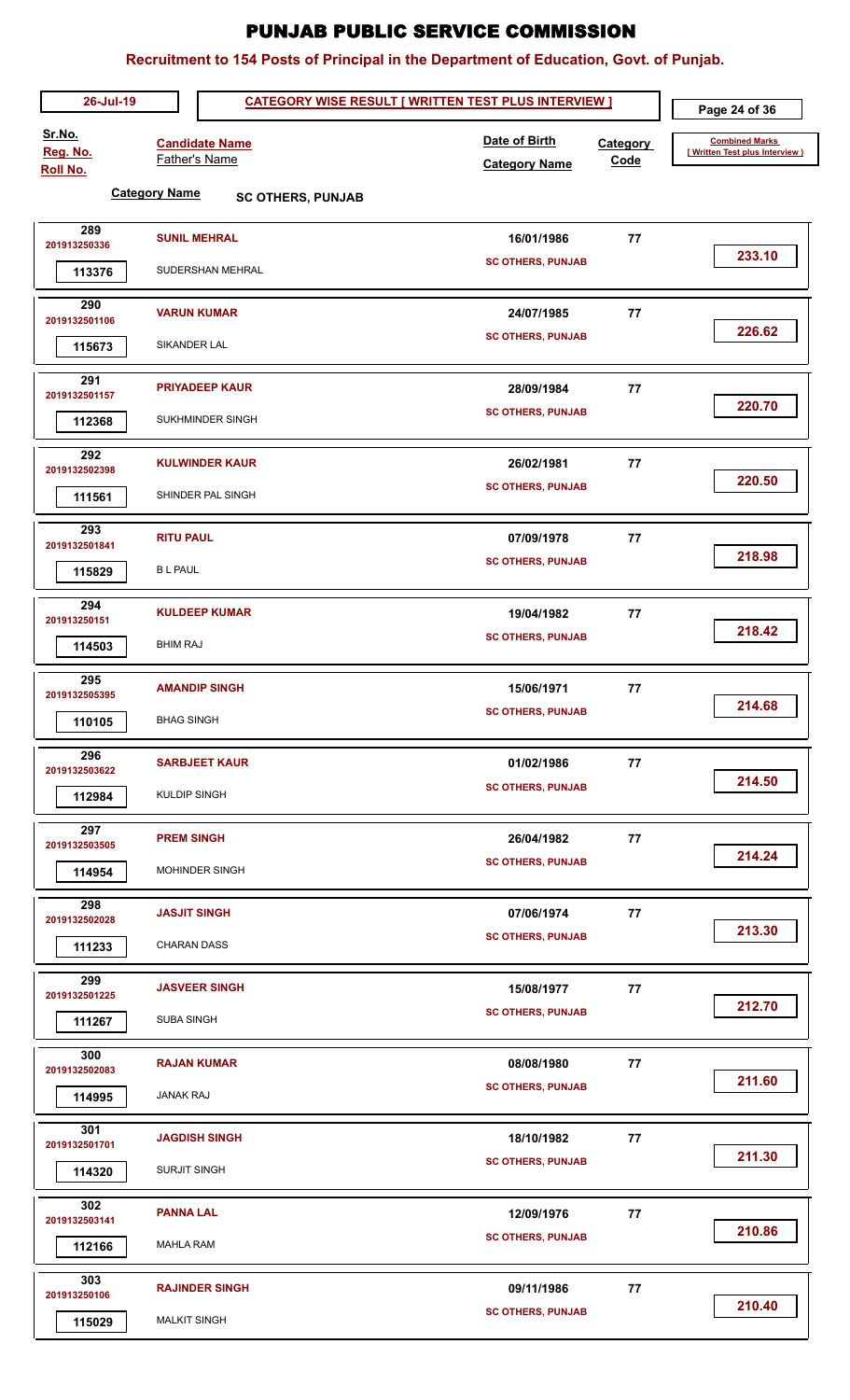| 26-Jul-19                      |                                           |                                                | <b>CATEGORY WISE RESULT [ WRITTEN TEST PLUS INTERVIEW ]</b> |                                        |                         | Page 25 of 36                                           |
|--------------------------------|-------------------------------------------|------------------------------------------------|-------------------------------------------------------------|----------------------------------------|-------------------------|---------------------------------------------------------|
| Sr.No.<br>Reg. No.<br>Roll No. | <b>Father's Name</b>                      | <b>Candidate Name</b>                          |                                                             | Date of Birth<br><b>Category Name</b>  | <b>Category</b><br>Code | <b>Combined Marks</b><br>[Written Test plus Interview ] |
| 304<br>2019132503207<br>114786 | <b>RAM SAROOP</b>                         | <b>NEELAM VERMA</b>                            |                                                             | 27/02/1986<br><b>SC OTHERS, PUNJAB</b> | 77                      | 210.38                                                  |
| 305<br>2019132502068<br>110079 | <b>JAGDISH RAJ</b>                        | <b>AMANDEEP KUMAR</b>                          |                                                             | 04/05/1984<br><b>SC OTHERS, PUNJAB</b> | 77                      | 208.92                                                  |
| 306<br>201913250845<br>115028  | <b>DEV CHAND</b>                          | <b>RAJINDER SINGH</b>                          |                                                             | 02/03/1978<br><b>SC OTHERS, PUNJAB</b> | 77                      | 207.80                                                  |
| 307<br>2019132505014<br>114341 | <b>MEHAR SINGH</b>                        | <b>JARNAIL SINGH</b>                           |                                                             | 02/05/1979<br><b>SC OTHERS, PUNJAB</b> | 77                      | 207.24                                                  |
| 308<br>2019132502723<br>115536 | <b>SURINDER PAL</b><br><b>BANKA SINGH</b> |                                                |                                                             | 23/10/1975<br><b>SC OTHERS, PUNJAB</b> | 77                      | 206.70                                                  |
| 309<br>2019132503842<br>115544 | <b>RAMESH KUMAR</b>                       | <b>SUSHIL KUMAR</b>                            |                                                             | 14/09/1984<br><b>SC OTHERS, PUNJAB</b> | 77                      | 206.66                                                  |
| 310<br>2019132503333<br>110493 | <b>RAM LAL</b>                            | <b>BRIJINDER KUMAR</b>                         |                                                             | 27/01/1980<br><b>SC OTHERS, PUNJAB</b> | 77                      | 206.50                                                  |
| 311<br>201913250916<br>114089  | <b>GOPI CHAND</b><br><b>SEWA DASS</b>     |                                                |                                                             | 05/06/1982<br><b>SC OTHERS, PUNJAB</b> | 77                      | 206.30                                                  |
| 312<br>2019132501803<br>111585 | <b>OM PARKASH</b>                         | <b>LAKHVEER SINGH</b>                          |                                                             | 04/03/1983<br><b>SC OTHERS, PUNJAB</b> | 77                      | 206.24                                                  |
| 313<br>2019132503026<br>113366 | <b>SUNIL KUMAR</b><br><b>MANGAT RAM</b>   |                                                |                                                             | 10/05/1978<br><b>SC OTHERS, PUNJAB</b> | 77                      | 206.12                                                  |
| 314<br>2019132502714<br>113272 | <b>JANGIR SINGH</b>                       | <b>SUKHJEET SINGH</b>                          |                                                             | 15/02/1982<br><b>SC OTHERS, PUNJAB</b> | 77                      | 206.00                                                  |
| 315<br>2019132505708<br>112773 | <b>RENUKA</b><br><b>TARSEM RAJ</b>        |                                                |                                                             | 02/02/1983<br><b>SC OTHERS, PUNJAB</b> | 77                      | 205.40                                                  |
| 316<br>201913250115<br>115735  | <b>GURJIT SINGH</b>                       | SURINDER SINGH                                 |                                                             | 15/12/1985<br><b>SC OTHERS, PUNJAB</b> | 77                      | 205.16                                                  |
| 317<br>2019132503161<br>114468 |                                           | <b>KASHMIR SINGH</b><br><b>HARJINDER SINGH</b> |                                                             | 24/08/1985<br><b>SC OTHERS, PUNJAB</b> | 77                      | 204.80                                                  |
| 318<br>2019132502585<br>114635 | <b>MANJU</b><br>SUKHDEV SINGH             |                                                |                                                             | 27/02/1975<br><b>SC OTHERS, PUNJAB</b> | 77                      | 204.70                                                  |
| 319<br>2019132501674<br>114556 | <b>JANG SINGH</b>                         | <b>LOVEDEEP SINGH</b>                          |                                                             | 16/10/1985<br><b>SC OTHERS, PUNJAB</b> | 77                      | 204.70                                                  |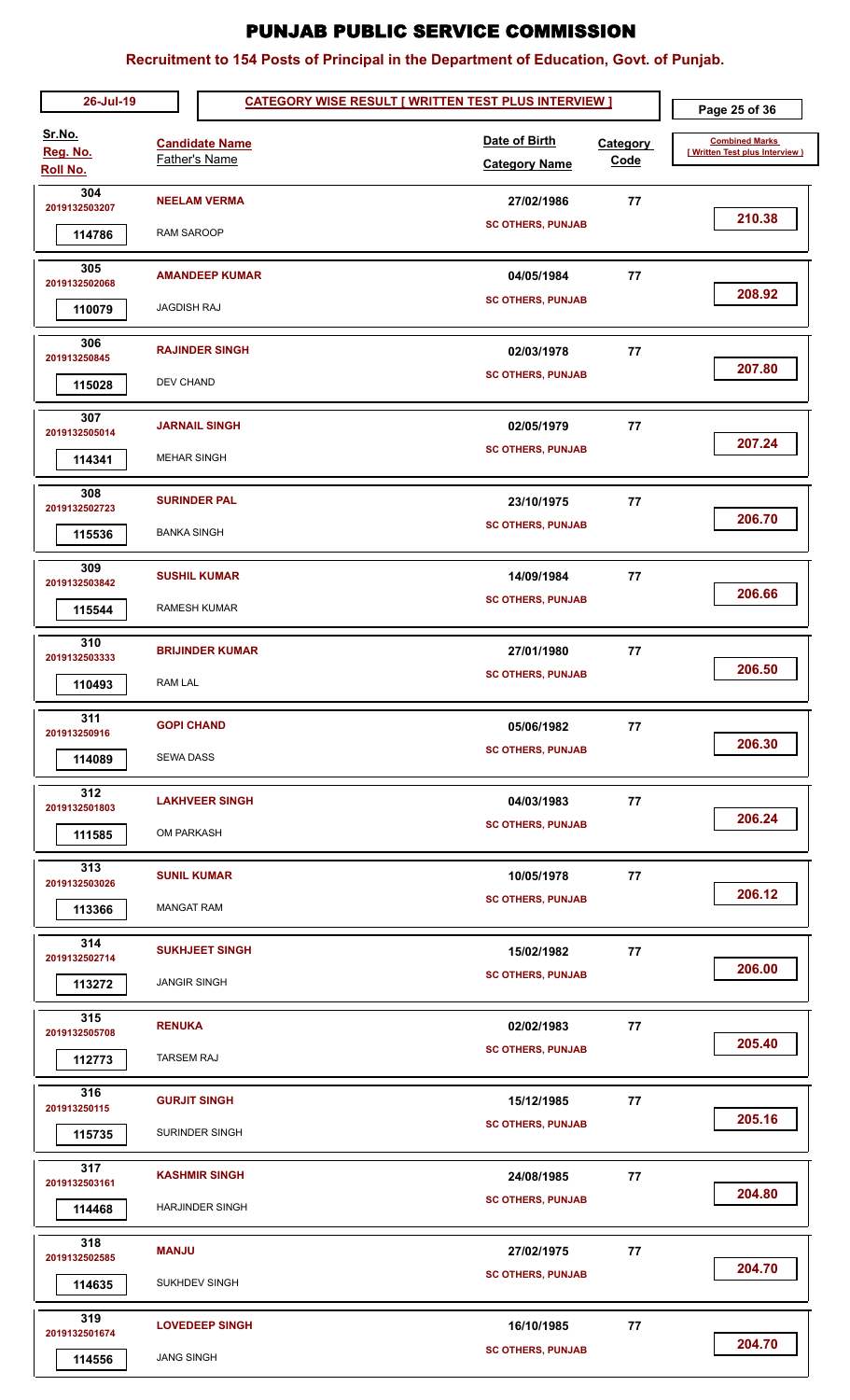| 26-Jul-19                      |                                          |                                                      | <b>CATEGORY WISE RESULT [ WRITTEN TEST PLUS INTERVIEW ]</b> |                                        |                         | Page 26 of 36                                           |
|--------------------------------|------------------------------------------|------------------------------------------------------|-------------------------------------------------------------|----------------------------------------|-------------------------|---------------------------------------------------------|
| Sr.No.<br>Reg. No.<br>Roll No. | <b>Father's Name</b>                     | <b>Candidate Name</b>                                |                                                             | Date of Birth<br><b>Category Name</b>  | <b>Category</b><br>Code | <b>Combined Marks</b><br>[Written Test plus Interview ] |
| 320<br>2019132501092<br>110700 | HIND RAJ                                 | <b>GULSHAN BHAGAT</b>                                |                                                             | 24/06/1978<br><b>SC OTHERS, PUNJAB</b> | 77                      | 203.60                                                  |
| 321<br>2019132502314<br>115468 | <b>AMRIK SINGH</b>                       | <b>SUKHJEET KAUR</b>                                 |                                                             | 31/03/1987<br><b>SC OTHERS, PUNJAB</b> | 77                      | 200.02                                                  |
| 322<br>201913250376<br>113799  |                                          | <b>AMOLAK SINGH AZAD</b><br><b>BALDEV SINGH AZAD</b> |                                                             | 11/08/1985<br><b>SC OTHERS, PUNJAB</b> | 77                      | 199.28                                                  |
| 323<br>2019132503635<br>113650 | <b>YASH PAL</b><br>SARDARI LAL           |                                                      |                                                             | 30/04/1978<br><b>SC OTHERS, PUNJAB</b> | 77                      | 198.02                                                  |
| 324<br>2019132506737<br>114272 | <b>RAM KISHAN</b>                        | <b>HARPREET SINGH</b>                                |                                                             | 24/06/1982<br><b>SC OTHERS, PUNJAB</b> | 77                      | 198.00                                                  |
| 325<br>201913250371<br>111790  | <b>MANOJ KUMAR</b><br>AJAY KUMAR         |                                                      |                                                             | 19/02/1981<br><b>SC OTHERS, PUNJAB</b> | 77                      | 197.96                                                  |
| 326<br>2019132502592<br>114238 |                                          | <b>HARMANDEEP KAUR</b><br><b>BAKHTOUR SINGH</b>      |                                                             | 03/08/1986<br><b>SC OTHERS, PUNJAB</b> | 77                      | 197.80                                                  |
| 327<br>2019132501956<br>113652 | <b>YASHPAL</b><br><b>TEK CHAND</b>       |                                                      |                                                             | 23/08/1977<br><b>SC OTHERS, PUNJAB</b> | 77                      | 197.20                                                  |
| 328<br>2019132501570<br>115520 | <b>SUNITA RANI</b><br><b>ASHNI KUMAR</b> |                                                      |                                                             | 10/02/1987<br><b>SC OTHERS, PUNJAB</b> | 77                      | 194.90                                                  |
| 329<br>201913250199<br>114650  |                                          | <b>MANPREET KAUR</b><br>DHARAMPAL SINGH              |                                                             | 28/04/1984<br><b>SC OTHERS, PUNJAB</b> | 77                      | 194.74                                                  |
| 330<br>201913250149<br>114855  |                                          | <b>PARAMJIT SINGH KAINTH</b><br>AJAIB SINGH KAINTH   |                                                             | 12/10/1980<br><b>SC OTHERS, PUNJAB</b> | 77                      | 193.50                                                  |
| 331<br>2019132506452<br>114406 | PREM SINGH                               | <b>JOGINDER SINGH</b>                                |                                                             | 16/09/1984<br><b>SC OTHERS, PUNJAB</b> | 77                      | 191.30                                                  |
| 332<br>2019132501479<br>110059 |                                          | <b>AMANDEEP KAUR</b><br>JARNAIL SINGH SANDHU         |                                                             | 10/01/1979<br><b>SC OTHERS, PUNJAB</b> | 77                      | 190.40                                                  |
| 333<br>2019132501212<br>114969 | <b>PURAN NATH</b><br>PREM NATH           |                                                      |                                                             | 09/07/1988<br><b>SC OTHERS, PUNJAB</b> | 77                      | 189.90                                                  |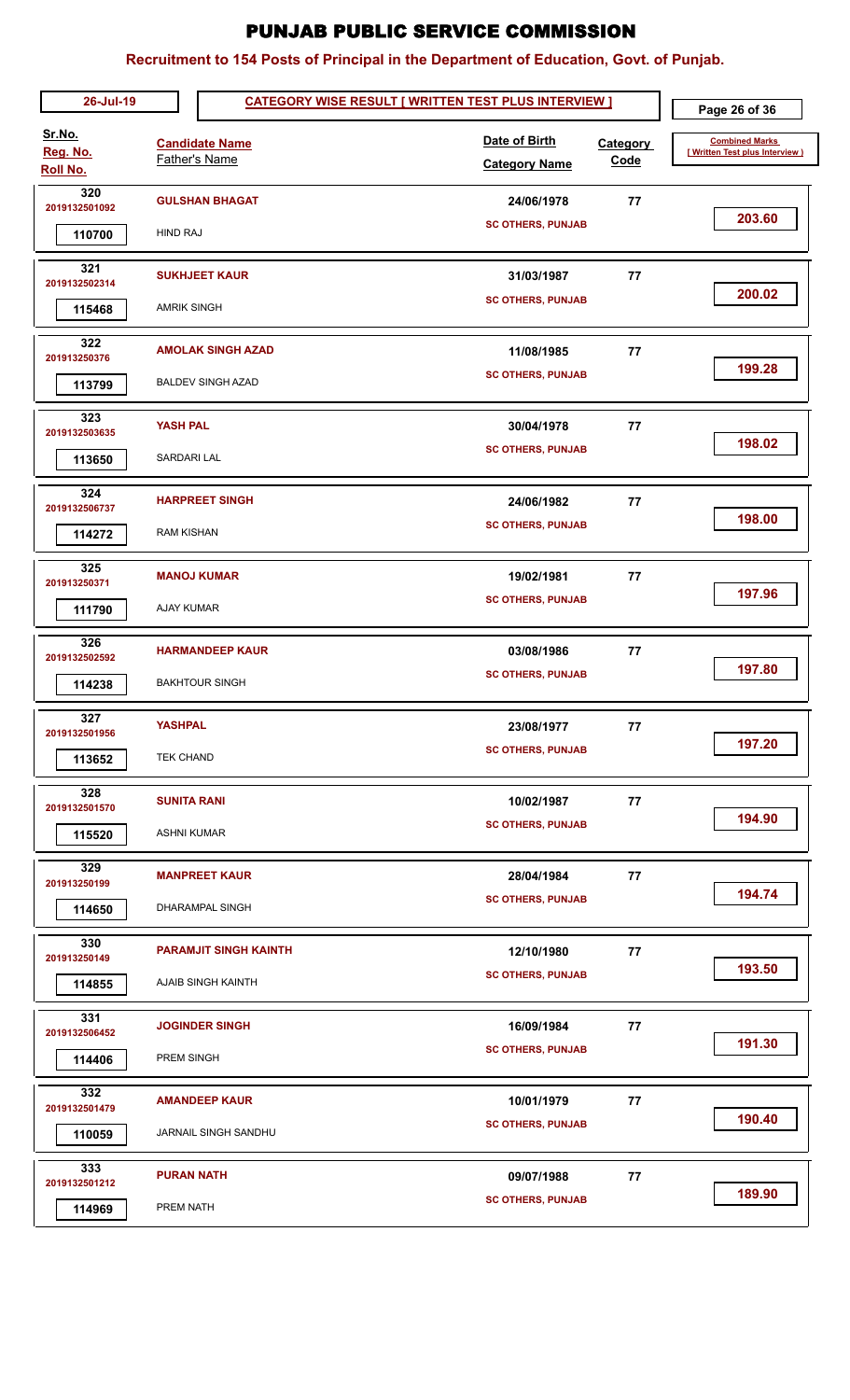| 26-Jul-19                                    | <b>CATEGORY WISE RESULT [ WRITTEN TEST PLUS INTERVIEW ]</b> | Page 27 of 36                         |                         |                                                         |
|----------------------------------------------|-------------------------------------------------------------|---------------------------------------|-------------------------|---------------------------------------------------------|
| <u>Sr.No.</u><br>Reg. No.<br><b>Roll No.</b> | <b>Candidate Name</b><br>Father's Name                      | Date of Birth<br><b>Category Name</b> | <b>Category</b><br>Code | <b>Combined Marks</b><br>[Written Test plus Interview ) |
|                                              | <b>Category Name</b><br><b>SC SPORTS PERSON, PUNJAB</b>     |                                       |                         |                                                         |
| 334<br>2019132505239                         | <b>VIKAS KUMAR</b>                                          | 04/08/1984                            | 80                      |                                                         |
| 113578                                       | <b>KUNDAN LAL</b>                                           | <b>SC SPORTS PERSON, PUNJAB</b>       |                         | 122.62                                                  |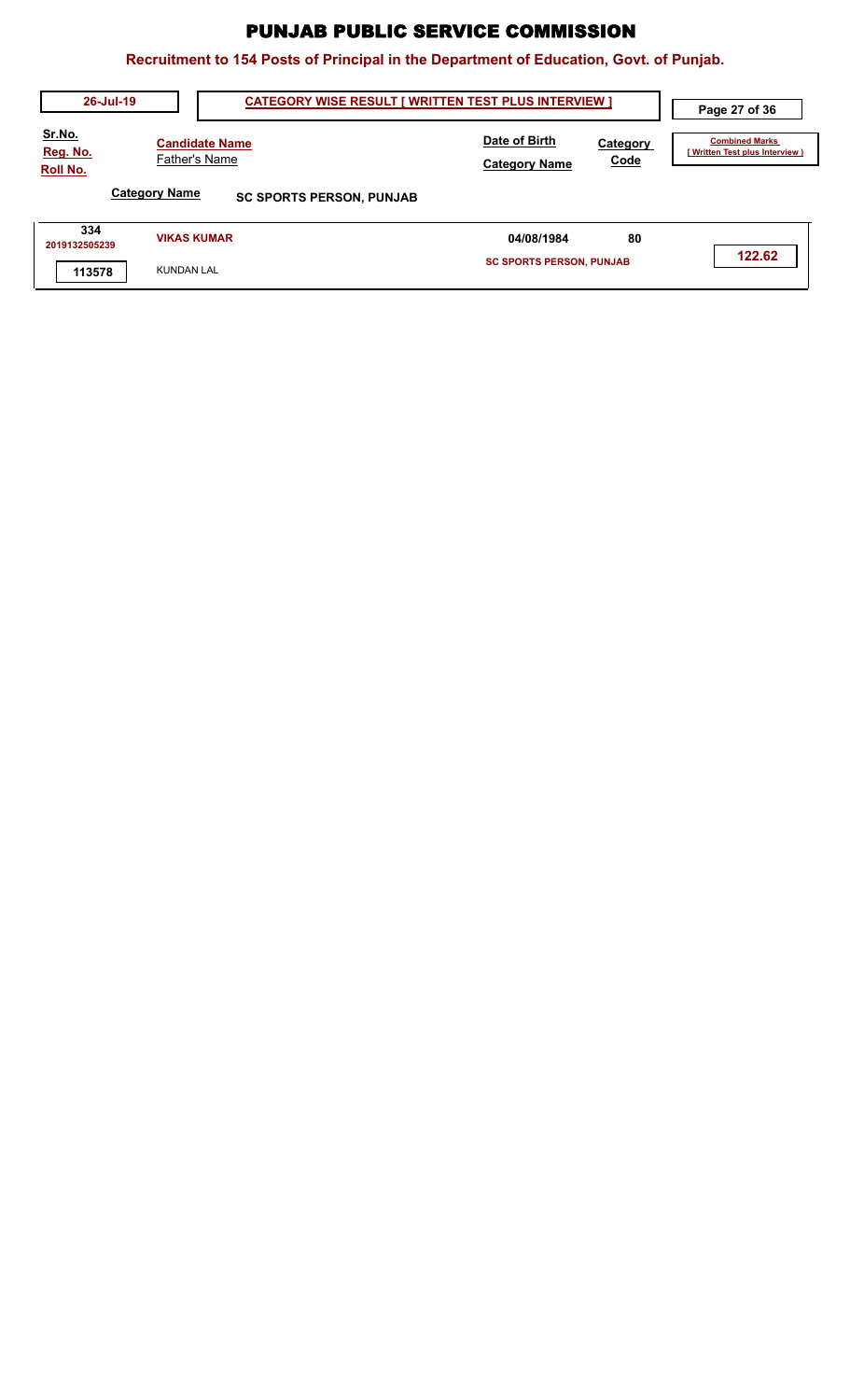| 26-Jul-19                      | Page 28 of 36                                              |                                                           |                                                          |
|--------------------------------|------------------------------------------------------------|-----------------------------------------------------------|----------------------------------------------------------|
| Sr.No.<br>Reg. No.<br>Roll No. | <b>Candidate Name</b><br>Father's Name                     | Date of Birth<br>Category<br>Code<br><b>Category Name</b> | <b>Combined Marks</b><br>[ Written Test plus Interview ) |
|                                | <b>Category Name</b><br><b>BALMIKI/MAZHBI SIKH, PUNJAB</b> |                                                           |                                                          |
| 335<br>2019132504597           | <b>AMANDEEP SINGH</b>                                      | 81<br>28/04/1983                                          |                                                          |
| 110087                         | <b>BALBIR SINGH</b>                                        | <b>BALMIKI/MAZHBI SIKH, PUNJAB</b>                        | 233.40                                                   |
| 336<br>2019132504447           | <b>HARPREET SINGH</b>                                      | 81<br>13/05/1984                                          |                                                          |
| 111053                         | <b>JOGINDER SINGH</b>                                      | <b>BALMIKI/MAZHBI SIKH, PUNJAB</b>                        | 230.13                                                   |
| 337<br>2019132502019           | <b>KAMALJIT KAUR</b>                                       | 81<br>15/01/1979                                          |                                                          |
| 111388                         | <b>SUKHDEV SINGH</b>                                       | <b>BALMIKI/MAZHBI SIKH, PUNJAB</b>                        | 217.57                                                   |
| 338<br>201913250852            | <b>KULWINDER SINGH</b>                                     | 81<br>01/09/1982                                          |                                                          |
| 114534                         | <b>JEET SINGH</b>                                          | <b>BALMIKI/MAZHBI SIKH, PUNJAB</b>                        | 214.83                                                   |
| 339<br>2019132502318           | <b>SUKHDEV SINGH</b>                                       | 81<br>10/01/1974                                          | 210.93                                                   |
| 113265                         | <b>RULDA SINGH</b>                                         | <b>BALMIKI/MAZHBI SIKH, PUNJAB</b>                        |                                                          |
| 340<br>2019132501595           | <b>AMANPREET SINGH</b>                                     | 81<br>06/06/1984                                          | 206.82                                                   |
| 113777                         | <b>AJMER SINGH</b>                                         | <b>BALMIKI/MAZHBI SIKH, PUNJAB</b>                        |                                                          |
| 341<br>2019132506811           | <b>SATINDER KAUR</b>                                       | 81<br>17/09/1986                                          | 203.10                                                   |
| 113019                         | <b>HARNEK SINGH</b>                                        | <b>BALMIKI/MAZHBI SIKH, PUNJAB</b>                        |                                                          |
| 342<br>2019132501034           | <b>GURAN DASS</b>                                          | 81<br>04/02/1976                                          | 197.58                                                   |
| 110705                         | <b>GURDIAL SINGH</b>                                       | <b>BALMIKI/MAZHBI SIKH, PUNJAB</b>                        |                                                          |
| 343<br>2019132502349           | <b>CHAMKAUR SINGH</b>                                      | 81<br>25/08/1980                                          | 196.30                                                   |
| 113960                         | <b>MOHINDER SINGH</b>                                      | <b>BALMIKI/MAZHBI SIKH, PUNJAB</b>                        |                                                          |
| 344<br>201913250353            | <b>MANPREET KAUR</b>                                       | 18/08/1985<br>81                                          | 194.83                                                   |
| 111802                         | <b>DALBIR SINGH</b>                                        | <b>BALMIKI/MAZHBI SIKH, PUNJAB</b>                        |                                                          |
| 345<br>2019132502348           | <b>VIKRAMJIT</b>                                           | 81<br>08/07/1978                                          | 193.10                                                   |
| 113589                         | <b>JAGDISH SINGH</b>                                       | <b>BALMIKI/MAZHBI SIKH, PUNJAB</b>                        |                                                          |
| 346<br>2019132501307           | <b>BALJEET SINGH</b>                                       | 06/02/1985<br>81                                          | 192.70                                                   |
| 110368                         | <b>DEEP SINGH</b>                                          | <b>BALMIKI/MAZHBI SIKH, PUNJAB</b>                        |                                                          |
| 347<br>2019132504909           | <b>JASBIR SINGH</b>                                        | 81<br>08/07/1981                                          | 192.50                                                   |
| 111228                         | <b>MANMOHAN SINGH</b>                                      | <b>BALMIKI/MAZHBI SIKH, PUNJAB</b>                        |                                                          |
| 348<br>2019132501077           | <b>PAVITTAR KAUR</b>                                       | 20/03/1986<br>81                                          | 189.83                                                   |
| 114900                         | AJMEL SINGH                                                | <b>BALMIKI/MAZHBI SIKH, PUNJAB</b>                        |                                                          |
| 349<br>2019132507344           | <b>MONIKA RANI</b>                                         | 81<br>25/05/1980                                          | 188.80                                                   |
| 111902                         | <b>HARDYAL CHAND</b>                                       | <b>BALMIKI/MAZHBI SIKH, PUNJAB</b>                        |                                                          |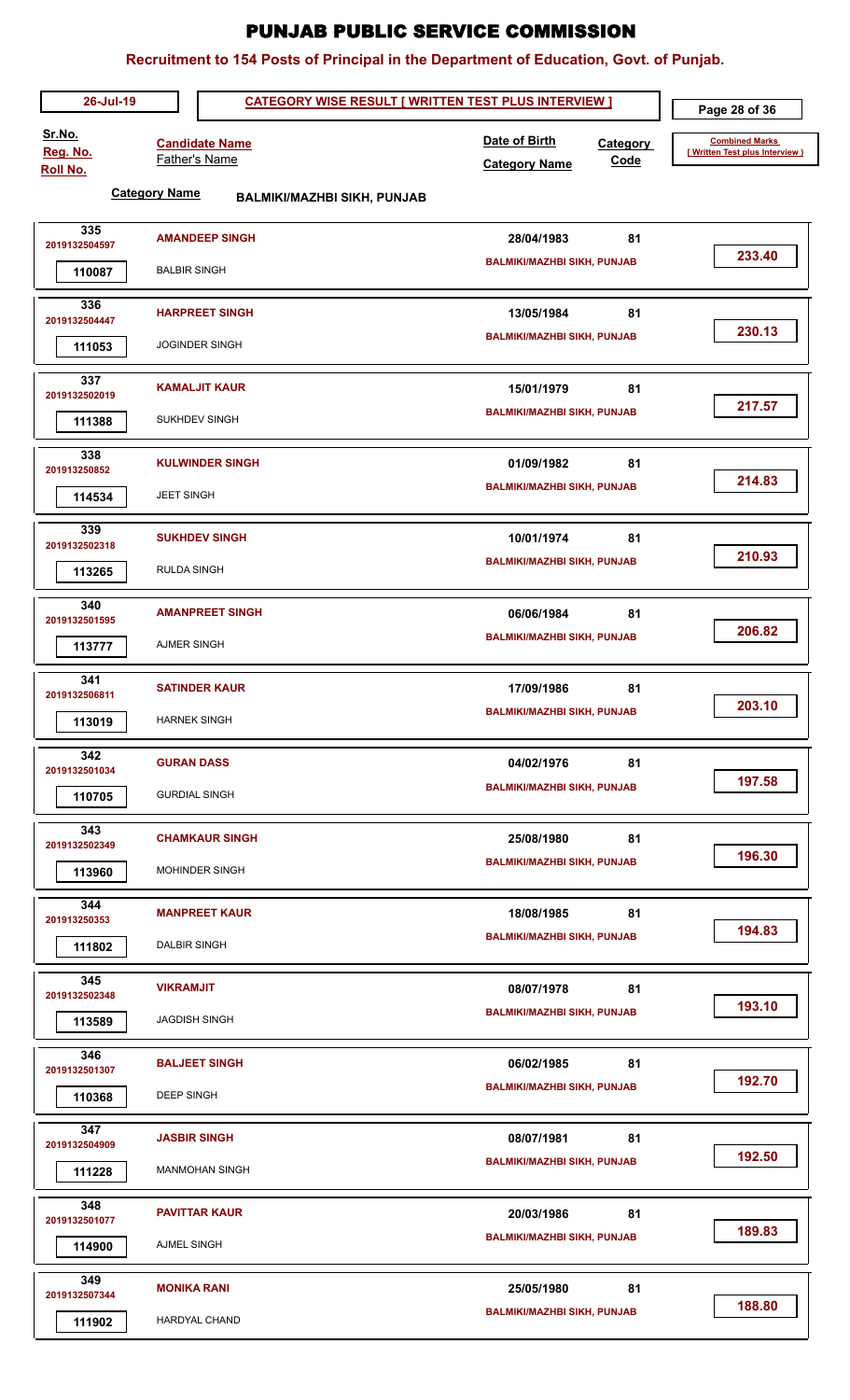| 26-Jul-19                      |                                  |                                                    | <b>CATEGORY WISE RESULT [ WRITTEN TEST PLUS INTERVIEW ]</b> |                                | Page 29 of 36                                           |
|--------------------------------|----------------------------------|----------------------------------------------------|-------------------------------------------------------------|--------------------------------|---------------------------------------------------------|
| Sr.No.<br>Reg. No.<br>Roll No. |                                  | <b>Candidate Name</b><br><b>Father's Name</b>      | Date of Birth<br><b>Category Name</b>                       | <b>Category</b><br><b>Code</b> | <b>Combined Marks</b><br>[Written Test plus Interview ] |
| 350<br>2019132503524<br>111711 | <b>DHARAM SINGH</b>              | <b>MANGAT SINGH</b>                                | 13/03/1982<br><b>BALMIKI/MAZHBI SIKH, PUNJAB</b>            | 81                             | 188.63                                                  |
| 351<br>2019132504083<br>114136 | <b>NATHA SINGH</b>               | <b>GURMAIL SINGH</b>                               | 20/07/1984<br><b>BALMIKI/MAZHBI SIKH, PUNJAB</b>            | 81                             | 188.34                                                  |
| 352<br>2019132504944<br>110792 | <b>TEJA SINGH</b>                | <b>GURMEET KAUR</b>                                | 14/09/1978<br><b>BALMIKI/MAZHBI SIKH, PUNJAB</b>            | 81                             | 187.50                                                  |
| 353<br>2019132501120<br>114102 | <b>GURNAM SINGH</b>              | <b>GURBIR SINGH</b>                                | 01/03/1984<br><b>BALMIKI/MAZHBI SIKH, PUNJAB</b>            | 81                             | 186.90                                                  |
| 354<br>2019132506357<br>111305 | <b>MITHU SINGH</b>               | <b>JASWINDER SINGH</b>                             | 30/03/1985<br><b>BALMIKI/MAZHBI SIKH, PUNJAB</b>            | 81                             | 186.00                                                  |
| 355<br>2019132502340<br>114037 |                                  | <b>DILDEEP KAUR</b><br><b>BHAGWAN HAANS</b>        | 08/02/1989<br><b>BALMIKI/MAZHBI SIKH, PUNJAB</b>            | 81                             | 186.00                                                  |
| 356<br>201913250161<br>112591  | <b>RAMAN DEEP</b>                | <b>RAJINDER KUMAR</b>                              | 30/06/1980<br><b>BALMIKI/MAZHBI SIKH, PUNJAB</b>            | 81                             | 185.27                                                  |
| 357<br>2019132504<br>113764    |                                  | <b>AMANJEET KAUR</b><br>DARSHAN SINGH              | 21/06/1989<br><b>BALMIKI/MAZHBI SIKH, PUNJAB</b>            | 81                             | 185.08                                                  |
| 358<br>201913250876<br>114957  |                                  | <b>PRINCEPAL SINGH</b><br><b>HARBHAJAN SINGH</b>   | 20/07/1984<br><b>BALMIKI/MAZHBI SIKH, PUNJAB</b>            | 81                             | 184.70                                                  |
| 359<br>2019132501365<br>113756 | <b>RAVAIL SINGH</b>              | <b>AMANDEEP SINGH</b>                              | 13/11/1979<br><b>BALMIKI/MAZHBI SIKH, PUNJAB</b>            | 81                             | 183.90                                                  |
| 360<br>2019132502297<br>110318 | <b>KEEMTI LAL</b>                | <b>ASHWANI KUMAR</b>                               | 17/10/1973<br><b>BALMIKI/MAZHBI SIKH, PUNJAB</b>            | 81                             | 182.30                                                  |
| 361<br>2019132504697<br>110719 |                                  | <b>GURBINDERJEET KAUR</b><br><b>JOGINDER SINGH</b> | 06/09/1981<br><b>BALMIKI/MAZHBI SIKH, PUNJAB</b>            | 81                             | 181.60                                                  |
| 362<br>201913250210<br>115397  | <b>BALDEV SINGH</b>              | <b>SHINGARA SINGH</b>                              | 16/02/1979<br><b>BALMIKI/MAZHBI SIKH, PUNJAB</b>            | 81                             | 180.70                                                  |
| 363<br>201913250453<br>110336  | <b>AVTAR SINGH</b>               | <b>BALWINDER SINGH</b>                             | 09/03/1980<br><b>BALMIKI/MAZHBI SIKH, PUNJAB</b>            | 81                             | 180.60                                                  |
| 364<br>2019132505385<br>112072 | <b>NEERU SIDHU</b><br>SHANKU RAM |                                                    | 23/06/1981<br><b>BALMIKI/MAZHBI SIKH, PUNJAB</b>            | 81                             | 180.50                                                  |
| 365<br>2019132503636<br>113922 |                                  | <b>BANDANA BHATTI</b><br>SHIV KUMAR BHATTI         | 09/07/1983<br><b>BALMIKI/MAZHBI SIKH, PUNJAB</b>            | 81                             | 179.02                                                  |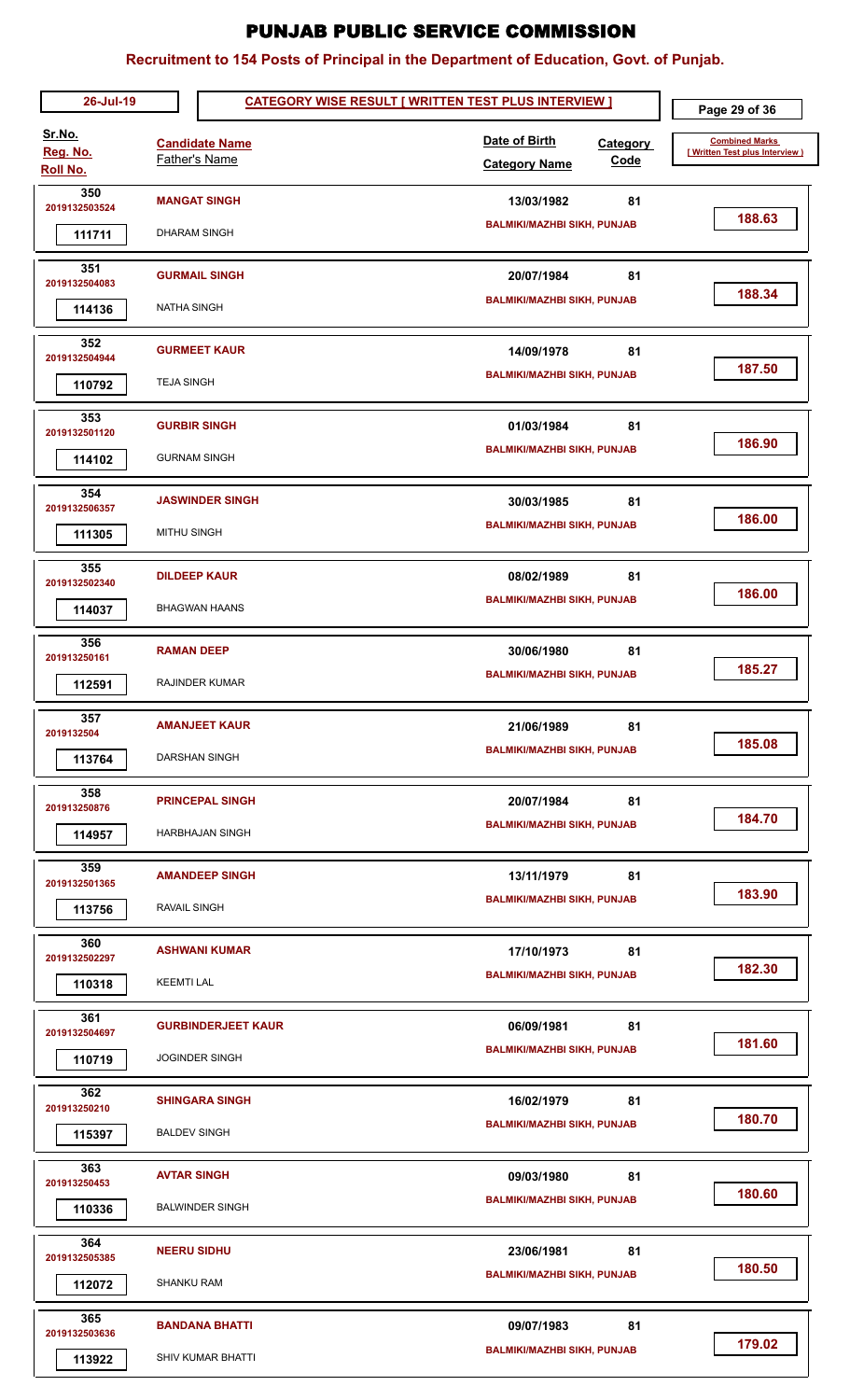| 26-Jul-19                             |                                                | <b>CATEGORY WISE RESULT [ WRITTEN TEST PLUS INTERVIEW ]</b>      | Page 30 of 36                                           |
|---------------------------------------|------------------------------------------------|------------------------------------------------------------------|---------------------------------------------------------|
| Sr.No.<br>Reg. No.<br><b>Roll No.</b> | <b>Candidate Name</b><br><b>Father's Name</b>  | Date of Birth<br><b>Category</b><br>Code<br><b>Category Name</b> | <b>Combined Marks</b><br>[Written Test plus Interview ] |
| 366<br>2019132503174<br>110208        | <b>ANIL KUMAR</b><br><b>BACHNA RAM</b>         | 16/02/1974<br>81<br><b>BALMIKI/MAZHBI SIKH, PUNJAB</b>           | 175.70                                                  |
| 367<br>2019132505210<br>110350        | <b>BAGICHA SINGH</b><br>PARTAP SINGH           | 02/10/1984<br>81<br><b>BALMIKI/MAZHBI SIKH, PUNJAB</b>           | 175.28                                                  |
| 368<br>2019132501850<br>114269        | <b>HARPREET SINGH</b><br>PARMJIT SINGH         | 18/06/1986<br>81<br><b>BALMIKI/MAZHBI SIKH, PUNJAB</b>           | 174.43                                                  |
| 369<br>2019132506634<br>113468        | <b>TEJINDER KAUR</b><br>PREM SINGH             | 14/06/1979<br>81<br><b>BALMIKI/MAZHBI SIKH, PUNJAB</b>           | 173.70                                                  |
| 370<br>2019132503718<br>112384        | <b>PUNJAB SINGH</b><br><b>WARYAM SINGH</b>     | 81<br>20/03/1980<br><b>BALMIKI/MAZHBI SIKH, PUNJAB</b>           | 173.70                                                  |
| 371<br>2019132503500<br>111054        | <b>HARPREET SINGH</b><br><b>KARAM SINGH</b>    | 81<br>01/05/1979<br><b>BALMIKI/MAZHBI SIKH, PUNJAB</b>           | 172.33                                                  |
| 372<br>2019132505142<br>111989        | <b>NARINDERJIT SINGH</b><br><b>KEWAL SINGH</b> | 81<br>25/08/1977<br><b>BALMIKI/MAZHBI SIKH, PUNJAB</b>           | 172.00                                                  |
| 373<br>2019132507345<br>113724        | <b>AMAN RAJAN</b><br><b>GURMEET SINGH</b>      | 81<br>03/10/1985<br><b>BALMIKI/MAZHBI SIKH, PUNJAB</b>           | 171.90                                                  |
| 374<br>2019132503095<br>111288        | <b>JASWINDER KAUR</b><br><b>DALBIR SINGH</b>   | 10/10/1986<br>81<br><b>BALMIKI/MAZHBI SIKH, PUNJAB</b>           | 171.67                                                  |
| 375<br>2019132504974<br>111775        | <b>MANJIT SINGH</b><br><b>SUKHDEV SINGH</b>    | 06/05/1981<br>81<br><b>BALMIKI/MAZHBI SIKH, PUNJAB</b>           | 170.47                                                  |
| 376<br>2019132503575<br>113918        | <b>BALWINDER SINGH</b><br><b>RAMJI DASS</b>    | 81<br>11/03/1977<br><b>BALMIKI/MAZHBI SIKH, PUNJAB</b>           | 170.08                                                  |
| 377<br>201913250494<br>114125         | <b>GURJANT SINGH</b><br><b>TEJA SINGH</b>      | 81<br>01/04/1984<br><b>BALMIKI/MAZHBI SIKH, PUNJAB</b>           | 169.10                                                  |
| 378<br>2019132503332<br>110976        | <b>HARJINDER SINGH</b><br>MUKHTIAR SINGH       | 81<br>27/04/1977<br><b>BALMIKI/MAZHBI SIKH, PUNJAB</b>           | 167.93                                                  |
| 379<br>201913250157<br>110660         | <b>GAGANDEEP KAUR</b><br><b>GURMAIL SINGH</b>  | 81<br>02/02/1984<br><b>BALMIKI/MAZHBI SIKH, PUNJAB</b>           | 163.00                                                  |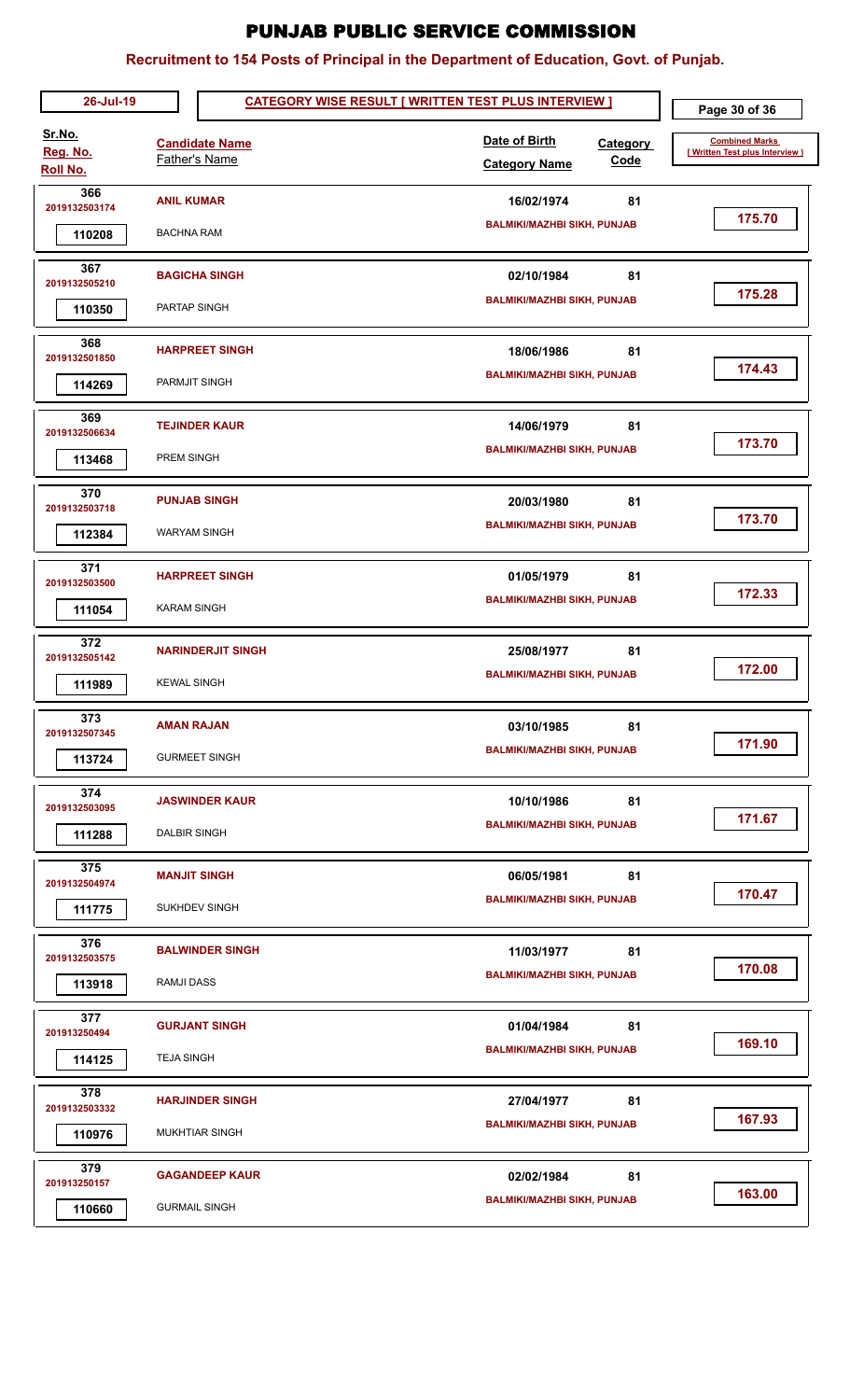| 26-Jul-19                             | <b>CATEGORY WISE RESULT [ WRITTEN TEST PLUS INTERVIEW ]</b>    |                                        |                  |                                                        |
|---------------------------------------|----------------------------------------------------------------|----------------------------------------|------------------|--------------------------------------------------------|
| Sr.No.<br>Reg. No.<br><b>Roll No.</b> | <b>Candidate Name</b><br>Father's Name                         |                                        | Category<br>Code | <b>Combined Marks</b><br>(Written Test plus Interview) |
|                                       | <b>Category Name</b><br><b>BALMIKI/MAZHBI SIKH ESM, PUNJAB</b> |                                        |                  |                                                        |
| 380<br>201913250554                   | <b>ANGREJ SINGH</b>                                            | 10/05/1972                             | 82               |                                                        |
| 110201                                | <b>DIDAR SINGH</b>                                             | <b>BALMIKI/MAZHBI SIKH ESM, PUNJAB</b> |                  | 153.30                                                 |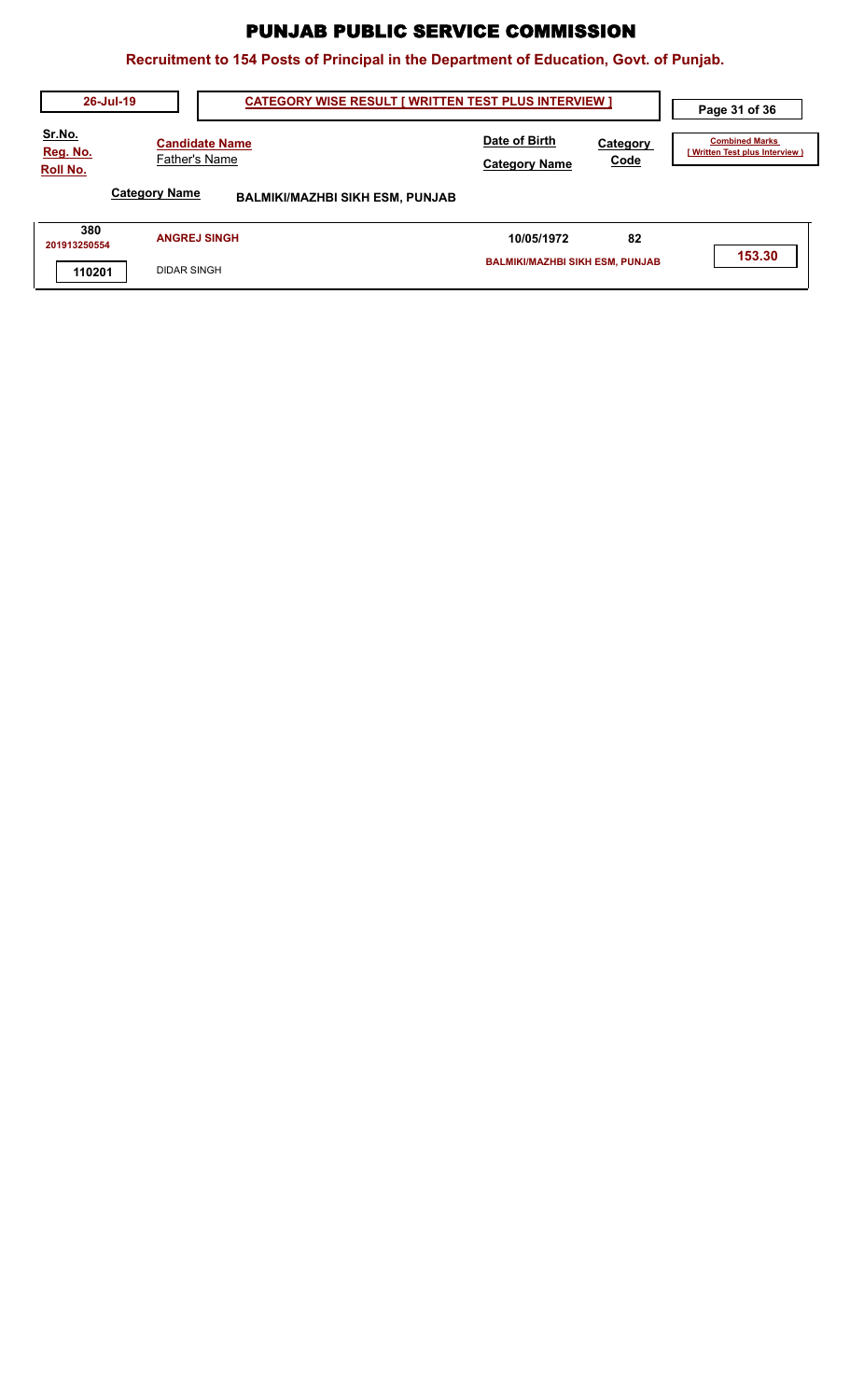| 26-Jul-19                             | Page 32 of 36                             |                                       |                  |                                                          |
|---------------------------------------|-------------------------------------------|---------------------------------------|------------------|----------------------------------------------------------|
| Sr.No.<br>Reg. No.<br><b>Roll No.</b> | <b>Candidate Name</b><br>Father's Name    | Date of Birth<br><b>Category Name</b> | Category<br>Code | <b>Combined Marks</b><br>[ Written Test plus Interview ) |
|                                       | <b>Category Name</b><br><b>BC, PUNJAB</b> |                                       |                  |                                                          |
| 381                                   | <b>SHANKER KUMAR</b>                      | 14/02/1978                            | 85               |                                                          |
| 2019132504249<br>115374               | SARDOOL SINGH                             | <b>BC, PUNJAB</b>                     |                  | 255.30                                                   |
| 382                                   |                                           |                                       |                  |                                                          |
| 2019132504016                         | <b>AMANDEEP SINGH</b>                     | 29/09/1986                            | 85               | 248.50                                                   |
| 113752                                | <b>BALWINDER SINGH</b>                    | <b>BC, PUNJAB</b>                     |                  |                                                          |
| 383<br>2019132503701                  | <b>JASVINDER SINGH</b>                    | 09/06/1982                            | 85               |                                                          |
| 114371                                | <b>CHAND SINGH</b>                        | <b>BC, PUNJAB</b>                     |                  | 244.20                                                   |
| 384                                   | <b>HARPHOOL SINGH</b>                     | 14/06/1976                            | 85               |                                                          |
| 2019132503583<br>115659               | <b>BALDEV SINGH</b>                       | <b>BC, PUNJAB</b>                     |                  | 243.67                                                   |
| 385                                   |                                           |                                       |                  |                                                          |
| 201913250425                          | <b>KULVEER KAUR</b>                       | 14/10/1988<br><b>BC, PUNJAB</b>       | 85               | 241.33                                                   |
| 114518                                | MALKEET SINGH                             |                                       |                  |                                                          |
| 386<br>2019132505015                  | <b>PARVINDER KUMAR</b>                    | 24/01/1981                            | 85               |                                                          |
| 114895                                | <b>TIRATH RAM</b>                         | <b>BC, PUNJAB</b>                     |                  | 236.37                                                   |
| 387                                   | <b>GURPREET KAUR</b>                      | 24/10/1979                            | 85               |                                                          |
| 2019132504869<br>110834               | <b>JOGINDER SINGH</b>                     | <b>BC, PUNJAB</b>                     |                  | 235.53                                                   |
| 388                                   |                                           |                                       |                  |                                                          |
| 2019132501315                         | <b>TARLOK SINGH</b>                       | 06/08/1982<br><b>BC, PUNJAB</b>       | 85               | 235.40                                                   |
| 115558                                | KULDEEP SINGH                             |                                       |                  |                                                          |
| 389<br>201913250866                   | <b>SUDARSHAN KUMAR</b>                    | 11/06/1976                            | 85               |                                                          |
| 113231                                | RAM LAL                                   | <b>BC, PUNJAB</b>                     |                  | 235.00                                                   |
| 390<br>2019132502989                  | <b>AJAY KUMAR</b>                         | 05/10/1987                            | 85               |                                                          |
| 113707                                | <b>KASHMIR LAL</b>                        | <b>BC, PUNJAB</b>                     |                  | 232.77                                                   |
| 391                                   |                                           |                                       |                  |                                                          |
| 2019132504547                         | <b>KANWALJIT SINGH</b>                    | 13/09/1977<br><b>BC, PUNJAB</b>       | 85               | 231.30                                                   |
| 111412                                | <b>GAJJAN SINGH</b>                       |                                       |                  |                                                          |
| 392<br>2019132506012                  | <b>MANDEEP SINGH</b>                      | 20/06/1982                            | 85               | 230.77                                                   |
| 114602                                | <b>HANS RAJ</b>                           | <b>BC, PUNJAB</b>                     |                  |                                                          |
| 393<br>2019132503085                  | <b>GURWINDER SINGH</b>                    | 02/10/1984                            | 85               |                                                          |
| 114192                                | <b>CHAND SINGH</b>                        | <b>BC, PUNJAB</b>                     |                  | 227.90                                                   |
| 394<br>201913250238                   | <b>HARINDER PAL SINGH</b>                 | 23/06/1980                            | 85               |                                                          |
| 110948                                | <b>VIRSA SINGH</b>                        | <b>BC, PUNJAB</b>                     |                  | 227.10                                                   |
| 395                                   |                                           |                                       |                  |                                                          |
| 2019132502472                         | <b>NEETU KAMBOJ</b>                       | 15/06/1979<br><b>BC, PUNJAB</b>       | 85               | 227.00                                                   |
| 114807                                | <b>JHANDA RAM</b>                         |                                       |                  |                                                          |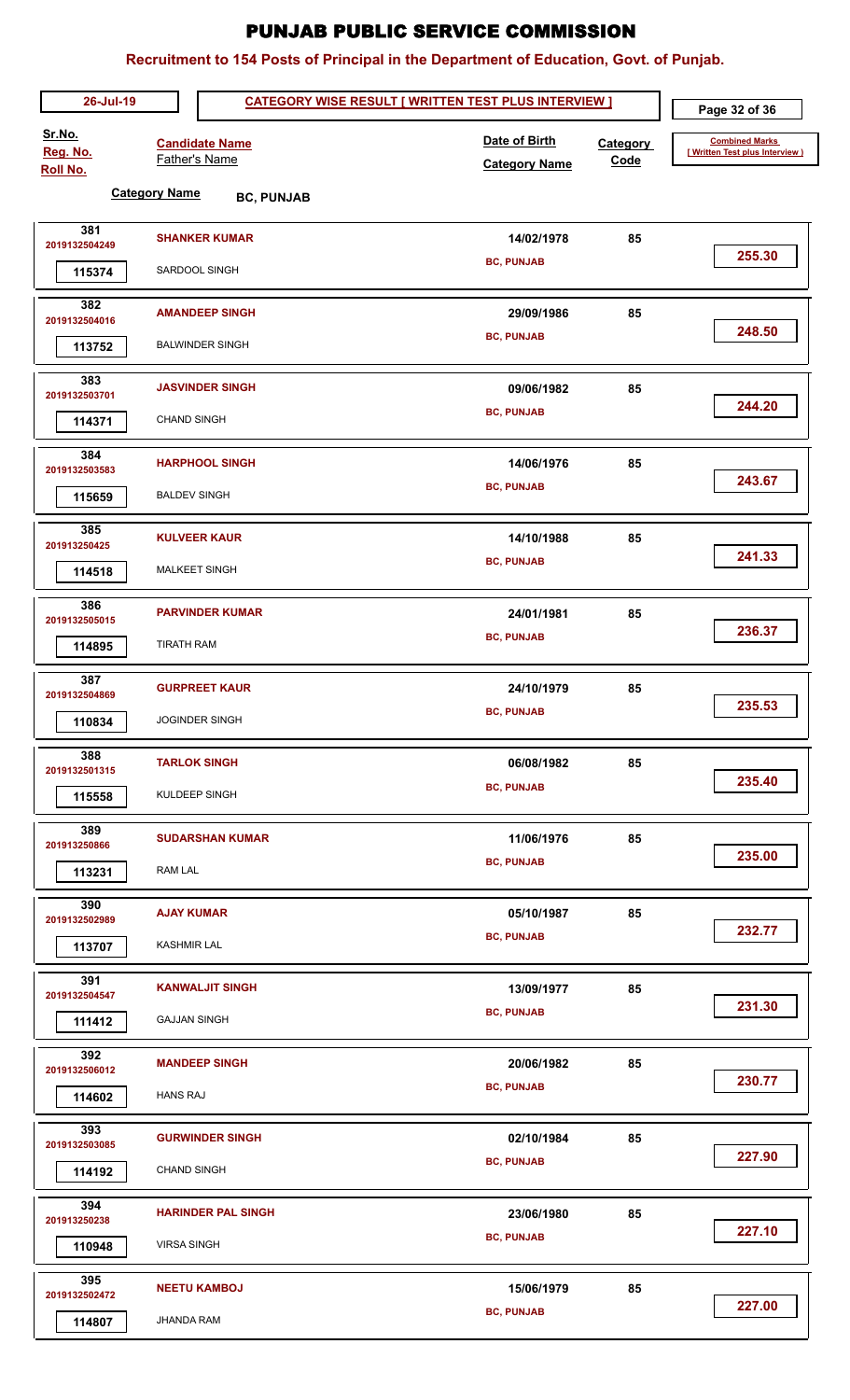| 26-Jul-19                      |                                            | <b>CATEGORY WISE RESULT [ WRITTEN TEST PLUS INTERVIEW ]</b> |                                       |                         | Page 33 of 36                                            |
|--------------------------------|--------------------------------------------|-------------------------------------------------------------|---------------------------------------|-------------------------|----------------------------------------------------------|
| Sr.No.<br>Reg. No.<br>Roll No. |                                            | <b>Candidate Name</b><br>Father's Name                      | Date of Birth<br><b>Category Name</b> | <b>Category</b><br>Code | <b>Combined Marks</b><br>[ Written Test plus Interview ] |
| 396<br>2019132502474<br>115294 | <b>MILKH RAJ</b>                           | <b>SANJEEV KAMBOJ</b>                                       | 04/01/1978<br><b>BC, PUNJAB</b>       | 85                      | 225.30                                                   |
| 397<br>2019132502785<br>112207 |                                            | <b>PARDEEP KUMAR</b><br><b>RAMESH CHANDER</b>               | 20/12/1979<br><b>BC, PUNJAB</b>       | 85                      | 224.77                                                   |
| 398<br>2019132501493<br>115587 |                                            | <b>VARINDER PAL SINGH</b><br>SURINDER SINGH                 | 04/08/1979<br><b>BC, PUNJAB</b>       | 85                      | 223.70                                                   |
| 399<br>2019132505058<br>115263 |                                            | <b>SANDEEP KAUR</b><br>JAGROOP SINGH                        | 07/09/1982<br><b>BC, PUNJAB</b>       | 85                      | 222.40                                                   |
| 400<br>2019132502649<br>114549 | <b>KARNAIL SINGH</b>                       | <b>LAKHWINDER SINGH</b>                                     | 20/04/1984<br><b>BC, PUNJAB</b>       | 85                      | 222.23                                                   |
| 401<br>2019132503734<br>114033 |                                            | <b>DHARAM PAL JALAP</b><br>SHANKAR LAL JALAP                | 07/11/1982<br><b>BC, PUNJAB</b>       | 85                      | 221.40                                                   |
| 402<br>2019132501266<br>112754 | <b>REKHA SAINI</b><br>SANTOKH RAJ          |                                                             | 11/08/1987<br><b>BC, PUNJAB</b>       | 85                      | 221.33                                                   |
| 403<br>2019132504108<br>113930 | <b>BEANT SINGH</b><br><b>KARNAIL SINGH</b> |                                                             | 20/05/1987<br><b>BC, PUNJAB</b>       | 85                      | 221.30                                                   |
| 404<br>2019132501863<br>115429 | <b>SONIA</b>                               | <b>RAJWANT SINGH</b>                                        | 08/05/1988<br><b>BC, PUNJAB</b>       | 85                      | 221.30                                                   |
| 405<br>201913250420<br>114019  | <b>KHURSHID</b>                            | <b>DEEPIKA DEAN</b>                                         | 21/07/1979<br><b>BC, PUNJAB</b>       | 85                      | 220.80                                                   |
| 406<br>2019132501143<br>115144 | <b>JAGTAR SINGH</b>                        | <b>RAVINDER KAUR</b>                                        | 08/12/1981<br><b>BC, PUNJAB</b>       | 85                      | 220.63                                                   |
| 407<br>2019132502746<br>113403 | <b>DIWAN CHAND</b>                         | <b>SURINDER KUMAR</b>                                       | 15/11/1976<br><b>BC, PUNJAB</b>       | 85                      | 219.10                                                   |
| 408<br>201913250580<br>115414  | NIRMAL SINGH                               | <b>SIMRANJIT KAUR</b>                                       | 16/03/1990<br><b>BC, PUNJAB</b>       | 85                      | 219.10                                                   |
| 409<br>201913250313<br>115413  |                                            | <b>SIMRANJEET KAUR</b><br>SIKANDER SINGH                    | 03/06/1985<br><b>BC, PUNJAB</b>       | 85                      | 219.00                                                   |
| 410<br>2019132507007<br>113257 | <b>SATNAM SINGH</b>                        | <b>SUKHDEEP SINGH</b>                                       | 14/09/1984<br><b>BC, PUNJAB</b>       | 85                      | 218.90                                                   |
| 411<br>2019132501976<br>115267 | <b>BALWANT RAI</b>                         | <b>SANDEEP KUMAR</b>                                        | 28/11/1983<br><b>BC, PUNJAB</b>       | 85                      | 218.73                                                   |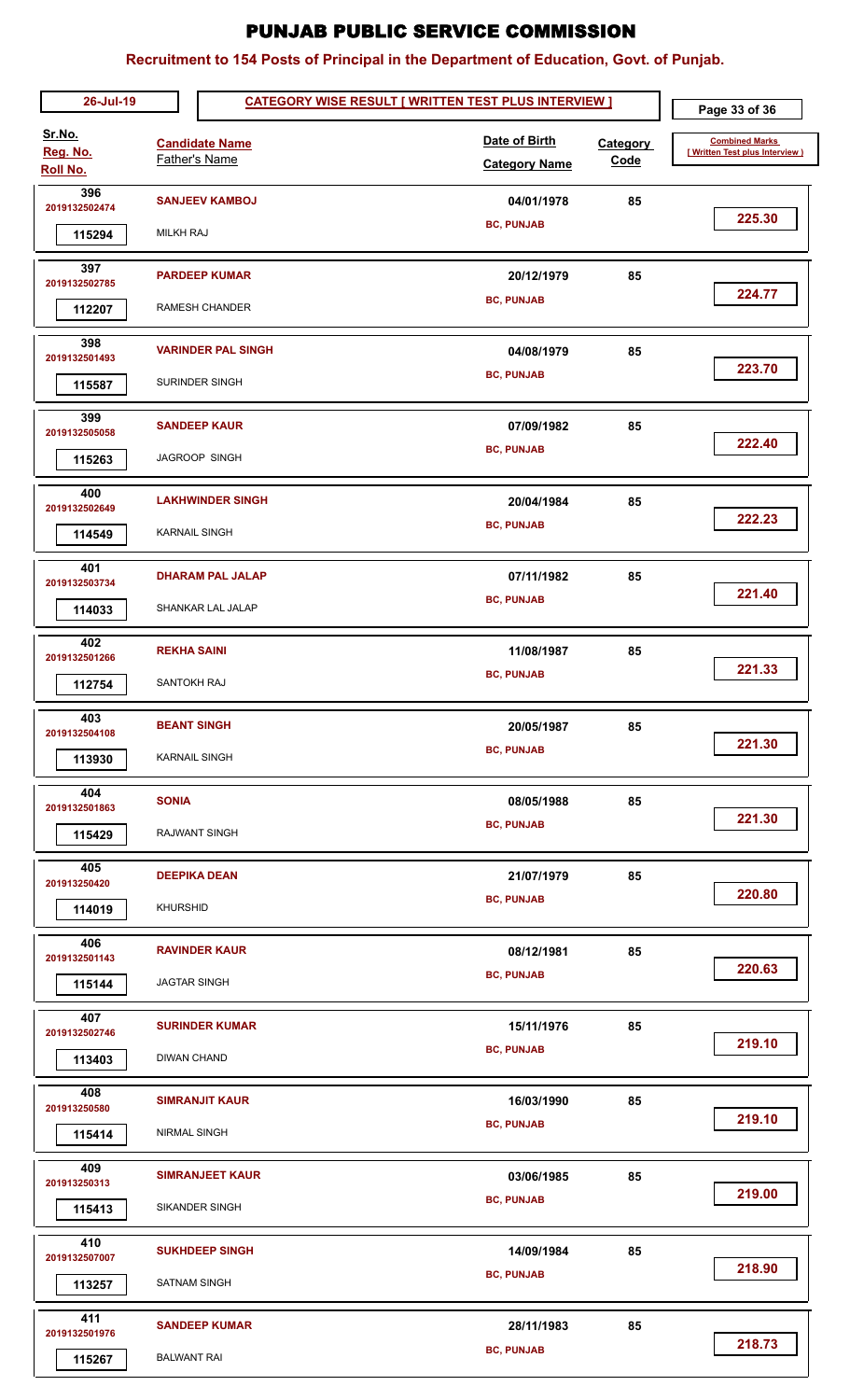| 26-Jul-19                             |                                          |                                                     | <b>CATEGORY WISE RESULT [ WRITTEN TEST PLUS INTERVIEW ]</b> |                                       |                         | Page 34 of 36                                           |
|---------------------------------------|------------------------------------------|-----------------------------------------------------|-------------------------------------------------------------|---------------------------------------|-------------------------|---------------------------------------------------------|
| Sr.No.<br>Reg. No.<br><b>Roll No.</b> |                                          | <b>Candidate Name</b><br><b>Father's Name</b>       |                                                             | Date of Birth<br><b>Category Name</b> | <b>Category</b><br>Code | <b>Combined Marks</b><br>[Written Test plus Interview ] |
| 412<br>2019132502186<br>113055        | <b>SATVIR SINGH</b><br><b>AJIT SINGH</b> |                                                     |                                                             | 21/11/1978<br><b>BC, PUNJAB</b>       | 85                      | 218.40                                                  |
| 413<br>201913250519<br>110635         | <b>DILRAJ SINGH</b>                      | <b>HARPREET SINGH</b>                               |                                                             | 14/01/1987<br><b>BC, PUNJAB</b>       | 85                      | 217.70                                                  |
| 414<br>2019132501286<br>114512        | <b>KULDIP SINGH</b>                      | <b>GURCHARAN SINGH</b>                              |                                                             | 05/01/1977<br><b>BC, PUNJAB</b>       | 85                      | 217.50                                                  |
| 415<br>2019132502672<br>115009        |                                          | <b>RAJEEV YADAV</b><br>LEKH RAJ YADAV               |                                                             | 08/10/1982<br><b>BC, PUNJAB</b>       | 85                      | 217.10                                                  |
| 416<br>2019132507118<br>110550        |                                          | <b>DARSHAN SINGH</b><br><b>GURDEEP SINGH</b>        |                                                             | 31/07/1972<br><b>BC, PUNJAB</b>       | 85                      | 217.00                                                  |
| 417<br>2019132506510<br>110538        | <b>DALJIT KAUR</b><br><b>HARI SINGH</b>  |                                                     |                                                             | 01/02/1975<br><b>BC, PUNJAB</b>       | 85                      | 216.70                                                  |
| 418<br>2019132501869<br>111771        |                                          | <b>MANJIT KUMAR BAWA</b><br><b>VED PARKASH BAWA</b> |                                                             | 04/12/1981<br><b>BC, PUNJAB</b>       | 85                      | 215.70                                                  |
| 419<br>2019132504301<br>113809        | <b>ANIL KUMAR</b><br><b>BANWARI LAL</b>  |                                                     |                                                             | 09/10/1977<br><b>BC, PUNJAB</b>       | 85                      | 215.30                                                  |
| 420<br>2019132503118<br>111446        |                                          | <b>KARAMJIT SINGH</b><br><b>GURMEET SINGH</b>       |                                                             | 08/01/1982<br><b>BC, PUNJAB</b>       | 85                      | 214.87                                                  |
| 421<br>20191325057<br>114090          | <b>GOPI RAM</b><br><b>SADHU RAM</b>      |                                                     |                                                             | 14/01/1982<br><b>BC, PUNJAB</b>       | 85                      | 214.80                                                  |
| 422<br>2019132502331<br>114300        | <b>IQBAL SINGH</b>                       | DARSHAN SINGH                                       |                                                             | 17/10/1983<br><b>BC, PUNJAB</b>       | 85                      | 213.57                                                  |
| 423<br>201913250611<br>111534         | <b>JARNAIL SINGH</b>                     | <b>KULDEEP SINGH</b>                                |                                                             | 12/12/1983<br><b>BC, PUNJAB</b>       | 85                      | 213.00                                                  |
| 424<br>2019132503129<br>111091        | <b>BANT SINGH</b>                        | <b>HARVINDER SINGH</b>                              |                                                             | 17/06/1984<br><b>BC, PUNJAB</b>       | 85                      | 212.50                                                  |
| 425<br>2019132502275<br>115510        | <b>SUMITA</b>                            | <b>HARMESH KUMAR</b>                                |                                                             | 09/12/1983<br><b>BC, PUNJAB</b>       | 85                      | 210.00                                                  |
| 426<br>201913250625<br>112333         | <b>AMRIK SINGH</b>                       | <b>PRABHJEET SINGH</b>                              |                                                             | 05/07/1987<br><b>BC, PUNJAB</b>       | 85                      | 208.10                                                  |
| 427<br>2019132504988<br>114588        | <b>JASBIR SINGH</b>                      | <b>MANDEEP KAUR</b>                                 |                                                             | 25/02/1988<br><b>BC, PUNJAB</b>       | 85                      | 208.00                                                  |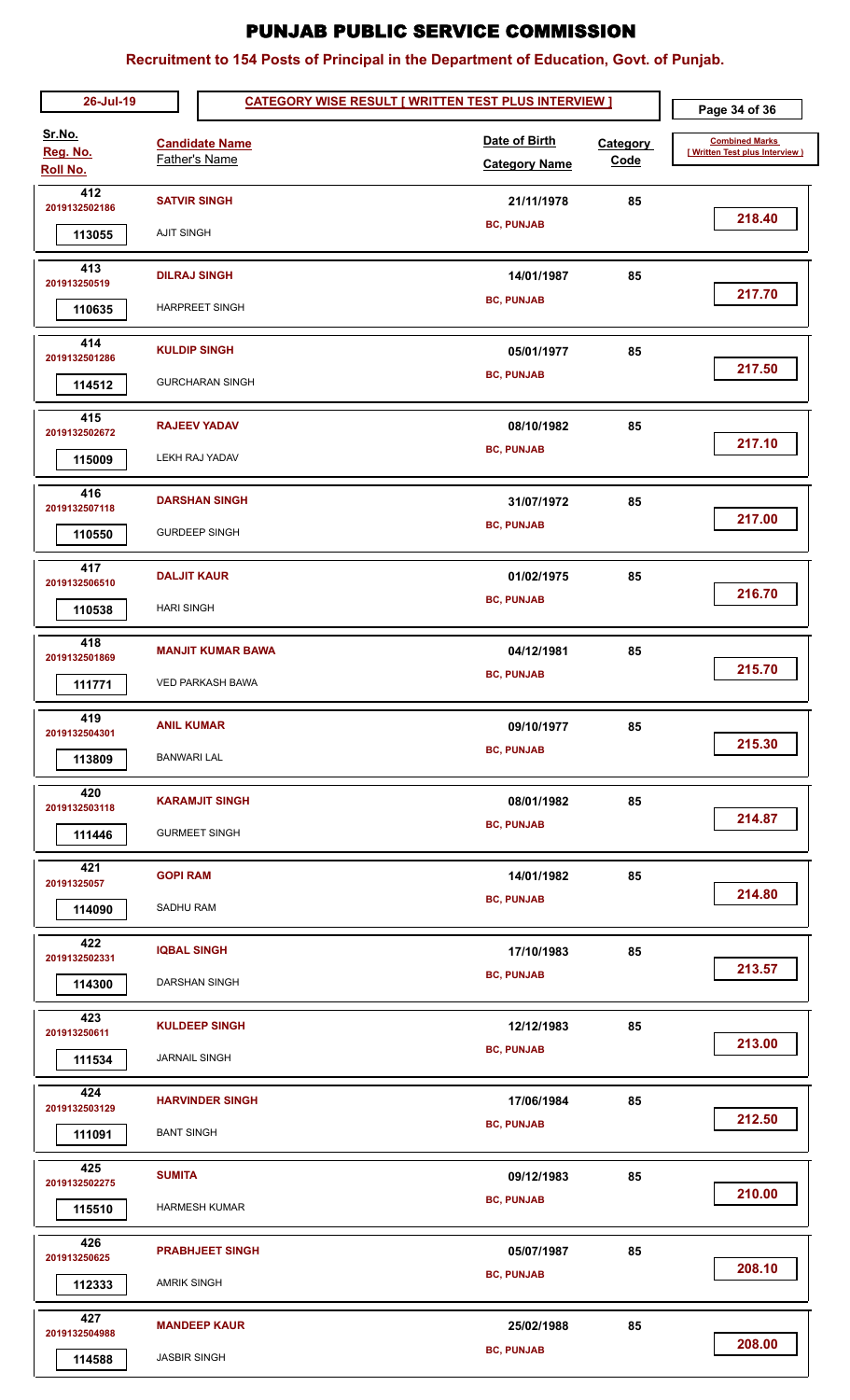| 26-Jul-19                             |                                               | <b>CATEGORY WISE RESULT [ WRITTEN TEST PLUS INTERVIEW ]</b> |                         |                                                       |
|---------------------------------------|-----------------------------------------------|-------------------------------------------------------------|-------------------------|-------------------------------------------------------|
| <u>Sr.No.</u><br>Reg. No.<br>Roll No. | <b>Candidate Name</b><br><b>Father's Name</b> | Date of Birth<br><b>Category Name</b>                       | <b>Category</b><br>Code | <b>Combined Marks</b><br>Written Test plus Interview) |
| 428<br>2019132501872                  | <b>GURSHARAN SINGH</b>                        | 01/10/1982                                                  | 85                      |                                                       |
| 114184                                | AMARJIT SINGH                                 | <b>BC, PUNJAB</b>                                           |                         | 200.00                                                |